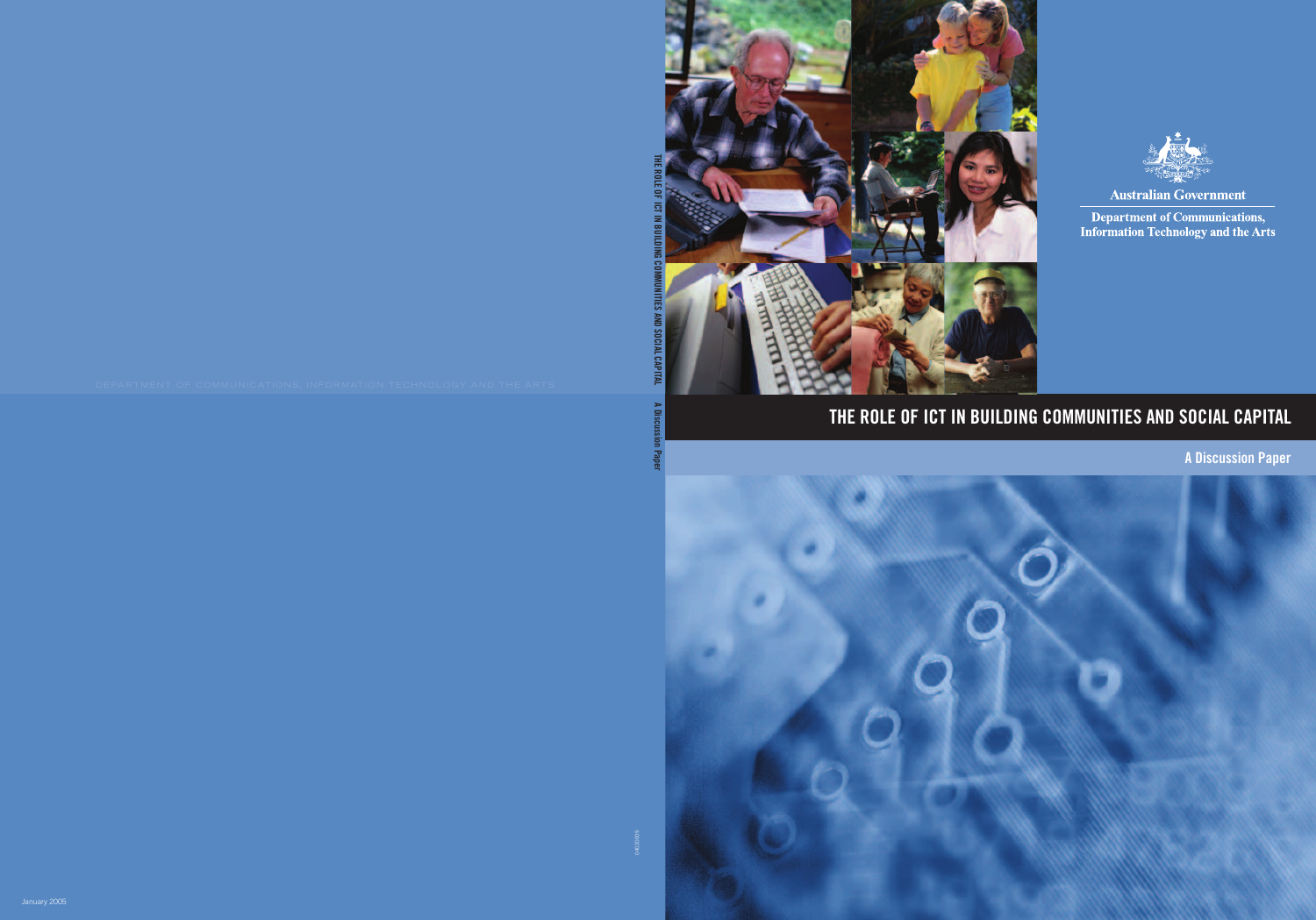## THE ROLE OF ICT IN BUILDING COMMUNITIES AND SOCIAL CAPITAL

A discussion paper

Access Branch Information Economy Division Department of Communications, Information Technology and the Arts January 2005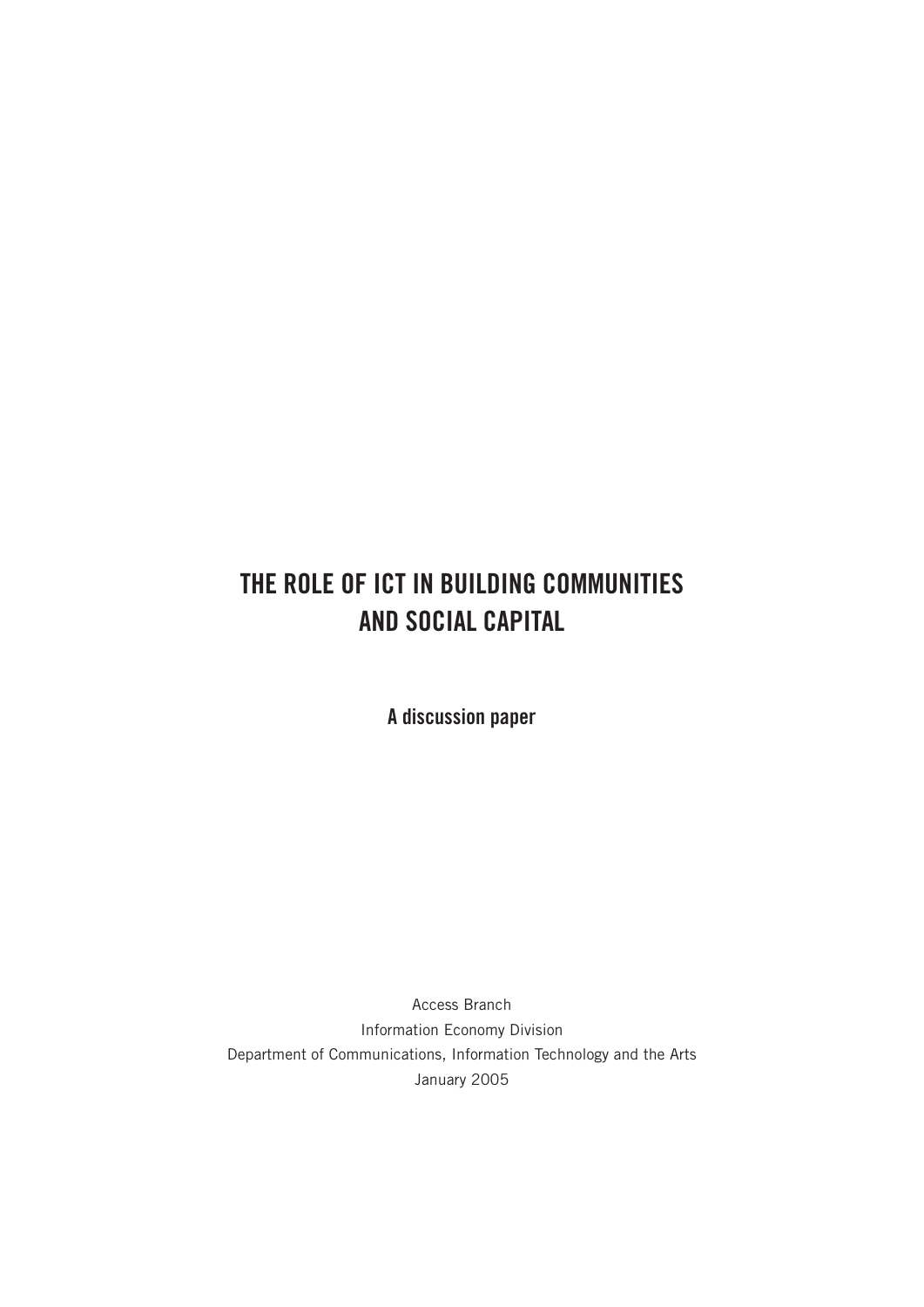ii

The role of ICT in building communities and social capital

ISBN: 0 642 75218 4 hard copy 0 642 75220 6 online version

© Commonwealth of Australia 2005

This work is copyright. Apart from any use as permitted under the Copyright Act 1968, no part may be reproduced by any process without prior written permission from the Commonwealth available from the Department of Communications, Information Technology and the Arts. Requests and inquiries concerning reproduction and rights should be addressed to:

Commonwealth Copyright Administration Intellectual Property Branch Department of Communications, Information Technology and the Arts GPO Box 2154 Canberra ACT 2601

See www.dcita.gov.au/cca for further details or online requests.

This document was produced by the Australian Government Department of Communications, Information Technology and the Arts, January 2005. For further information or feedback, contact:

The Manager Community Connectivity Access Branch Information Economy Division Department of Communications, Information Technology and the Arts GPO Box 2154 Canberra ACT 2601

Tel: 02 6271 1047<br>Fax: 02 6271 1780  $\frac{020211111}{0262711780}$ Email: community.connectivity@dcita.gov.au Web: www.dcita.gov.au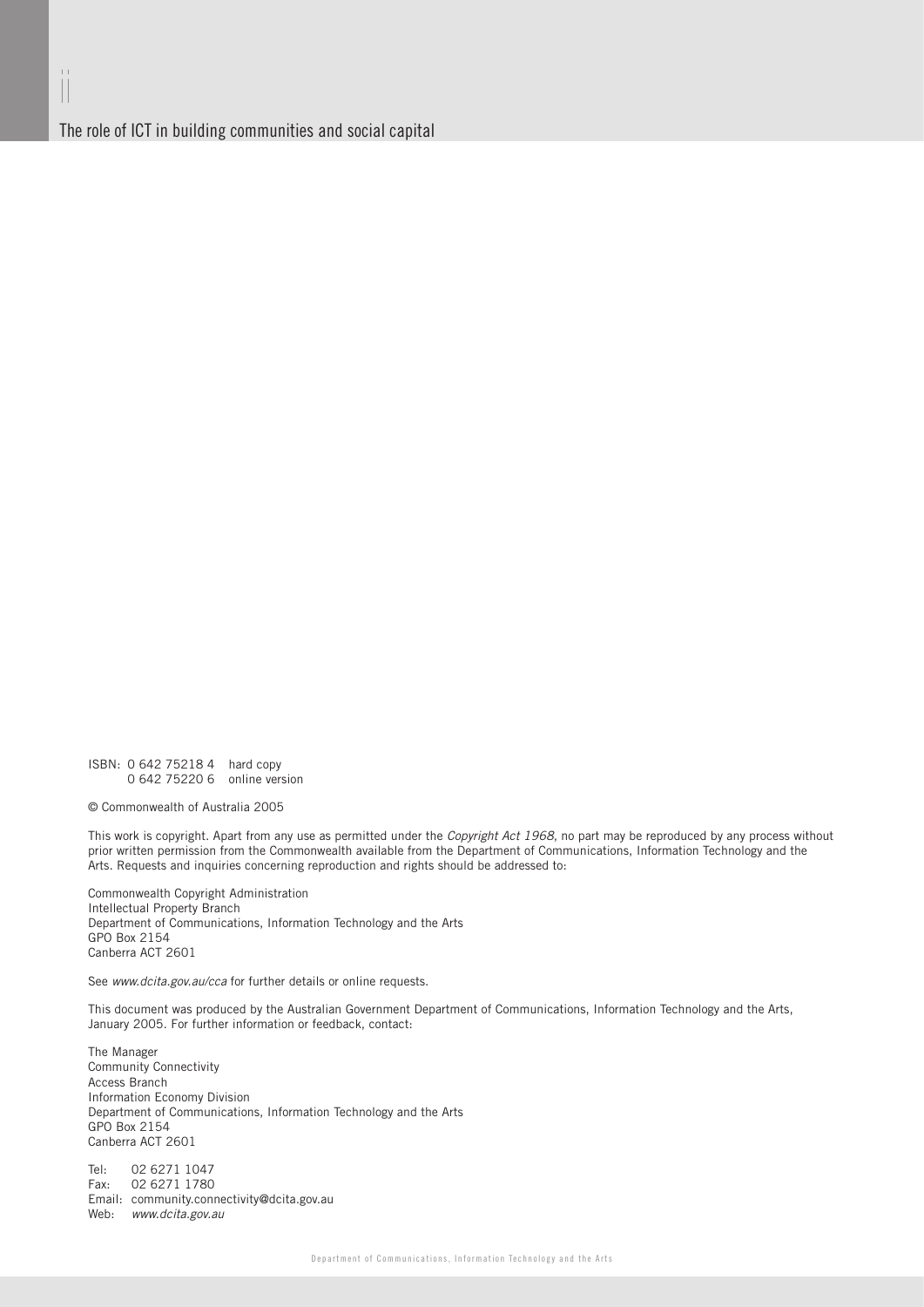iii

## **Contents**

|                                                 |                      | 1. Executive Summary                               | 1  |
|-------------------------------------------------|----------------------|----------------------------------------------------|----|
|                                                 |                      | 2. Introduction                                    | 5  |
|                                                 | 3. Setting the scene | 9                                                  |    |
|                                                 | 3.1                  | Community development                              | 9  |
|                                                 |                      | 3.1.1 The nature of community                      | 9  |
|                                                 |                      | 3.1.2 Sustainability                               | 11 |
|                                                 |                      | 3.2 Social capital                                 | 12 |
|                                                 |                      | 3.2.1 Definition of social capital                 | 13 |
|                                                 |                      | 3.2.2 The elements of social capital               | 14 |
|                                                 |                      | 3.2.2.1 Shared values and norms                    | 14 |
|                                                 |                      | Discussion points                                  | 22 |
|                                                 |                      | 3.2.2.2 Social networks                            | 23 |
|                                                 |                      | Discussion points                                  | 25 |
|                                                 | 3.3                  | Building social capital                            | 25 |
|                                                 |                      | Discussion points                                  | 27 |
| 4. Some social and community aspects of ICT use |                      |                                                    | 28 |
|                                                 |                      | Discussion points                                  | 33 |
|                                                 | 4.1                  | Social capital, community and ICT                  | 33 |
|                                                 |                      | 4.1.1 Geographically based ICT enabled communities | 34 |
|                                                 |                      | 4.1.1.1 Wired communities                          | 34 |
|                                                 |                      | 4.1.1.2 Online Access Centres                      | 39 |
|                                                 |                      | 4.1.2 Online communities of practice/purpose       | 41 |
|                                                 |                      | 4.1.3 Online communities of circumstance           | 45 |
|                                                 |                      | 4.1.4 Online communities of interest               | 49 |
| 5. Initial conclusions                          |                      |                                                    | 54 |
|                                                 |                      | Invitation to comment                              | 57 |
|                                                 |                      | Summary of discussion points                       | 58 |
| <b>References</b>                               |                      |                                                    | 59 |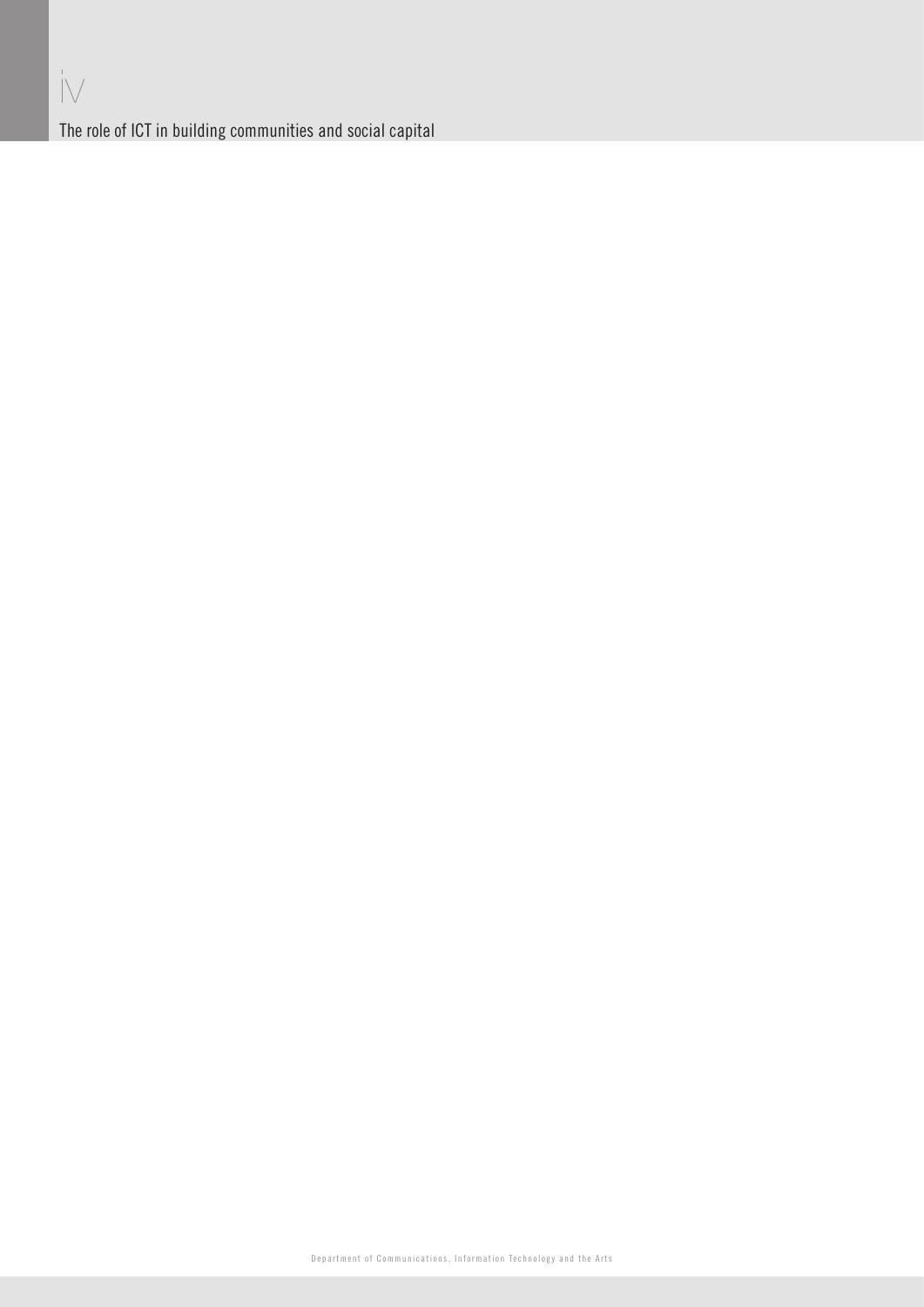## Executive Summary

### **Nverview**

Information and communications technology (ICT) impacts on the communities in which we live and the way individuals, business, government and civil society interact and develop. Simultaneously, all sectors have shown increased interest in the concept of social capital and the role it can play in building stronger communities, increasing economic productivity and contributing to rural and regional rejuvenation. As the use and impact of ICT increases, so does the prospect that ICT can play a role in shaping the nature of community development and contributing to the building of social capital.

The Information Economy Division within the Department of Communications, Information Technology and the Arts (DCITA) prepared this paper together with the companion paper on the role of ICT in the nonprofit sector and a set of case studies to illustrate the scope and nature of some social and community impacts of ICT.

The papers are intended to stimulate public discussion and provide a basis for consultation. Interested parties are invited to provide comments and submissions on the issues raised in these papers. DCITA anticipates using the results of this consultation to inform future activities and policy directions.

### Community and social capital

The idea of building social capital contains within it the implication that the process takes place within a community of some description. This raises some issues.

Firstly, what is 'community' and how do we define it?

Secondly, the notion of building social capital implies a gradual or developmental process.

In considering these matters, this paper explores the concept of community to develop the proposition that communities exist both within and outside of geographic boundaries and that the development of social capital within these communities is dependent on several core elements.

Communities are dynamic and their development is affected by the wider social and political and economic environment. The increasing impact of ICT means that communities are likely to be shaped by it and in turn they will influence the uptake and application of ICT. There is great variation in the needs and demands of communities and the role of ICT in meeting these.

ICT is changing the way that individuals within communities interact, expanding the concept of community to those groups that are not bounded by geography, i.e. so-called virtual communities.

Exploration of the concept of community leads to a framework that incorporates both the geographic and the virtual. Geographic communities are much easier to identify than those in the virtual realm and include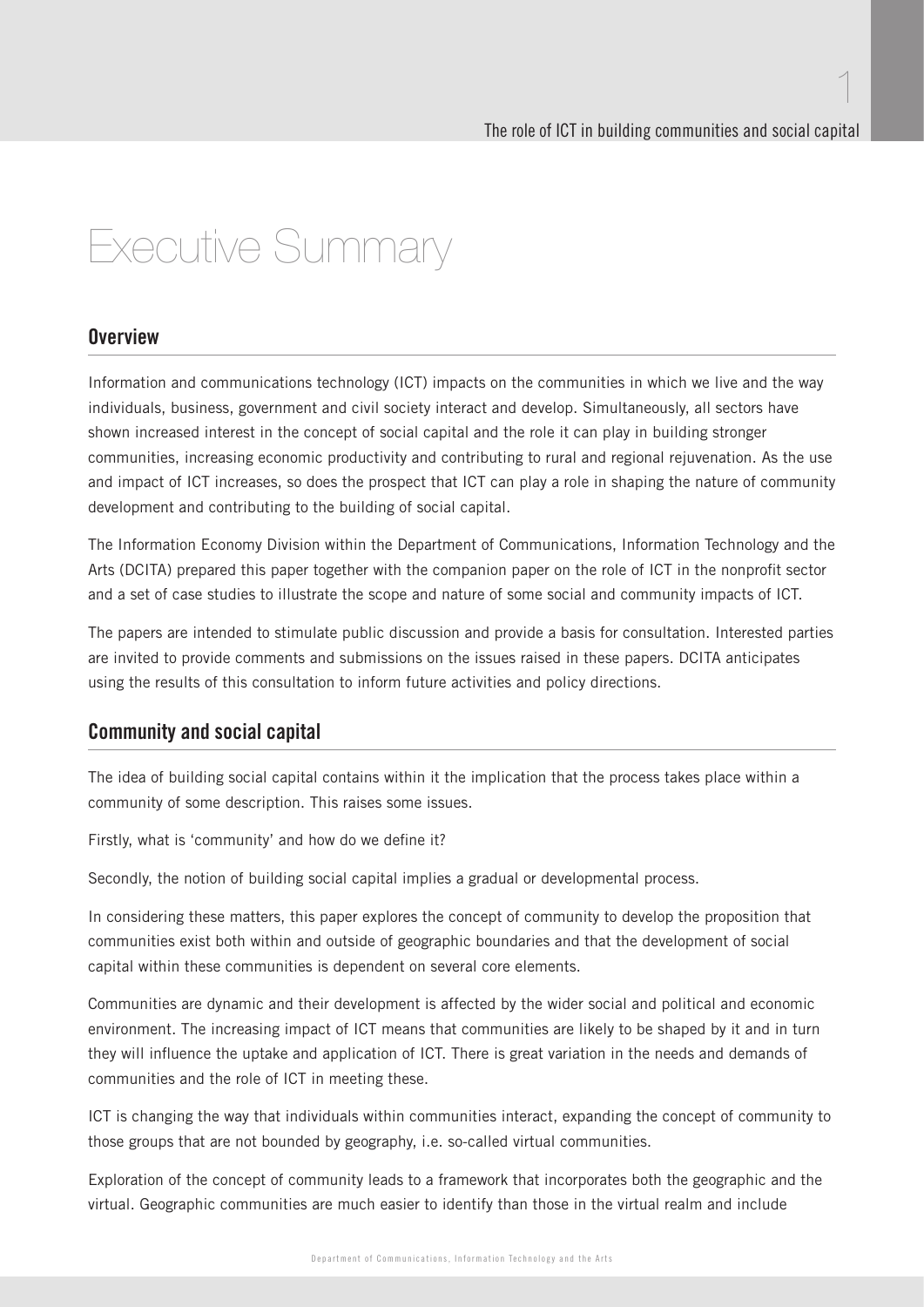communities located at the local, regional, state and national level. Virtual communities are communities of practice/purpose, circumstance and interest. This paper considers the factors that affect the development and sustainability of both concepts.

## The elements of social capital

Rather than debate the merits of social capital or its varying definitions, this paper accepts the substantial work already done by other government agencies and aims instead to identify some key concepts by examining the range of definitions. In terms of a working definition, this paper adopts the Organisation for Economic Co-operation and Development (OECD) definition as endorsed in the earlier discussion papers on social capital from the Productivity Commission and the Australian Bureau of Statistics (ABS). Therefore social capital is defined as 'networks together with shared norms, values and understandings that facilitate cooperation within and among groups.'

Two of the norms pivotal to social capital are trust and reciprocity. The concepts are inherently linked, with reciprocity an underlying element of trust. Together they underpin our daily interactions and facilitate business, government and social exchanges. While online interaction raises issues in relation to trust it does not negate the presence or fostering of it. Particular challenges include malicious threats (worms, viruses, spam), authentication (or identification), verification and identity and privacy issues.

Social networks, which define our communications in all aspects of daily life, are the second group of concepts associated with social capital investigated in this paper. The central argument around the changing nature of social networks as a result of the impact of technology is that, with the highly portable and 'always on' nature of ICT, social networks are increasingly based around individuals rather than groups or place.

Three types of social capital are identified in social networks.

**Bonding capital** refers to relationships within homogenous groups that strengthen bonds and provide individuals with support and a sense of common identity.

**Bridging capital** refers to ties between groups that provide access to a diverse range of resources and facilitate cooperation.

**Linking capital** relates to the networks developed between individuals and groups at different levels of power, status and wealth that provide access to new and increased resources across different social strata.

The typical debate around the impact of ICT frames the Internet in terms of diminishing, supplementing or transforming the social capital of individuals and communities. This paper argues that ICT supplements and to some extent transforms social capital, rather than diminishes it. The availability, capacity, reliability and effective use of bandwidth connectivity—together with attention to issues of online trust and confidence—will determine the quality and frequency of online interactions.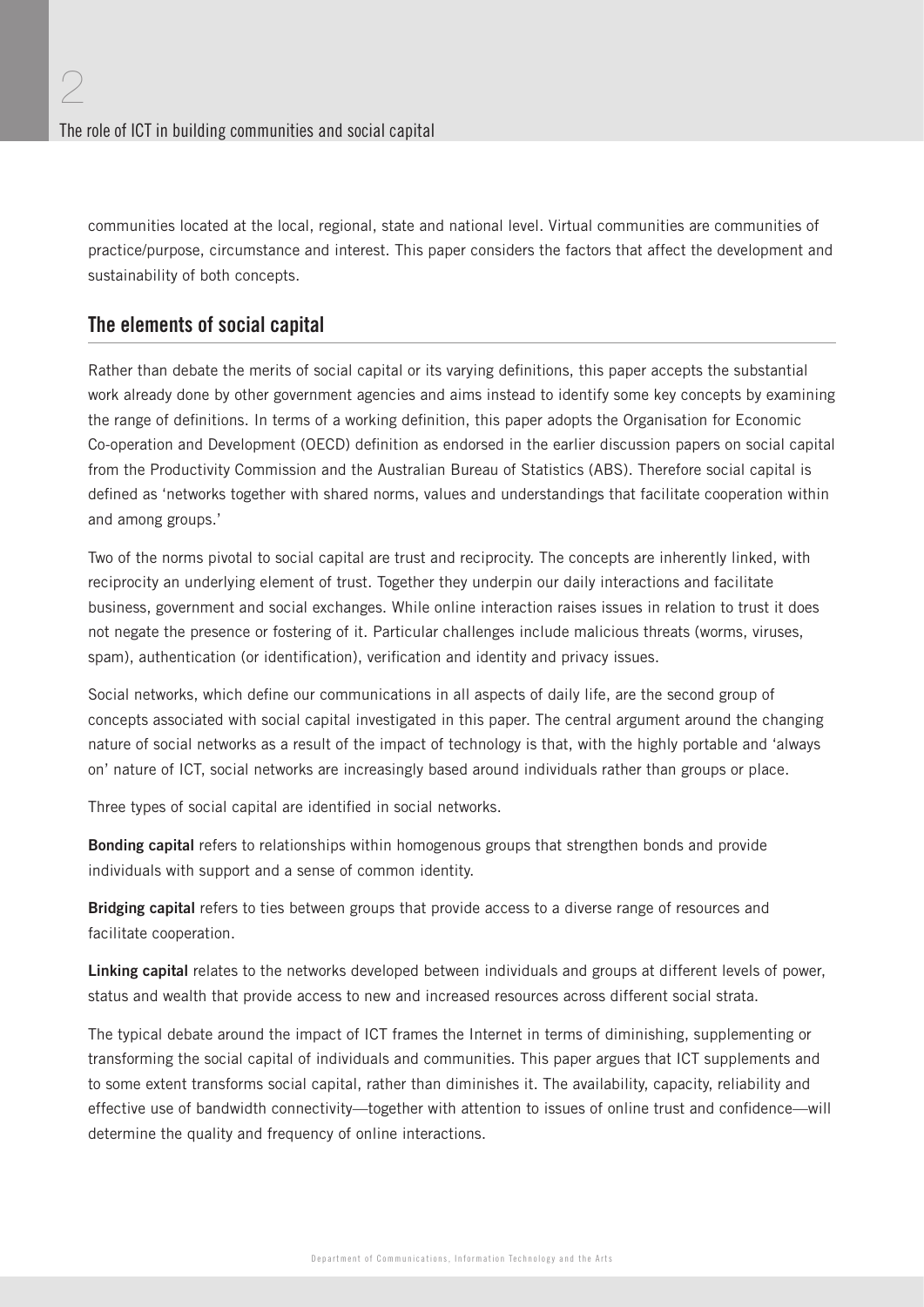While this paper acknowledges the importance of ICT acceptance, skills development and training, these issues are complex and beyond its scope. Instead, they are treated as underlying factors in the broader use and dissemination of ICT in all areas.

## ICT, community and social capital case studies

A series of case studies explore the key issues raised in this paper to assess the impact of ICT on social capital. These are presented within the conceptual framework of geographically based and ICT enabled (or 'wired') communities and online virtual communities of practice/purpose, circumstance and interest. The case studies show how wired communities contribute to increased bonding capital and where ICT acts as an added resource for strengthening community ties. The issues of trust and reciprocity are less problematic as the community is circumscribed by face-to-face interactions that reinforce the virtual.

Online access centres are essential resources for the wired community. They provide, to varying degrees, social and learning support and a sense of community. Most centres offer a conduit to online communities for individuals seeking access rather than operate as interactive forums linking communities or community members. Centres that link to regional hubs appear to provide greater opportunities to build the bridging and linking capital that can stimulate economic growth and activity.

In the exclusively virtual realm, communities of practice/purpose consist of groups that share their knowledge and experience online around a core issue and with a central goal. They usually have a professional focus, are bounded in nature, have formal and informal rules governing interaction and generally have a facilitator. The virtual communities studied for this paper demonstrate a high level of bonding, bridging and potential linking social capital. Trust levels are high due to the factors of reputation, membership, professional ethics, rules and leadership. Such virtual communities allow individuals to overcome the barriers of limited time, distance, accessibility and cost to achieve a common goal with other professionals.

Online communities of circumstance involve individuals who find they share a common position, circumstance or life experience rather than a profession. They can provide members with increased opportunity—regardless of time, location, distance or stigma—to share experiences with others who have faced similar challenges. Issues of trust are central in this type of community. Login membership, facilitation, monitoring and organisational reputation all contribute to community identity.

Virtual communities of interest, where individuals come together around a common recreational interest or hobby, are more informal than other kinds. However, while the bonding around the common interest is evident, identifying the bridging social capital in such organisations is less easy. Boundaries within these groups are less distinct, people tend to come and go more easily and trust appears more problematic but less important.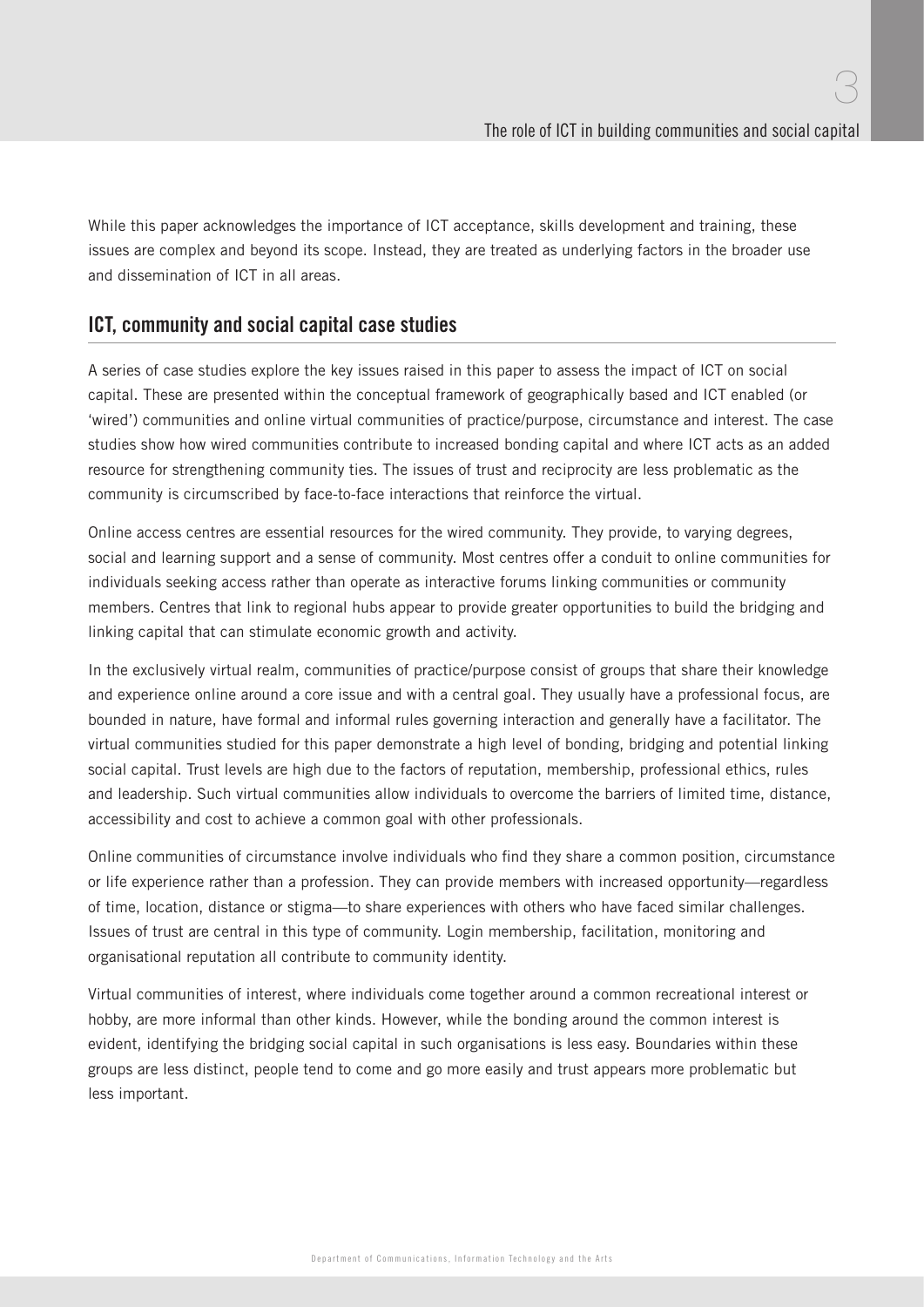### Key findings from the case studies

4

Some general findings emerge from study of the use of ICT for social capital and community building.

The first is that ICT supplements and to a lesser extent transforms social capital. Many individuals and organisations use ICT to extend their services and reach. Increased communication capabilities reinforce existing relationships and form and extend new ones.

ICT has a use in the development of community engagement and building social capital. Communities are at different stages of this process and do not always recognise the vast potential of ICT. When it is recognised, barriers may exist in the form of financial support, leadership, professional facilitation, technological development and support and vision.

Trust is central to the development of social capital in both the face-to-face and virtual realm. Trust in online communication can be enhanced by personal reputation, boundary setting, organisational reputation, ongoing interaction, formal and informal rules and leadership.

The sustainability of communities has both economic and social elements. They often lack the resources to continue operations, extend reach and service and to develop increased social capital. Virtual communities backed by the resources of larger organisations are able to draw on these to provide the necessary supportive environment, while others largely rely on volunteer participation. However, reliance on volunteers raises issues of sustaining effort, skill and knowledge levels along with the risk of changing priorities and focus. Funding to sustain many virtual communities is not generally available or accessible.

## **Conclusions**

There is vast potential to use ICT to build social capital and contribute to community development and formation. However, the case studies in this paper indicate that it is largely untapped and unrecognised in many areas. For ICT use to move beyond bonding—to harness its power for bridging and linking to resources that enhance economic and social development—it needs more attention to the type of social capital being developed. The issues of trust and sustainability are central to this development.

This paper raises a range of issues and questions that require further investigation. It is hoped that community members, practitioners, organisations and government agencies will take some time to consider the observations raised throughout the paper and any others related to their own view and experiences.

To participate in the consultation please refer to page 57 for details.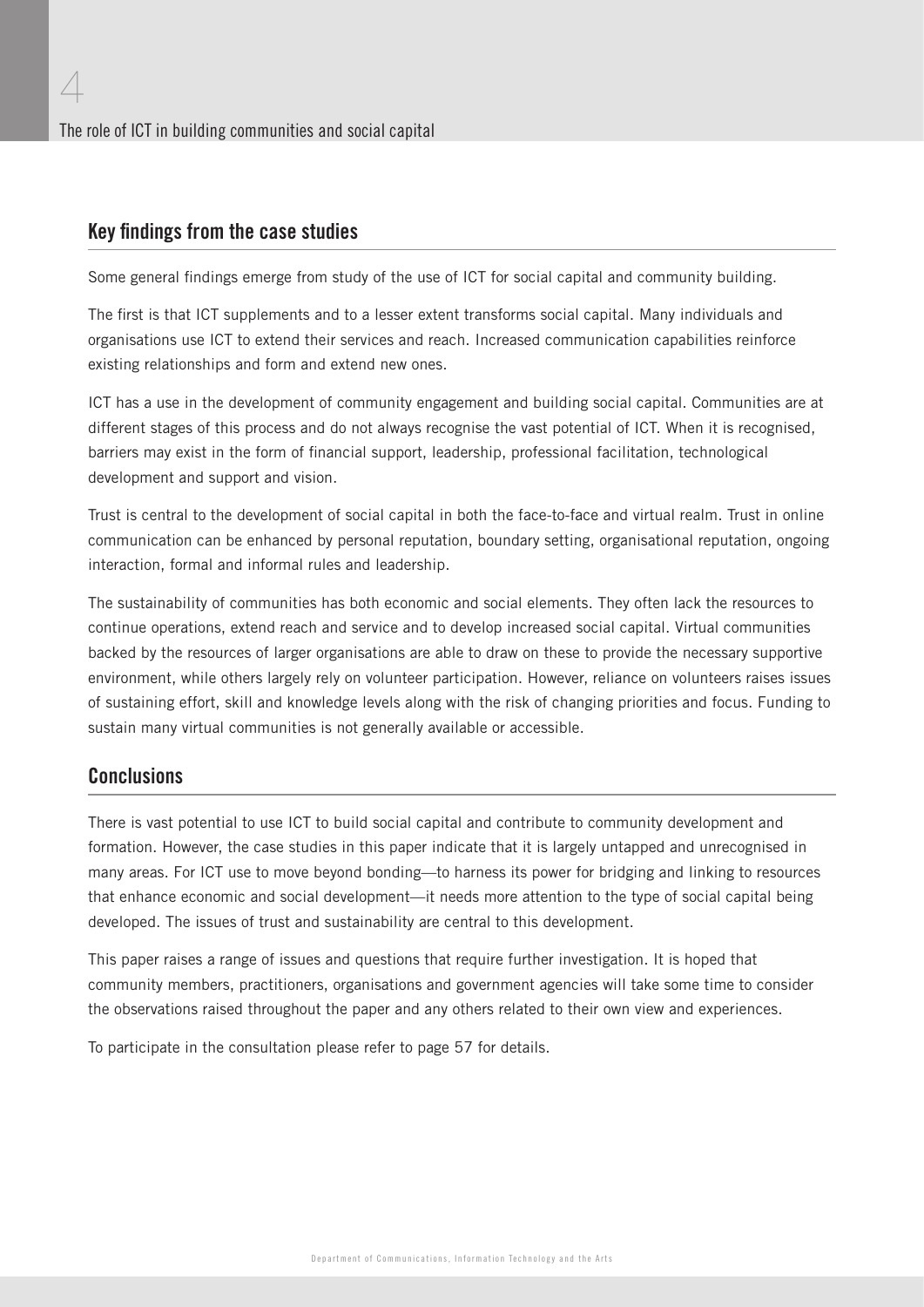# 2 Introduction

The past decade has seen a renewed interest by governments, international organisations, civil society and communities in the concept of social capital and its role in economic productivity, community development and social reform.

Concerns about the ailing social health of the population has lead many to consider closely the factors that underpin strong communities and families and that contribute to enhanced individual and community wellbeing. This has coincided with a revolution in technological developments. In the past decade information and communications technology (ICT) has become enmeshed in the fabric of the Australian economy and society and indeed across all developed nations.

The ubiquitous Internet is impacting on all aspects of peoples' work—learning, communication and recreation. It is transforming the ways in which citizens and consumers interact and engage with each other, with institutions and organisations and with government. This has led to increased attention both in Australia and overseas on the contribution of ICT, in particular the Internet, to community development and social capital building and as a tool for greater social inclusion and cohesion.

During August 2004, some 65 per cent of Australians aged 14 and over used the Internet, with 84 per cent of home users using it for email and 21 per cent for interactive discussions (Nielsen 2004). Australians are also making greater use of the Internet to access the websites of membership based communities and nonprofit organisations and groups. Wider broadband access is enabling many Australians to make increased use of interactive educational, entertainment, retail and financial services.

The Australian Government's original Strategic Framework for the Information Economy, released in 1999, canvassed the potential of ICT in community development and social capital building:

Perhaps the most exciting feature of this increased connectivity is its potential to act as a catalyst for greater social interaction and community participation. Online technologies can have a direct role in enhancing community well being. They can provide better links across the local community while at the same enabling access to wider national and international resources. Existing social infrastructure—schools, hospitals, public libraries, local councils—can be strengthened. Online capacity can help to stimulate and reinvigorate both local communities and communities of interest.

(NOIE 1999)

The updated document—Australia's Strategic Framework for the Information Economy 2004–2006, developed by the Department of Communications, Information Technology and the Arts (DCITA) and released in mid-2004—continues to acknowledge the potential for ICT to contribute to positive community and social outcomes for Australia, aiding social cohesion and the building of regional information economies (DCITA 2004a).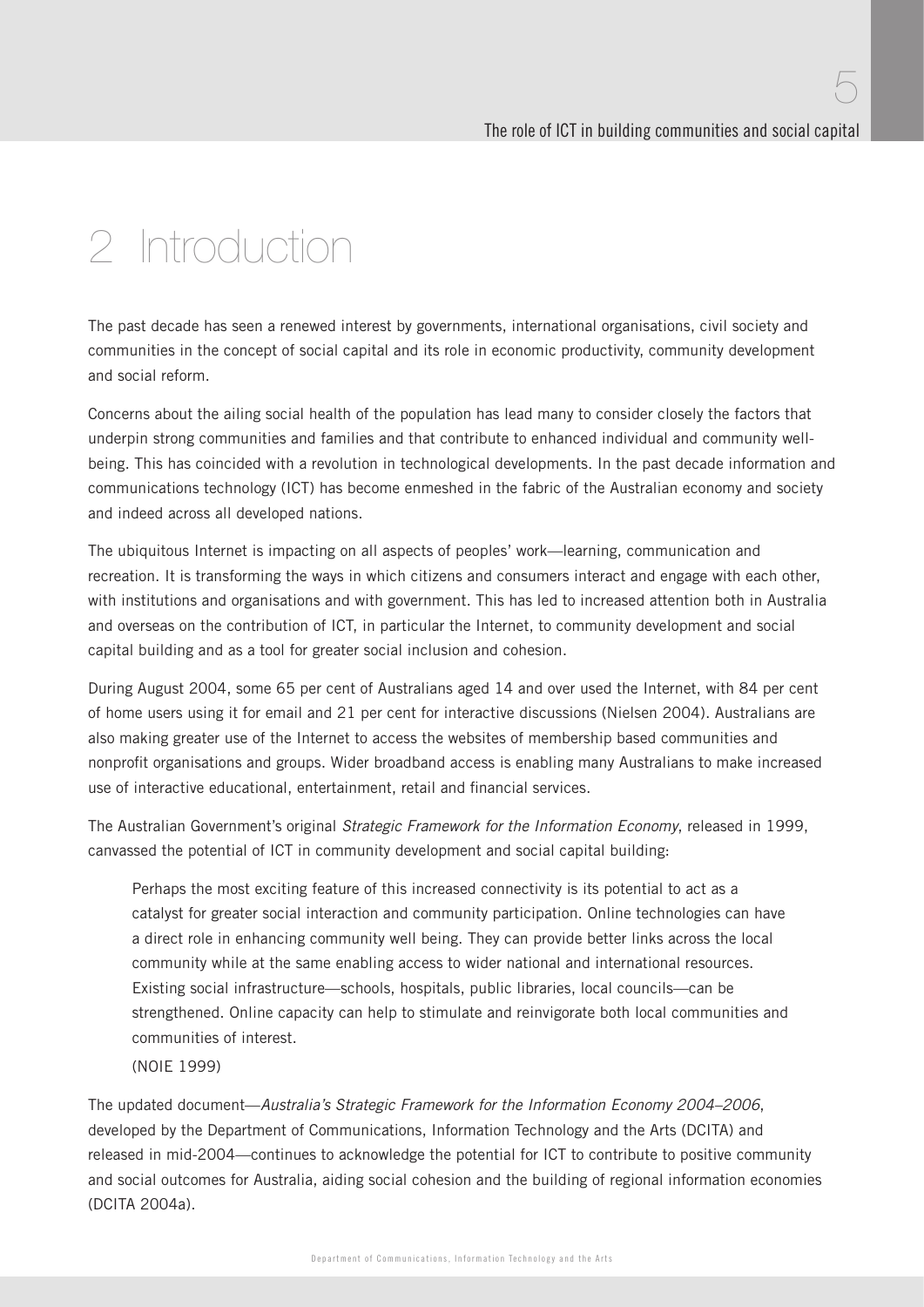This discussion paper considers some of those aspects of ICT adoption and usage. It does not, however, attempt a comprehensive review of the substantial literature on social capital but rather focuses on recent research and developments.

A companion discussion paper, Information and communications technology transforming the nonprofit sector (DCITA 2004c), examines the economic and social benefits of ICT for nonprofit organisations. It examines the motivating factors for the sector to develop its ICT capacity and use it to improve social outcomes. The paper uses a series of case studies to illustrate the effective application of ICT by nonprofit organisations in Australia.

#### Is social capital important?

6

Both the Organisation for Economic Co-operation and Development (OECD) and the World Bank have acknowledged the importance of social capital for economic and social development:

Trust [social capital] has a role in facilitating productivity … when embodied in the organisational culture of firms ... and may lead to larger and more effective production units ... as well as enhanced co-operation within firms. Social capital can facilitate regional systems of innovation ... helps people to find jobs.

(OECD 2001, pp. 57–58)

In Australia, senior figures in politics, government agencies and civil organisations have recognised the importance of social capital for economic and social development. There appears to be bi-partisan political support for the building and maintenance of social capital as a basis for social cohesion and economic and social development.

The Productivity Commission, in its study Social Capital: Reviewing the Concept and its Policy Implications, further emphasised the importance of social capital:

High levels of trust and social engagement can generate wide ranging benefits, such as reduced need for personal security and policing, improved workplace efficiency and lower costs of doing business ... there is scope for Governments to take more account of social capital in policy development.

(Productivity Commission 2003a, p. 1)

The Australian Bureau of Statistics (ABS) has done considerable work to develop a proposed measurement framework for social capital. It has focused on social capital because of its links to individual and community wellbeing and also because of its interest to those concerned with the developing knowledge-based economy.

The Australian nonprofit sector highlighted the importance of social capital during the Communities in Control conference held in May 2003. This event was attended by approximately 1300 representatives from nonprofit organisations around Australia—federal, state, territory and local government agencies and leading Australian and overseas universities.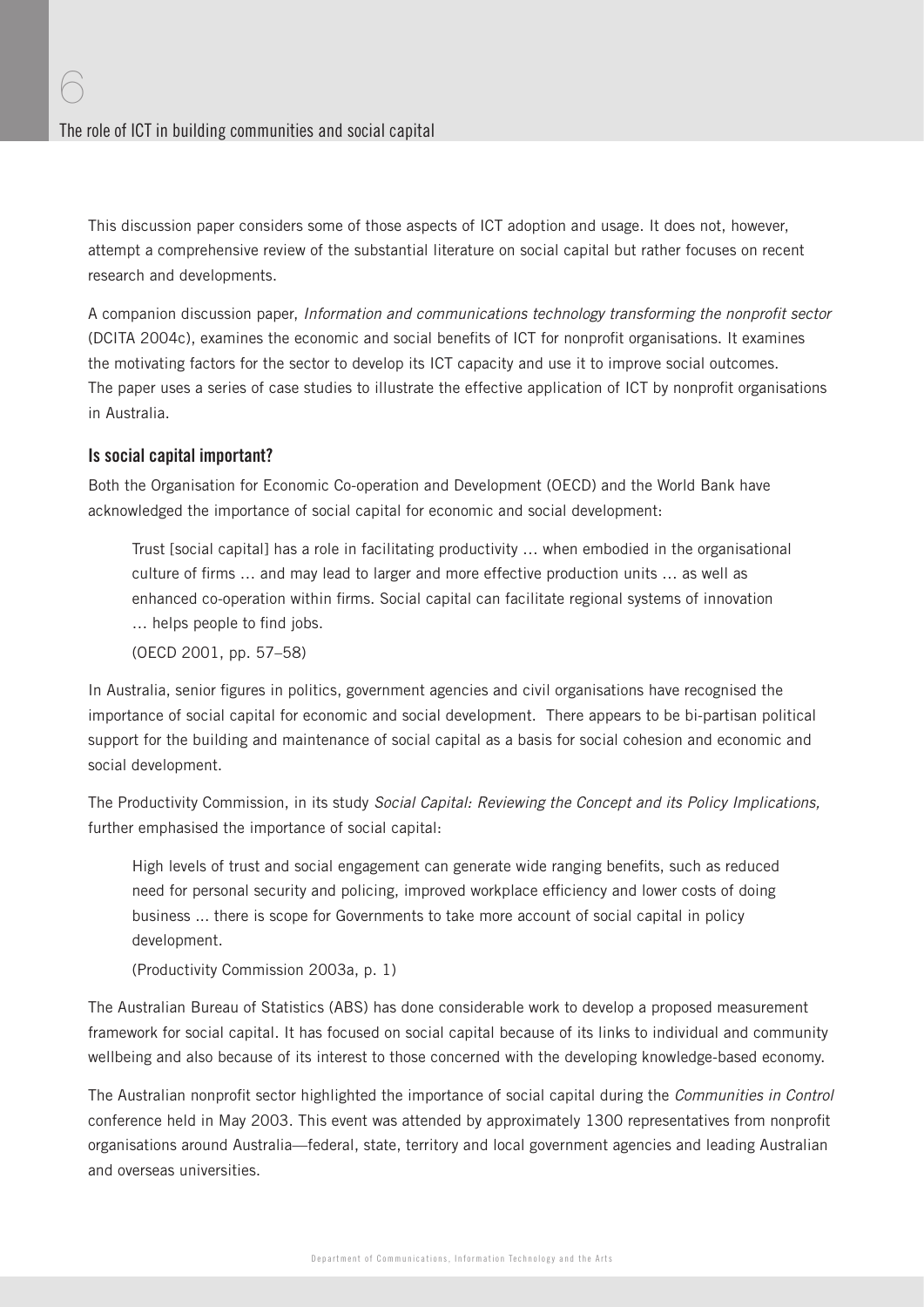A key message from the conference was that both the bridging and linking forms of social capital are important for a socially cohesive and inclusive society and for building strong communities and families. Leading experts from the United States (US) and within Australia argued persuasively that strong social connections and an active participation in social activities play a major role in individual health and wellbeing.

This paper attempts to expand on the work already done on social capital by looking at the role for ICT.

#### ICT and social capital

Governments and communities have committed major resources to ICT projects and programs to foster community development and to assist with networking across groups. However, there has been comparatively little research in Australia of the actual and potential use of ICT as an enabler of community and social capability.

The Productivity Commission made little reference to the role and impact of ICT in its 2003 study of social capital and public policy but the Australian Communications Authority (2004) does raise the issues of changing social networks and the role of ICT in their preliminary report Vision 20/20: Future Scenarios for the Communications Industry.

The ABS framework for measuring social capital acknowledges the role played by ICT in social capital formation. Suggested indicators include:

- frequency of email or Internet contact with relatives and friends
- communication through Internet chat rooms
- using the Internet to contact government.

The business sector is now beginning to recognise the importance of transactional trust (by extension, a form of social capital) for increased online trade. The president and chief executive of leading technology company RSA Security, Art Coviello, made the connection between online business and trust at a recent international conference on e-security.

… what's holding back businesses? Why can't they move past the narrow transactional approach of fledgling B2B initiatives? The answer clearly is not about access, ubiquity or cost, nor is it about processing power, storage capacity and bandwidth. It's something more fundamental confidence. Confidence means trust, it's about confidence [trust] in individual companies, in underlying systems and technologies, and in the people we do business with.

(Coviello, in Dearne 2004, p. 7)

Consumer, small business and institutional concerns with issues such as spam, privacy, identity theft, security, computer viruses and denial of service attacks are likely to be all-impacting on the degree of trust (or confidence) that users have in engaging online with government, business and community. This issue is explored briefly later.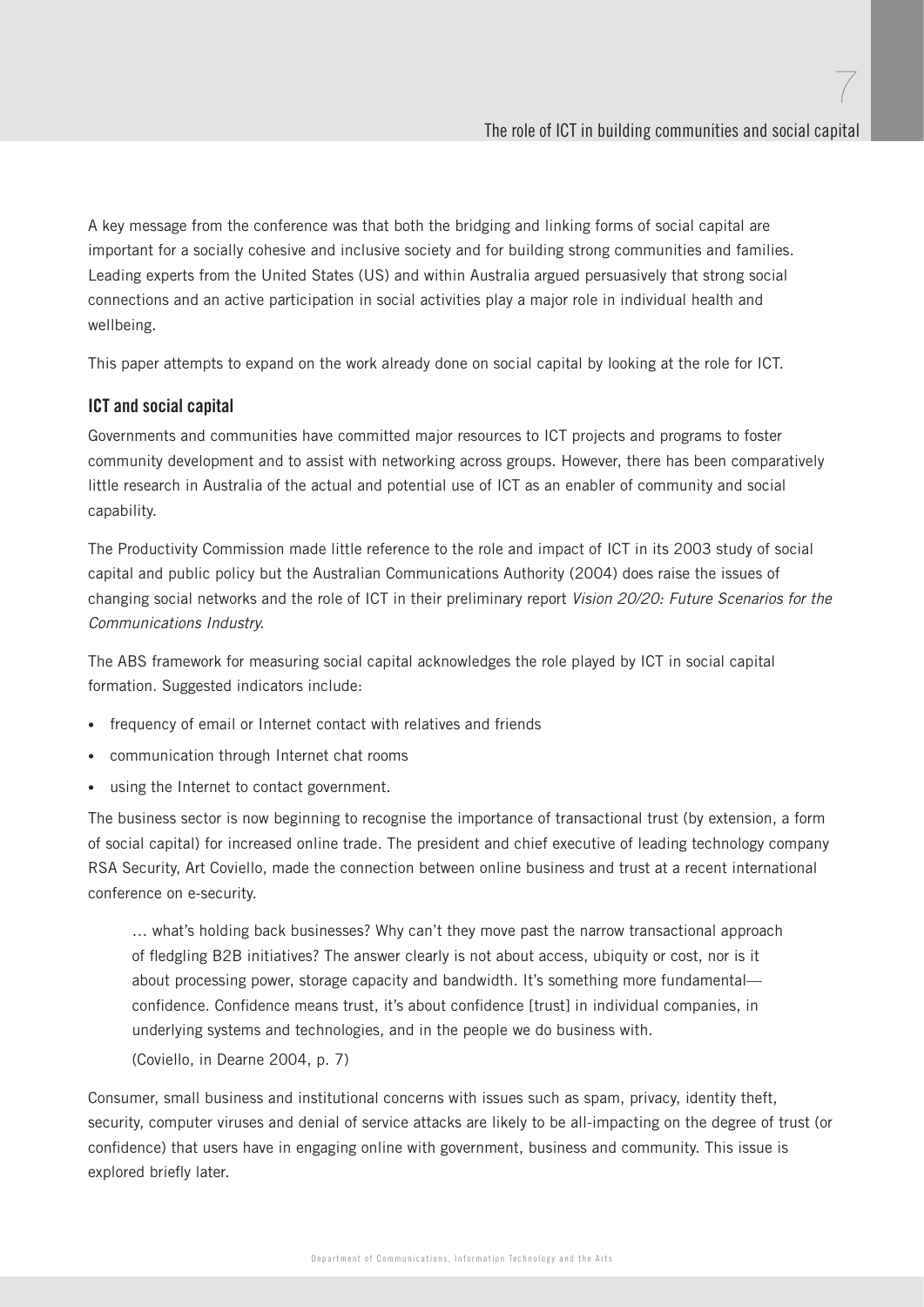#### Theoretical framework for social capital

Social capital is a complex, multifaceted and contentious concept. For this reason it is important to explain the theoretical framework for the subsequent discussion—not to debate the merits of the concepts but to set the parameters for this paper.

The next section, 'Setting the scene', considers the definition of community and the concept of social capital. There is a particular focus on trust as an implicit aspect of social capital and the interplay between trust and technology as people increasingly use ICT for communication and social connection. This includes the issue of online engagement by citizens with democratic processes and government institutions.

Later discussion links social capital and community development to the changes taking place in society as a result of ICT. It investigates the types of online or virtual relationships and online social networks that form on the Internet. It considers the types of social capital being created online between individuals and between individuals and institutions. Case studies explore how different types of community apply social capital to their needs. There is discussion of how trust, the different forms of social capital (bonding, bridging and linking) and sustainability affect communities bounded by place and geography as well as virtual communities of practice/purpose, circumstance and interest.

This paper strives to stimulate an iterative discussion on the effective use of ICT and its potential contribution towards a more socially inclusive society and in building strong, cohesive communities.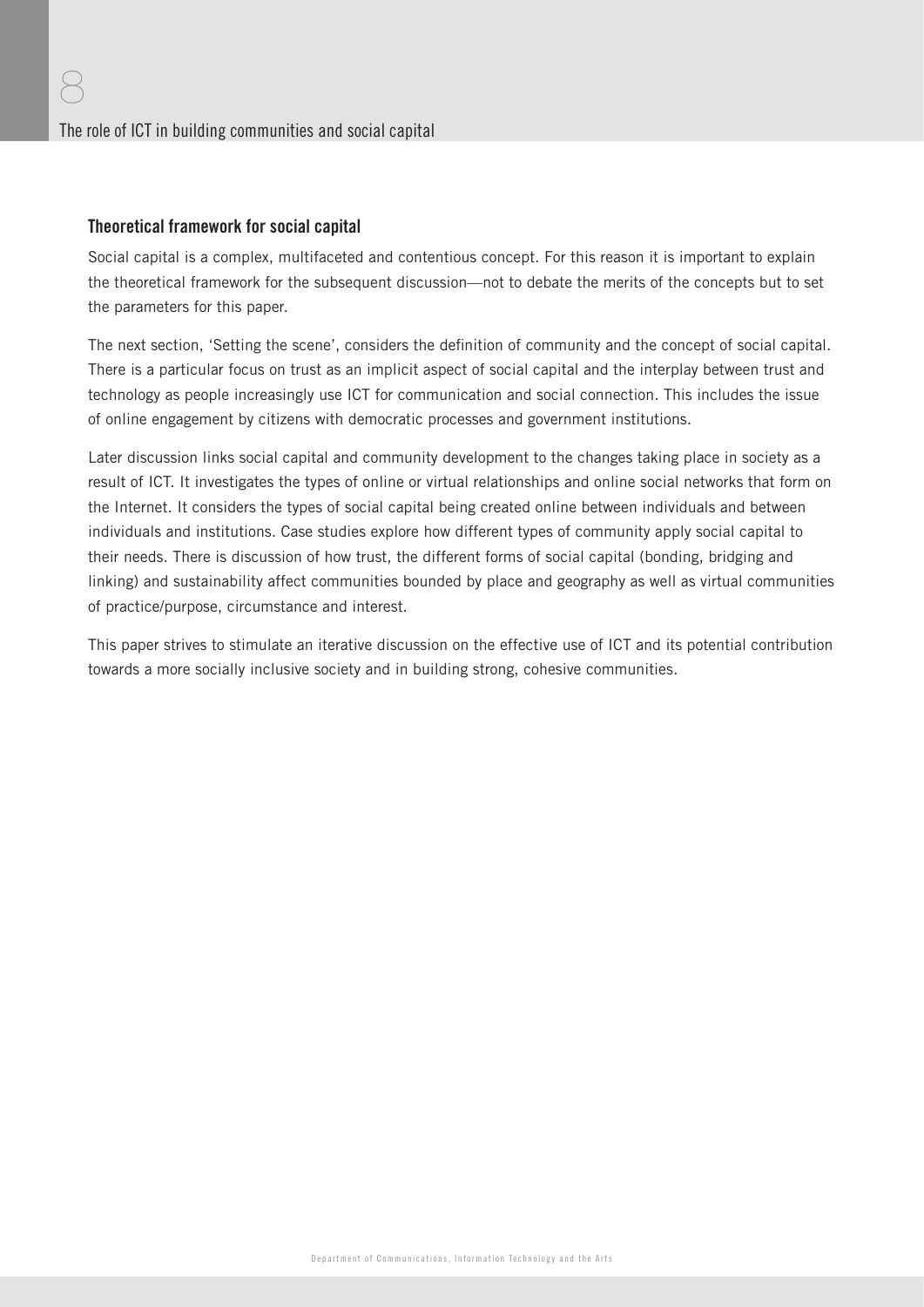# 3 Setting the scene

As stated earlier, the main theoretical areas considered in this paper are community development and social capital and the overlap between the two.

Criticisms most often levelled at studies of social capital emphasise the fact that definitions are vague and difficult to conceptualise and measure. The use of imprecise and non-theoretical terms has contributed to the problem. Work in the area of community development suffers from similar criticisms.

The following discussion sets out the theoretical framework, the meanings of terms and marks out the boundaries for this paper.

### 3.1 Community development

The concept of social capital implies that its development takes place within a community of some description. This raises several issues. Firstly, what is 'community' and how do we define it? Secondly, the notion of building social capital implies a gradual or developmental process.

#### 3.1.1 The nature of community

Traditionally, community has been thought of as place-based—that is, defined by geography. However, with changes to society the nature of community is also changing. Gurstein (2003, p. 4) states that 'communities are in a continuous state of responding and adapting to changes in their external environment and to new elements in their internal activities and methods of operation.' One particular influence is the increasing shift to the use of ICT and the restructuring of social networks.

Quan-Haase and Wellman state that 'useful approaches define community not in terms of locality, but as social networks of interpersonal ties that provide sociability, support, information, a sense of belonging, and social identity' (2002, p. 2).

This expands the definition of community to cover the range of social networks connected by common interests in geographic and non geographic terms. Those bounded by locality are easy to identify and define, while non geographic ones are more problematic. Literature on developmental theory (Cummings, Heeks & Huysman 2003, pp 4–5) uses the terms 'online networks' or 'virtual communities' to identify four types of ICT enabled communities.

- 1. Communities of practice form to share knowledge. In this context, communities are generally constituted as single disciplinary professional networks. This may include doctors, lawyers, nurses, social workers, academics, teachers, etc.
- 2. Communities of purpose relate to communities of practice but form over a particular issue or common cause. Typically, this is an interdisciplinary group with a specific goal for interaction. For example, a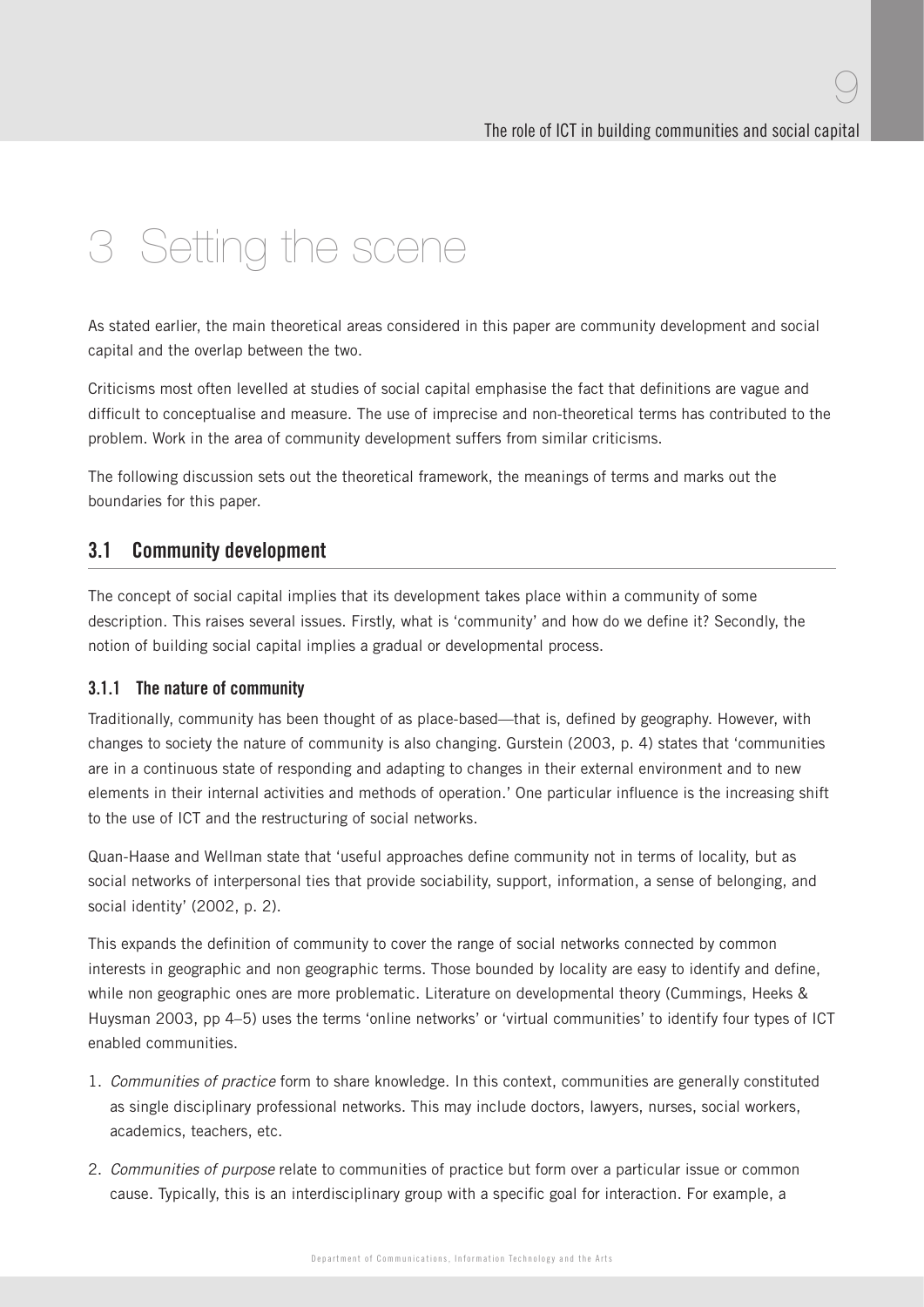network of researchers in a specialised but professionally diverse field who collaborate and share their findings or formal learning experience.

- 3. Communities of circumstance are online communities in which members share a position, circumstance or life experience rather than profession. This could include people who share a common geographic location, a particular illness or condition or an experience that binds them together (for example loss of a loved one, military service in a particular war, shared illness or disability, gender, age, etc).
- 4. Communities of interest are online communities centred on a common personal interest or hobby. While people may share their experiences around an interest there is no particular common goal to the interaction. Experience and knowledge may contribute to individual rather than collective goals. These networks are more informal in nature than a community of purpose. Many of the chat rooms that have proliferated tend to fall into this category, although some may also constitute communities of circumstance.

The arguments of Quan-Haase, Wellman and others are compelling given our changing society and increasing online social and professional interactions. Therefore, the term 'community' for the purpose of this paper accepts the idea of social networks as its basis and includes both geographically based and online communities. However, it is important to distinguish between those communities that are geographically bounded and those that are not (i.e. the virtual) as very different issues may arise in each. This paper is primarily concerned with the role of ICT as the means to establish, supplement and transform such communities.

Individuals cross from one type of community to another and may operate in several simultaneously. Virtual communities operate on a continuum and many types can overlap. For the sake of clarity of analysis, the paper draws some boundaries around community types and treats them separately.

There is a narrow distinction between communities of practice and purpose. In addition, transparency networks—described as 'inter-networked communities that share information about and scrutinise the policies and practices of firms, industries and government' (Dwyer 2004, p. 114)—could also fall into this section. Investigation reveals variations so similar that to differentiate between them is not particularly useful for the purpose of this paper. They are therefore treated together and identified as communities of practice/purpose.

Individuals who operate in many communities and networks simultaneously may add value to each type. They may use community access centres to link to or provide a platform for virtual communities of practice, circumstance or interest.

To explore and highlight the role of ICT in social capital the paper will confine discussion to the following types of communities:

- 1. geographic communities at the local, regional, state and national level
- 2. online communities of practice/purpose organised around a common specified goal and professional networks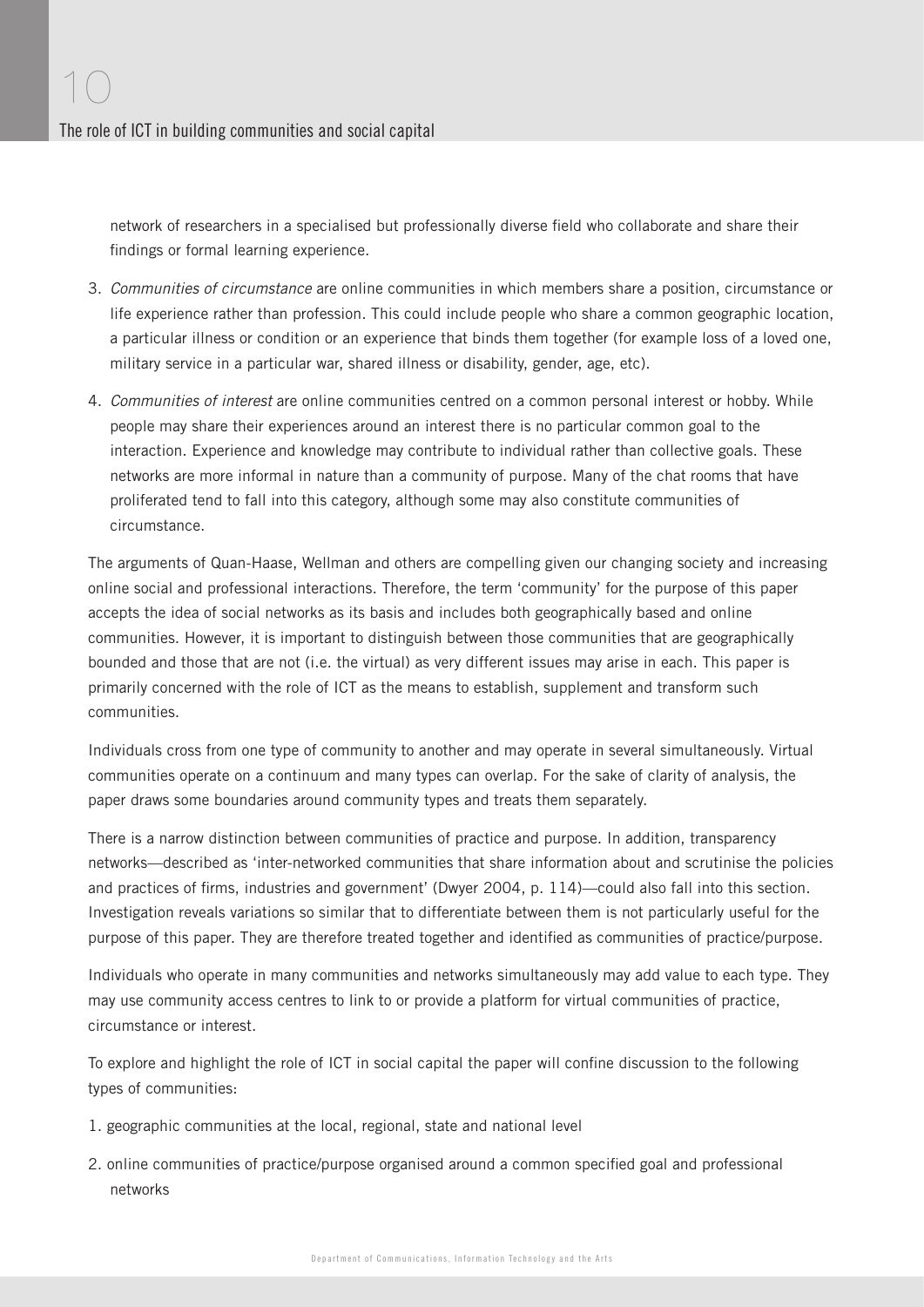- 3. online communities of circumstance in which members share a common life experience or circumstance except for geographic location
- 4. online communities of interest, where members share an informal hobby or shared interest.

An additional difficulty in discussing community is that people with common interests and a sense of belonging may form small or large groups and consider themselves as having formed 'communities'. Depending on their focus, these may exist in both the informal and formal realms at a local, state or territory, national or even international level. There are links between the levels and across sectors. Yet the generally accepted idea of community implies boundary and a sense of belonging (Onyx & Bullen 1997; iSociety 2003). This issue of boundaries defining communities has been a primary drawback in exploring the use of ICT in building communities and is an issue the paper will return to later.

What is immediately clear, however, is that 'community' is a dynamic concept—changeable and in flux. A sense of community grows over time and occurs within the context of the broader society, which is itself increasingly complex and affected by technological change. Much of the work carried out in the name of community development aims for a greater sense of community and/or to build on existing strengths for a positive result. The process of learning, use, changing technology and connectivity is common to both ICT and building social capital.

The impetus for change relates to community growth. This may be a top down or bottom up process or a combination of both. A sub-group or committee formed by an organisation to serve its members or itself may subsequently be defined as a community within the parent body. However, this may affect members' sense of belonging if it appears elitist or exclusive to the wider organisation—a point taken up in the related paper A case for information and communications technology transformation of the nonprofit sector which examines the economic and social benefits of ICT for nonprofit organisations.

#### 3.1.2 Sustainability

The concept of sustainability, while not explicitly mentioned in the literature on social capital, figures prominently in the area of community development. One-off funding, particularly in relation to infrastructure development, can benefit a community but longer term programs require sustainable models to ensure lasting change. Funding from agencies and government programs is generally time-limited and designed to build resources that support enduring change. Sustainability derives directly from the nature of community and so needs will vary over time.

To be sustainable, programs and changes must fit with the needs of individual communities with appropriate support throughout development. One of the great benefits of ICT is that, given adequate infrastructure, various platforms, software and applications can be moulded to individual purposes. Therefore it is necessary to explore how sustainability applies to a variety of community settings—to ensure that particular groups are not marginalised by change, sustainability must be considered as context dependent and dynamic.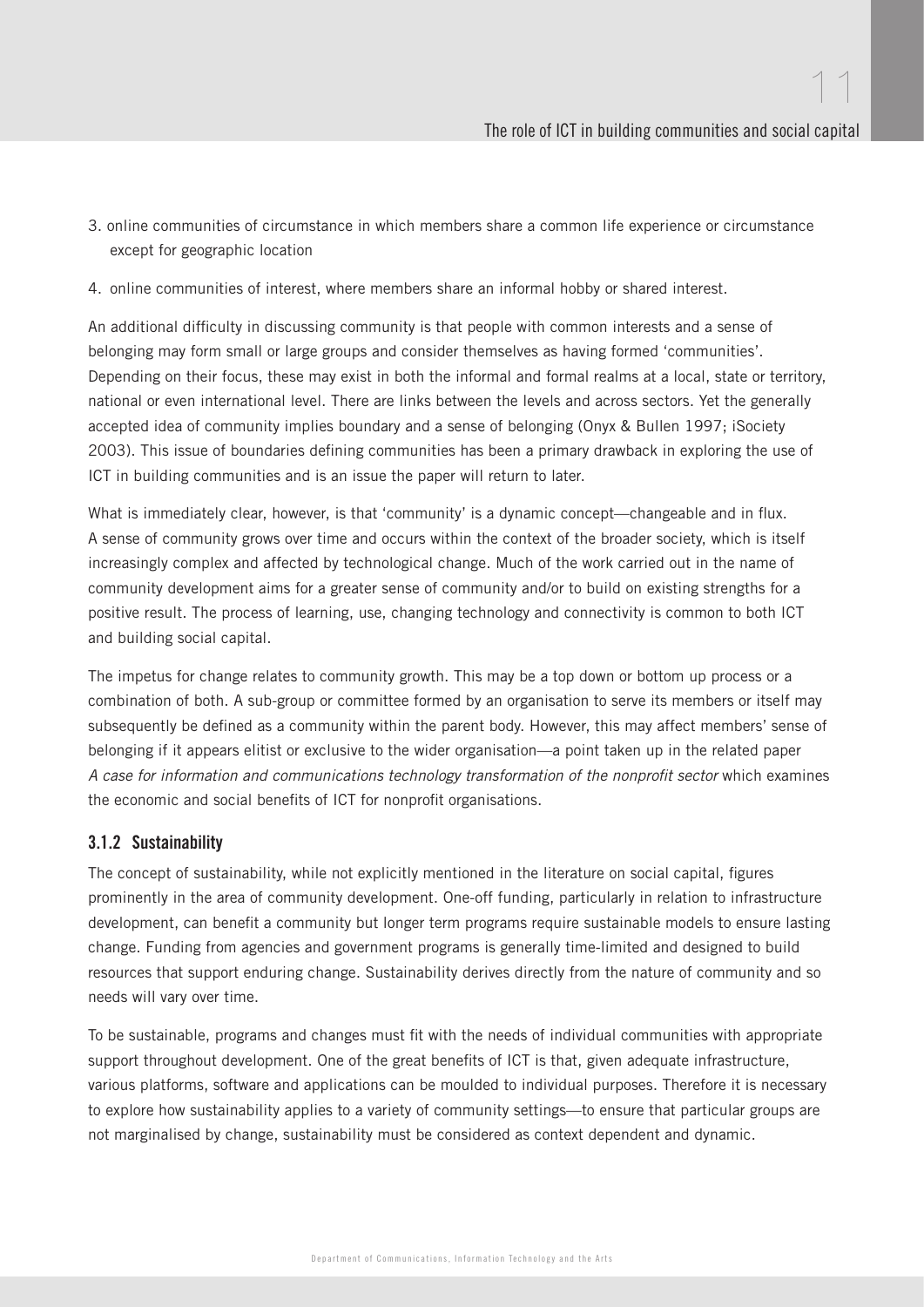Collaboration between business, industry, government and community is an important factor in creating greater sustainability. However collaboration is both dependent on and a subsequent facilitator of trust, one of the foundations of social capital.

## 3.2 Social capital

The Productivity Commission (2003b) and ABS (2002) have provided comprehensive literature reviews of the concept and measurement of social capital and the reader is directed to them for further detail. To look at how ICT relates to social capital, it is important at this stage to provide a general background on social capital that highlights the key elements and provides a frame of reference and rationale for the investigation undertaken.

The concept of social capital is complex and multi-dimensional and therefore difficult to define and measure. However, the varying theoretical frameworks provide a basis for legitimately linking the term to a range of concepts and interests. The Productivity Commission (2003b, p. 7) considered four separate discourses on social capital, summarised as follows.

- 1. Economics—which 'focuses on individuals' incentives to interact with others and, out of self interest, to invest in social capital resources' while some studies 'explore the design and effects of formal and informal institutions.'
- 2. Political science—an emphasis on the role of institutions and political and social norms in shaping human behaviour.
- 3. Sociological—'features of social organisation such as trust, reciprocity and networks in civic engagement.'
- 4. Anthropological—'the notion that humans have natural instincts for association, providing a biological basis for social order.'

The concepts of human capital, cultural capital and social capital have their theoretical underpinnings in Marxist theory. (For a comprehensive discussion of these links see Lin 2002). Extension of these concepts to various disciplines explains the similarities and disparities between the discourses.

Several important points arise from consideration of social capital as an extension of economic capital.

One of these is the underlying notion of value and exchange. Economic theory embeds social capital in an economic framework and clearly acknowledges the economic value of its development. Temple (2001, p. 22) states that social capital 'provides a useful umbrella term for those aspects of societies which, though difficult to measure and incorporate into formal models, are widely thought to be an important determinant of long-run economic success.'

In exploring its foundations, Lin (2001) emphasises the fact that capital is both a process and a result—a point often highlighted by social capital literature as contributing to problems of clarity and measurement. As a process it involves the investment of effort, social activity and exchange that adds value to the initial capital (Lin 2001, p. 7).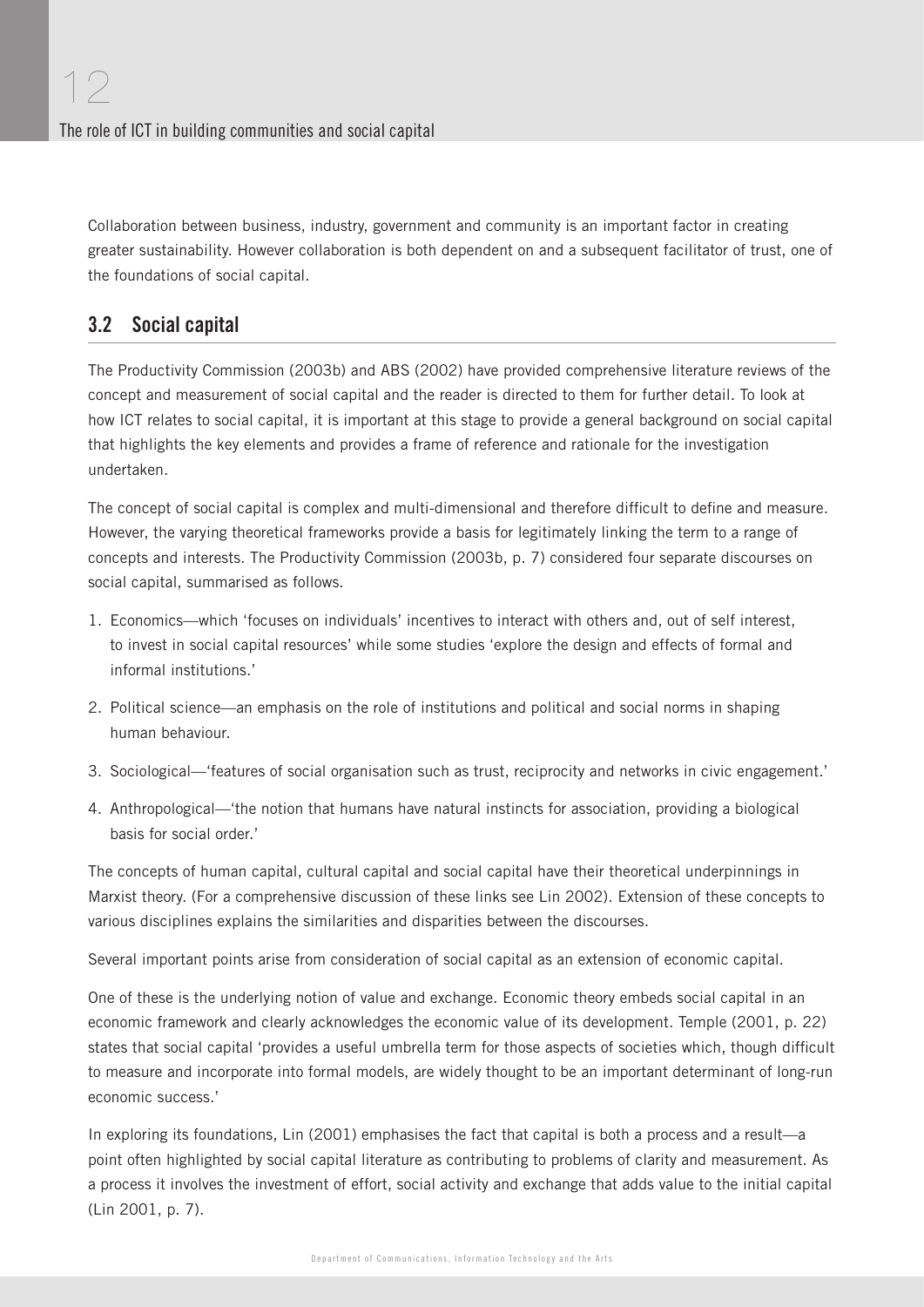Some commentators have argued that social capital is a recent construct—artificial in nature and highly problematic when divorced from more fundamental notions of community and broad factors such as class, gender, ethnicity and race that impact on social relations (Scanlon 2004). This paper does not seek to explore such criticisms but it has found that the communities that arise around the use of ICT are in fact heavily influenced by issues such as gender, ethnicity, race and socio-economic status. As Scanlon (2004) suggests, social capital is highly contextual and social connectedness is embedded in these broader factors.

Elsewhere, Scanlon (2004b) has suggested the need to differentiate between various kinds of trust, making a useful distinction between social trust (i.e. that which is personal and emotional) and transactional trust (i.e. that which underlies a business or government transaction). The paper will explore both forms when discussing social capital.

#### 3.2.1 Definition of social capital

Given that social capital is explored in several disciplines, definitions and emphases will vary. Some of the predominant definitions, drawn from the Productivity Commission's report, are as follows.

… the aggregate of the actual or potential resources which are linked to the possession of a durable network of more or less institutionalised relationships of mutual acquaintance or recognition

(Bourdieu 1985, in Productivity Commission 2003b, p. 7)

...social capital is defined by its function. It is not a single entity but a variety of entities with two elements in common: they all consist of some aspects of social structures, and they facilitate certain actions of actors—whether persons or corporate actions—within the structure (Coleman 1988, ibid.)

... features of social organisation such as trust, norms, and networks that can improve the efficiency of society by facilitating coordinated actions

(Putnam 1993, ibid.)

Social capital is networks together with shared norms, values and understandings that facilitate cooperation within or among groups.

(OECD 2001, ibid.)

Rather than debate the merits of these definitions, this paper accepts the substantial work in this area by other agencies and prefers to identify some of the key concepts. For practical purposes, this paper adopts the OECD definition of social capital as endorsed in the discussion papers from the Productivity Commission and the ABS:

… networks together with shared norms, values and understandings that facilitate cooperation within or among groups.

(OECD 2001, p. 41)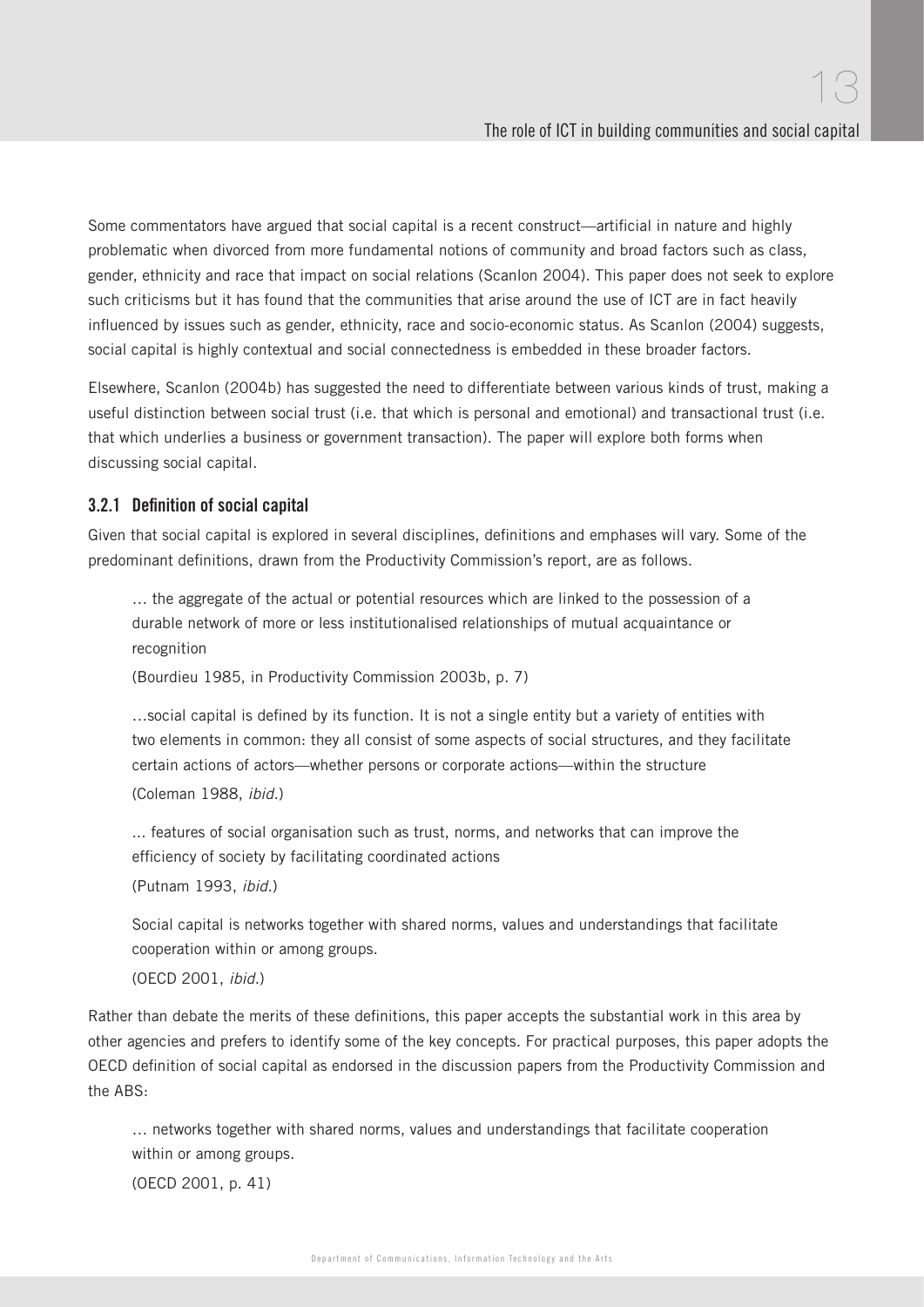The rationale for acceptance of the definition is that:

- 1. it was supported by stakeholders in the case of the ABS paper
- 2. it highlights key elements identified by a range of the literature on social capital
- 3. it allows consideration of social capital at a variety of levels
- 4. the OECD has a prestigious record of research in the field
- 5. there is benefit in consistency of measurement and discussion with other major government agencies (particularly the ABS) and at an international level.

In addition, acceptance of and work based on the OECD definition of social capital is supported by Australia's Strategic Framework for the Information Economy 2004–2006. Of particular importance is the emphasis that the OECD places on facilitation and cooperation within and among groups. By working with a definition developed by the OECD and accepted by the ABS and their stakeholders, it becomes possible to work across, between and with organisations, industry and government to provide national and international coherence. This paper helps to make more explicit the role of ICT in the pursuit of wider international priorities as recognised by the OECD and the UN.

#### 3.2.2 The elements of social capital

Generally the elements of social norms, social networks and trust are vital to considering and measuring social capital. In this framework trust is a shared value and norm along with the idea of reciprocity. Social networks, while related, are treated separately.

#### 3.2.2.1 Shared values and norms

The Productivity Commission defines social norms as 'shared understandings, informal rules and conventions that prescribe, proscribe or modulate certain behaviours in various circumstances' (Productivity Commission 2003b, p. 9). Norms vary, but there is the implication that they will be observed.

Stone and Hughes (2002, p. 2) further noted that norms vary between the informal, the organisational and the general realm. Therefore the informal rules that govern interactions with family are likely to be different to those that govern interactions within the workplace, with government agencies or in the broader community. Additionally, the cultural background in which an individual operates will impact on the rules that govern behaviour.

As norms are informal rules that involve shared assumptions about how people should behave in a particular circumstance, this raises the question of compliance. Essentially compliance with social norms is encouraged through internal psychological sanctions or external sanctions (Productivity Commission 2003b, p. 9). In various settings, sanctions may be less easily identified and more easily avoided at both the internal and external levels. For example, external sanctions are more easily ignored in an exclusively online community than in a community that is ICT enabled but geographically based.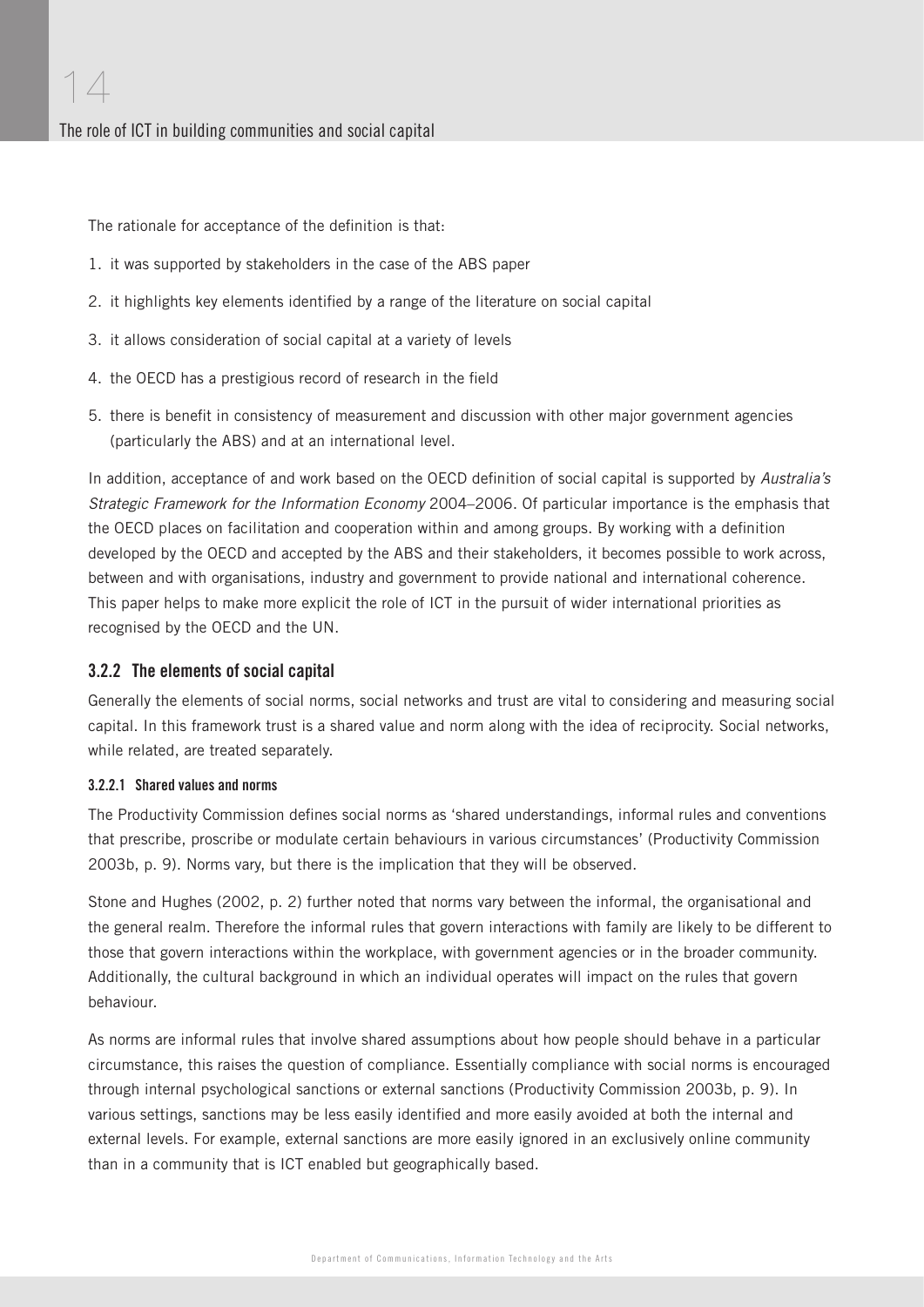The online world holds less likelihood of repercussion for those who venture outside acceptable normative behaviour. This is not to say that the online world does not possess its own body of sanctions for unacceptable behaviour or breaches of protocols, whether specific to an online community or generally across the Internet domain (so-called 'netiquette'). Moreover, there is an extent (perhaps quite large) to which the online world mirrors the values and norms of the offline world. Generally, however, sanctions in the online environment are less immediate and less severe and often those who transgress (e.g. hackers, spammers) are difficult to locate and prosecute.

On the positive side, however, extended social networks between groups build shared understanding by providing access to a range of views beyond one's immediate surroundings. This may promote understanding of differences, facilitate a broader sense of community and promote tolerance and respect. A later section of this paper considers the role of ICT in supporting such extended networks.

Two of the norms pivotal to social capital are trust and reciprocity. The two terms are inherently linked, with reciprocity implicit in trust. Reciprocal trust in a relationship leads to the ongoing development of it while a break in trust can undermine relationships.

#### Trust and reciprocity

Whatever its precise relationship to social capital, trust and trustworthiness proffer many benefits. They are the bedrock of most personal relationships, facilitate various day-to-day interactions, and play an important role in commerce.

(Productivity Commission 2003b, p. 11).

If social capital is embedded in social networks that build personal relationships then trust is as essential to online relationships as elsewhere.

The literature on social capital discusses several types and levels of trust. The Productivity Commission defines trust as '...the level of confidence that people have that others will act as they say or are expected to act, or that what they say is reliable' while social or generalised trust 'refers to the general level of trust in a society—for example, how much one can trust strangers and previously encountered institutions' (Productivity Commission 2003b, p. x).

Sullivan (2002, p. 4) states that 'social trust can thus be viewed as the individual-level internalisation of norms of reciprocity, which facilitates collective action by allowing people to take risks and to trust that fellow citizens will not take advantage of them.'

Trust can operate at a number of levels in relation to an individual, a group or an organisation. There is also a distinction between trust based on personal experience and that based on a general community norm (Productivity Commission 2003b). Adding to this complexity is the fact that trust is a developmental process.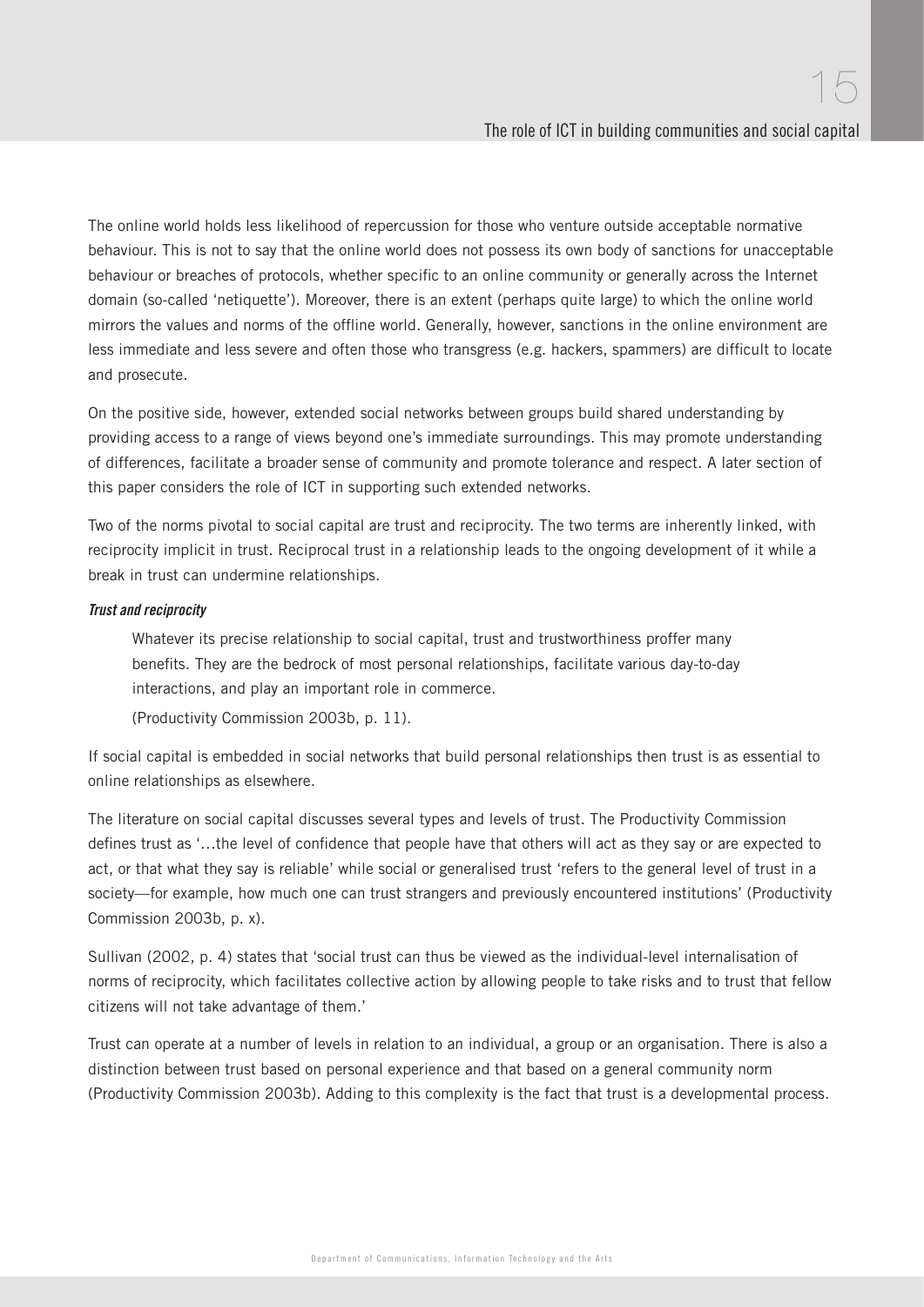Individual trust is embedded in the personal experience and relations formed over time and through interaction:

… norms of trust and reciprocity, level of generalised trust and reciprocity is predicted by age, relationship status, the extent to which networks are locally based, ethnicity, health, voluntary activity, tolerance of ethnic diversity, whether live in an urban or rural area, satisfaction with the safety of one's neighbourhood and level of knowledge of local affairs.

(Stone & Hughes 2002, p. 32)

This idea is particularly important when considering the initial level of trust. The process required to build trust will vary according to an organisation's needs. In terms of community development generalised and individual trust will require greater attention for communities and individuals whose experiences make them wary of other individuals, organisations or government. This may include those from low socioeconomic groups, people from a variety of ethnic backgrounds, Indigenous Australians, older people and people with a disability.

For some communities, particularly those in remote areas, the characteristics of ICT delivery and service can impact on levels of trust in the technology and service providers and government agencies. Factors likely to undermine trust include lack of access, lack of reliable or adequate bandwidth, insufficient technical support services, privacy and security concerns, low levels of computer literacy and training and the lack of online services that meet the needs of the communities. Additionally, the sustainability of services and support affects the ongoing development of trust.

While online interaction raises particular challenges in relation to trust, it does not negate the presence or building of social trust. As the case studies illustrate, personal and emotional exchanges online are very real.

#### Transactional trust

Transactional trust is far more purpose driven, essentially removed from any one-to-one personal or social interactions. It is generally characterised by dealings between the individual and an organisation, whether government or business, to complete a particular task or transaction. Transactional trust in this respect will vary according to the transaction because an organisation may be trusted to deliver a particular service but not others. This theme is highlighted in The Smith Family case study (DCITA 2004b) incorporated in the paper on ICT in the nonprofit sector.

Transactional trust constitutes a relationship with some of the defining features of social capital (i.e. a set of social norms surrounding the intervention, the role of trust and reciprocity and a network of users). However, the purpose and nature of this relationship is likely to differ fundamentally from online relationships with a more social purpose.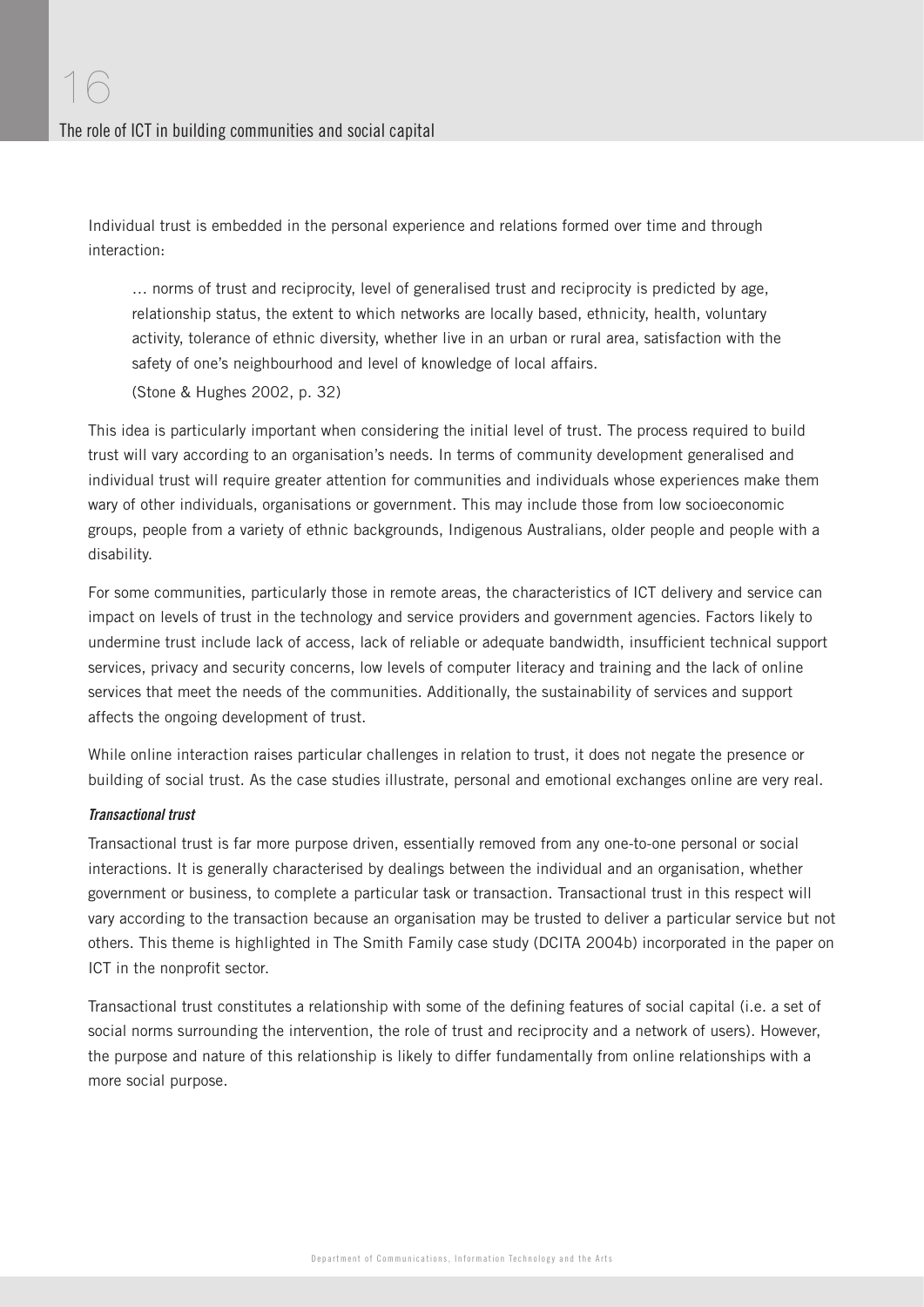The US business consultancy Accenture (Fano, Mathur & Shah 2003, p. 39) proposes that trust in the context of business development:

- 1. is earned over time
- 2. can be monitored by governments but not established by them
- 3. is an aggregation of many people's experiences
- 4. can take years to establish but can be lost in an instant
- 5. extends throughout the value chain.

In addition, once lost trust it is difficult to regain. In this discussion it is evident that trust exists in several planes, it is both a process and outcome and requires sustainable development.

Accenture notes the tensions between the need for business to access consumer data and information and the individual's right to privacy and control over personal information. To balance this tension Accenture advocates a proactive effort to comply with current laws while also earning trust. The latter becomes more important as technological change challenges the ability of most current laws and regulations to protect privacy.

Accenture defines business trust as 'the confidence consumers or organisations have that a company will respect their privacy concerns and handle their information responsibly' (Fano, Mathur & Shah 2003, p. 38). In this context, the dimensions of trust include:

- 1. **security** where personal information is protected against theft
- 2. **data control** where the individual controls who gains legal access to personal information and when they get that access
- 3. **personal access** where the individual controls over who contacts them and how
- 4. **accountability** so that if access to information is granted it will be used responsibly and in the best interests of the individual
- 5. **benefit that is reciprocal** so that the individual gets a return for use of data.

These issues apply equally to other organisations and government and will affect the developmental cycle for trust.

Accenture (2003, p. 7) sees e-government maturing through five plateaus of development.

1**. Online presence**—in this early stage of development there is a passive-passive relationship between the government and the customer. Information is provided by agencies and read by customers with no interaction in electronic form.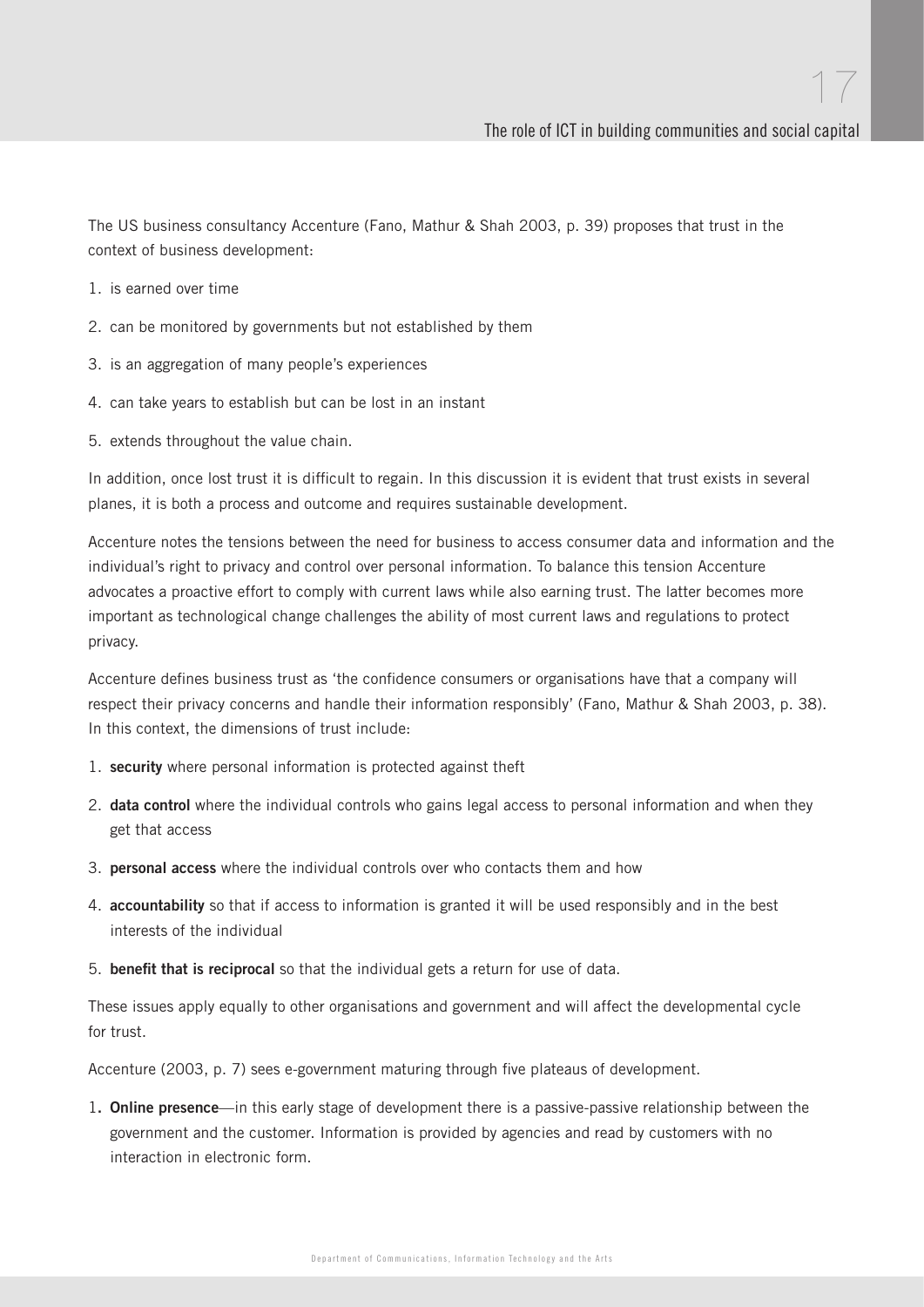- 2. **Basic capability**—the second stage involves a central plan for e-government with a broader online presence across government. 'Quick win' transactions are enabled particularly in revenue generating sectors.
- 3. **Service availability**—in this stage there is a push for as many services as possible to be available online with limited sophisticated transactions available. There is an initial customer focus and some cross-agency cooperation.
- 4. **Mature delivery**—at this more advanced stage, service clusters are developed and intra-agency cooperation and collaboration across levels of government are present. A value-added approach is taken with customer service objectives in place.
- 5. **Service transformation**—improved customer service delivery is a key objective with service take-up a key measure. Integration between services is achieved with organisational, process and technology changes taking place throughout agencies.

There is a sense, supported by the earlier work of Accenture (2001, p. 5), that these stages progress from a passive-passive relationship between government and citizen to a transaction stage where both parties are actively involved with each other online. Accenture (2003, p. 8) later notes that as governments move through this cycle they reach critical plateaus at each stage. Each plateau takes some time to overcome.

Trust in government and trust in the online environment are essential for the later transformation stage of reciprocal transaction. These two separate but related issues need clear identification and articulation. Trust in government needs further clarification as it applies broadly to specific agencies and the services they provide. These factors combine to create the more complex issue of trust in e-government.

A study by the Pew Internet & American Life Project, How Americans Get in Touch with Government, showed that US citizens require and will use different methods for contact and interaction with government depending on the nature of the problem, issue or service required (Pew 2004a). However, it found Internet users contact government more often than non-users. Despite the fact that it has no independent effect on the success of their engagement, users also believe that the Internet improves their relationships with government. Pew (2004a, p. 25) notes Internet user find 'online interactions with government seem to improve their perceptions about how they relate to government, particularly for the federal and state governments.'

The central question of gaining trust (both transactional and social) for increased citizen e-participation is also the focus of some recent Australian research. Stanton (2004, p. 22) notes 'It is evident that development of trust between both internal collaborative and external participative e-government stakeholders must be a condition for effective interaction in this vital environment.' Stanton makes reference to the work of Pavlou (2001), where trust is one of four important variables (the others being perceived risk, perceived usefulness and perceived care of use) for predicting the intention to use online transactions.

Dwyer (2004) proposes a model for greater transparency in government networks, which has at its centre the building of trust and the creation of an iterative process that reinforce values through appropriate behaviours and transparent processes.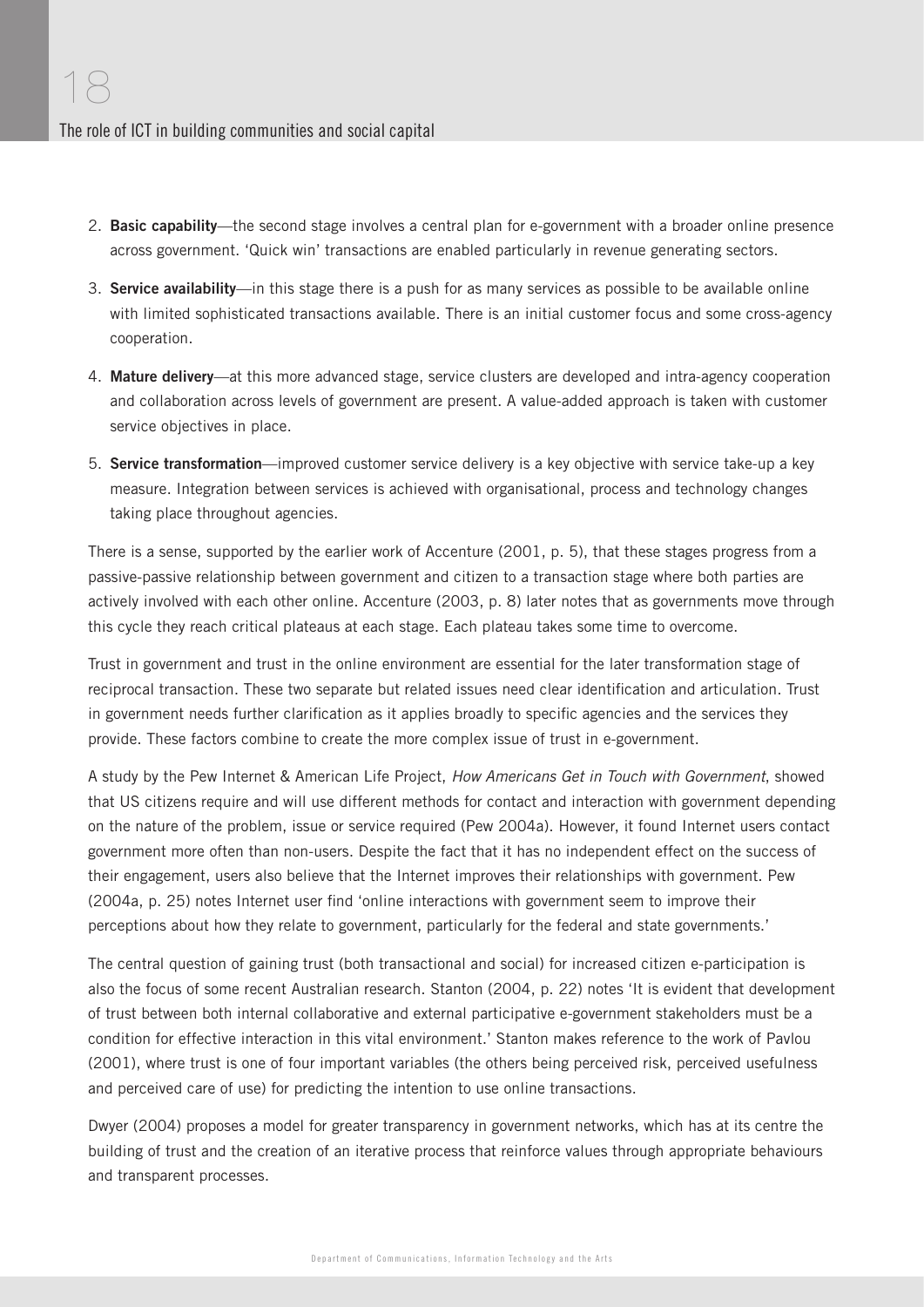The Australian Government has carried out a range of projects in the areas of trust, security, authentication and related issues (see www.agimo.gov.au and www.dcita.gov.au). Trust and security continue to be one of the priorities in Australia's Strategic Framework for the Information Economy 2004–2006 which notes the ongoing need to address 'online authentication, privacy and consumer protection issues to promote confidence in online transactions' (DCITA 2004a, p. 23).

#### Threats to building trust and relationships online

#### Spam

Spam exploits the openness of the Internet—and the presence of trust—to send unwelcome messages and transmit computer viruses and other online threats.

Spammers cull email addresses and send out commercial messages to thousands or even millions of addresses, with the expectation that even a few positive responses will make their efforts profitable. They are uninterested in the negative repercussions of their actions—such as the expense to users of downloading endless unwanted advertisements, the exposure of children to pornographic material or fraudulent transactions and offers. The consequences of spam for the recipients can include diminished trust in the Internet or even the decision to close their email accounts.

Spammers are increasingly exploiting poorly protected home computers. Users visit websites and are unknowingly infected by viruses programmed to set up proxies on home computers that relay spam not only to that user but also to others they contact.

The Australian Government has taken action to address this rising threat by introducing the Spam Act (Commonwealth of Australia 2003) to protect Australians from spammers and their techniques while protecting the right to free speech. The legislation plays an important role in the Government's multi-layered approach to fighting the global nuisance of spam.

Home users should take their own precautions including the use of anti-virus and firewall programs to safeguard their home PCs. They should use caution in opening unsolicited emails (especially if they contain attachments) and download software only from trusted sites or trusted organisations (NOIE 2002b, p. 18).

#### Other online threats

Variations on traditional spam, but which have the same intent and also threaten to undermine online user trust and confidence, are:

- phishing—emails purporting to be from a bank or other financial institution to lure users to a website that will harvest logon details for financial deception
- Trojans—viruses or other pieces of hidden code that automatically download onto the user's PC from emails or certain websites to record user details (e.g. online banking passwords) for financial deception or identity theft.

Many viruses are directly malicious in nature, designed to infect and damage the operating systems and files of individuals and organisations. These and other threats, such as the Melissa and Love Bug worms, can be transmitted as email attachments, from software downloads or through use of an infected a floppy disk or CD.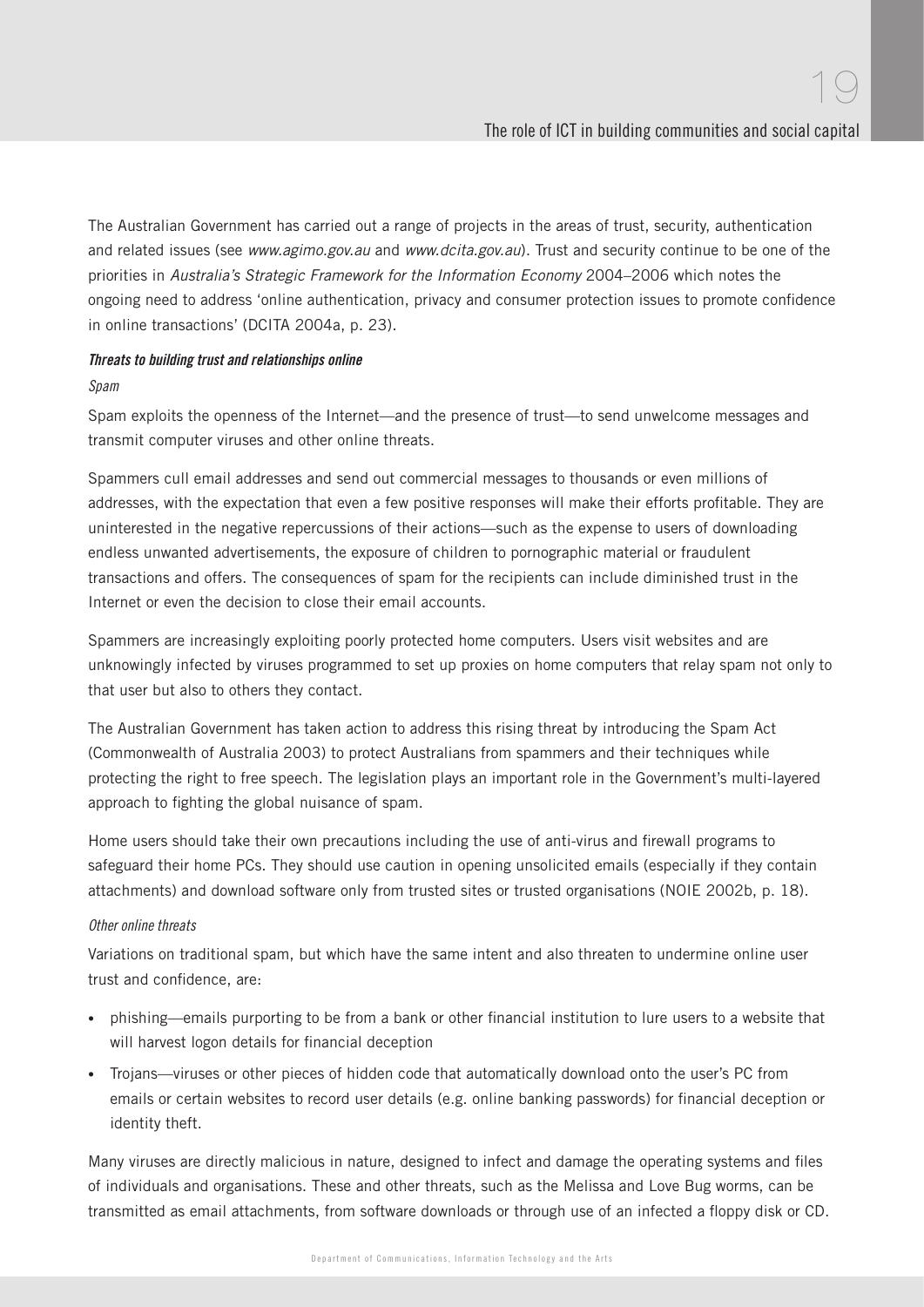Large corporations and government agencies are particular targets for hackers or their networks. Activities carried out by hackers include:

- denial of service attacks, where hackers bombard a website with requests for information, making it difficult for other users to gain access
- dumping, where control is taken of a user's modem to place calls to high-cost premium or international numbers.

These issues challenge agencies and their customers alike to establish and maintain confidence in the identity of parties to online transactions. Further information on spam and government initiatives to combat it is available online at www.dcita.gov.au/ie/spam\_home.

#### Authentication

The Australian Government considers that authentication policies and technologies are essential for a trusted online environment (NOIE 2002b, p. i). This is also a major priority for the Australian business sector, which relies on trust in relationships between customers and businesses. In the physical world, people's identities can be confirmed (or authenticated) using physical information. These checks are not possible on the Internet and so require other means (NOIE 2002b, p. 4).

A familiar form of electronic authentication is the use of passwords to restrict access to PCs or computer networks. Enhanced options for authenticating identities and communications include encryption systems, public key infrastructure (PKI), virtual private networks and secure managed systems. These are explained in further detail in the publication Trusting the Internet (2002b). Australian Government agencies plan to use PKI to support secure online exchanges with individual clients.

Advice to home users to download only from trusted sites leads to the question 'what is a trusted or secure site?' Many businesses have established secure payment gateways on their websites for customers. Some businesses also display on their websites 'web seals' (or 'trustmarks') of approval—for example, the Verisign tick logo. Online traders use these web seals or trustmarks to show their credentials have been assessed by an appropriate independent organisation or that they subscribe to an industry code of conduct. Web seals can reassure consumers that they are dealing with businesses that care about providing reliable services.

The Australian Competition and Consumer Commission (ACCC) has, however, warned consumers not to rely on the mere presence of a web seal when deciding whether or not to buy from a web trader. The ACCC recommends that consumers always go to the website of the organisation originating the seal or code of conduct to verify that the trader is a member.

Many businesses and agencies have moved to install encrypted digital certificates on their servers that ensure secure communications with customers. Digital certificates issued by trusted third parties, called Certificate Authorities (CAs), authenticate the identity of an organisation before a certificate is issued (NOIE 2002b, p. 40).

Gatekeeper® is the Australian Government's PKI strategy. It provides a mechanism for government agencies to implement PKI technology and enables them to choose from accredited service providers. The Gatekeeper®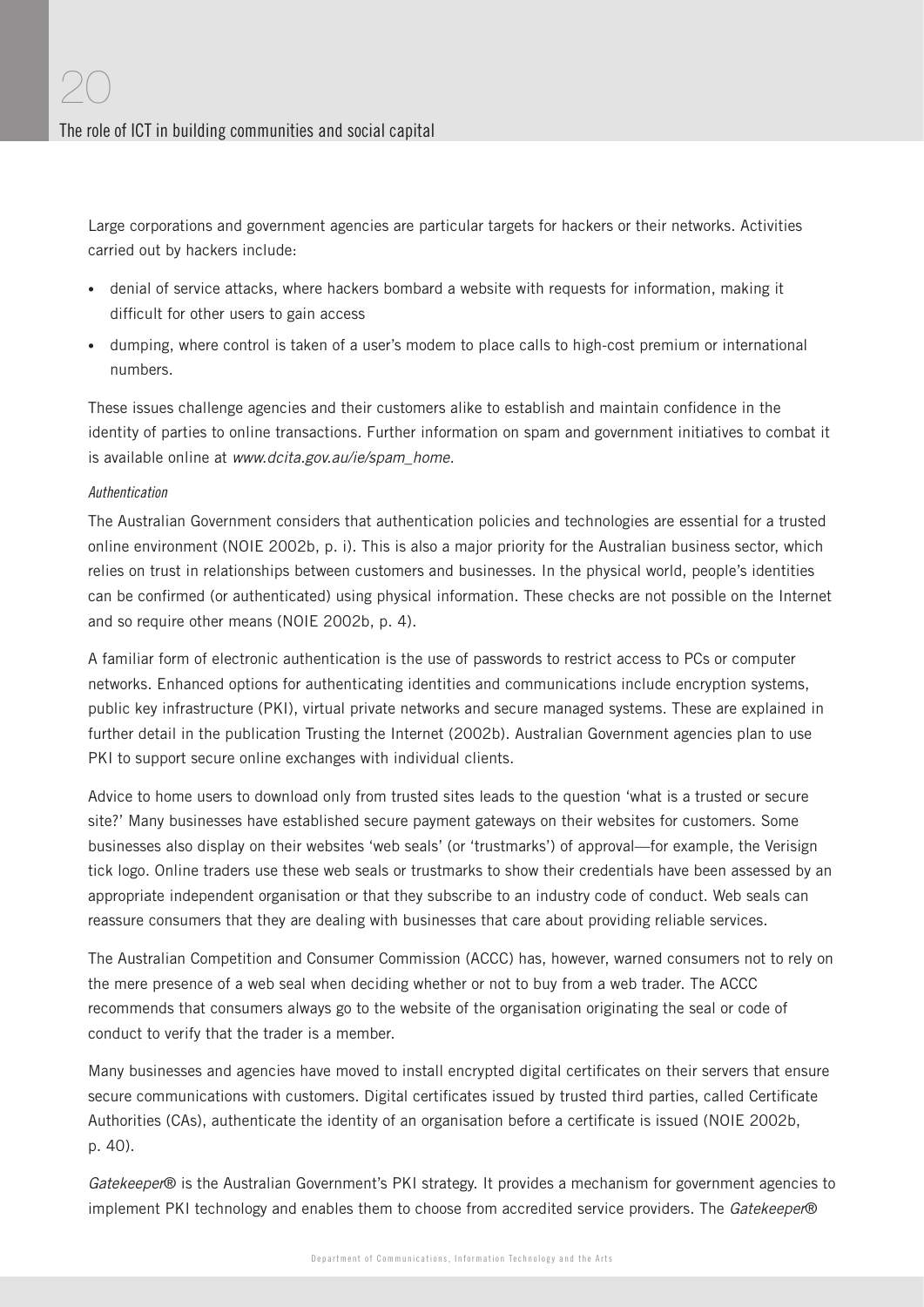evaluation and interoperability (recognition) processes ensure that the products of and methods of delivery used by CAs and Registration Authorities comply with appropriate Australian Government policies and meet prescribed standards for integrity and trust (NOIE 1998).

Agencies and business can use digital signatures to satisfy their authentication needs. A digital signature is a cryptographic technique that applies a mathematical algorithm to a document based on a certificate holder's private key. This creates a unique identifier that cannot be forged and can be checked by the receiver to verify authenticity and integrity. It provides non-repudiation (i.e. neither party can deny that a transmission was sent or received) and confirms that the document or file has not been altered or interfered with. (NOIE 2002a, p. 8)

Australian Government agencies are required to comply with a range of online security mandates and guidelines (NOIE 2000) to ensure their websites and online networks are secure and so ensure public confidence in government online services.

#### Privacy

Another major issue for government and business is ensuring privacy in the online environment for citizen and consumer confidence and trust. Businesses recognise the value of posting privacy policies on their websites to describe the manner in which personal information may be collected and used and to whom it may be disclosed. Associated with this is the effort by government and business to keep personal information secure. Standards and principles in this area are described in a set of National Privacy Principles contained in the Privacy Act 1988.<sup>1</sup>

#### Offensive content

The proliferation of illegal and restricted (offensive) content on the Internet has created concerns among many users, especially parents, about Internet access for children and young people. The Australian Government enacted the Broadcasting Services Amendment (Online Services) Act 1999 to address some of these concerns. Mechanisms that complement the legislation include:

- enabling community members to make complaints to the Australian Broadcasting Authority about online material they think may be prohibited by law
- a community advisory body called NetAlert (www.netalert.net.au) to provide education and awareness-raising activities
- the launch of a new website (www.nettysworld.com.au) to help educate children about safer Internet practices.

Industry has also sought to address concerns by introducing codes of practice for the treatment of online content by Internet service providers. Those that register with the code receive the 'Family Friendly' Ladybird seal of endorsement from the peak industry body, the Australian Internet Industry Association (www.iia.net.au/guideuser.html). Home Internet users with children are encouraged to use content filtering software on their PCs.

<sup>1</sup> www.privacy.gov.au/act/privacyact/index.html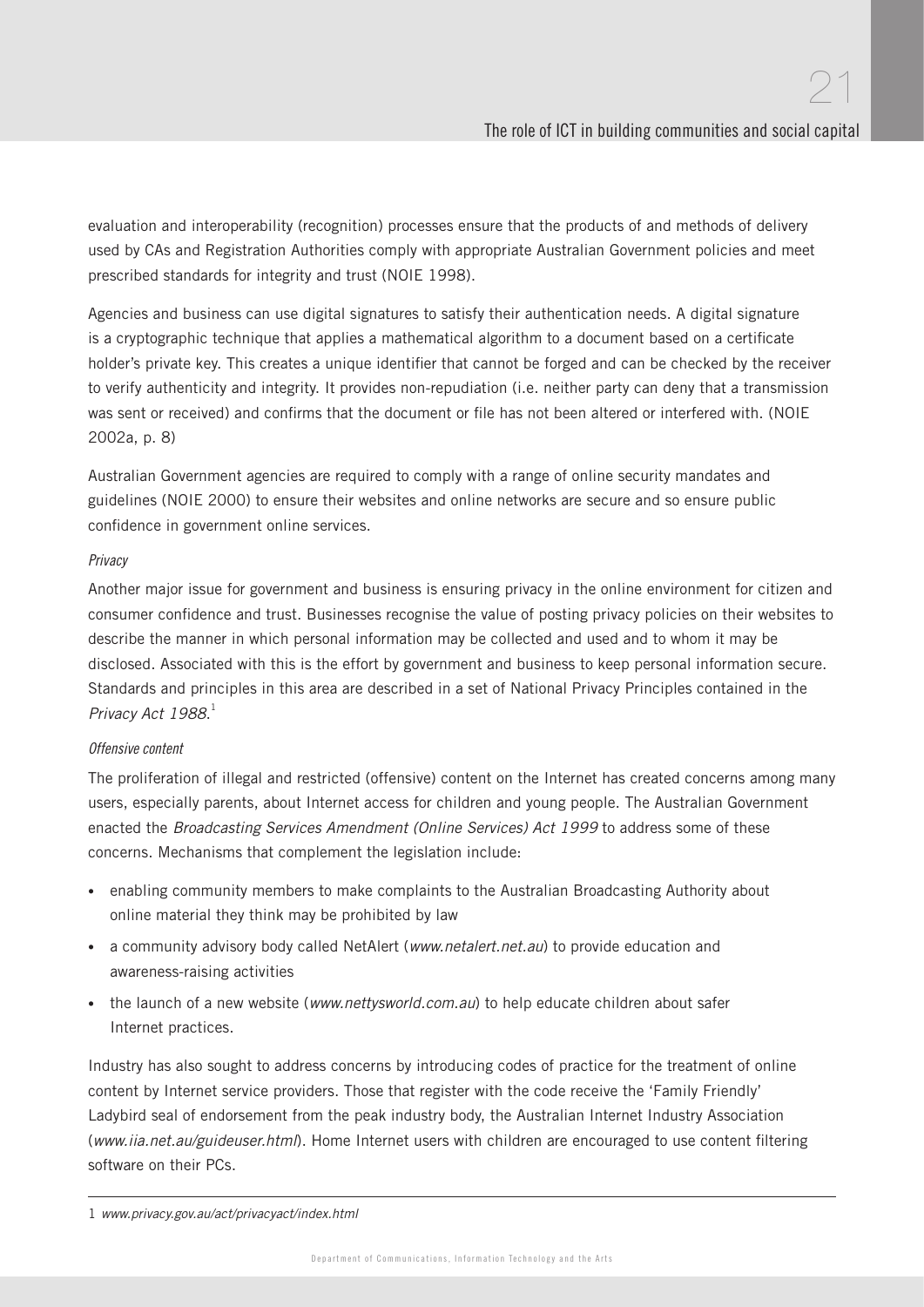#### Consumer rights

The Australian Government recognises that for consumers to understand the benefits and risks of shopping online they require facts that enable informed decisions regarding online purchases. It provides consumer information through the Treasury website ConsumersOnline (www.consumersonline.gov.au). Information is also provided through the ACCC website (www.accc.gov.au) on such issues as Internet auctions, Internet scams, Internet dumping, consumer rights and web seals.

#### Building trust in communities

Threats to online trust and relationships are clearly significant in relation to the use of ICT to build social capital. Threats that undermine trust in the online realm reduce the willingness of individuals to engage with others in a meaningful way and subsequently increase their networks.

Relating online trust to what is known about communities makes it evident that boundaries play a key role. Trust in an online community depends on the things that create a sense of belonging to a group and so build confidence in interactions. This includes boundaries on the size of the group as well as boundaries in terms of behavioural norms.

Open, unmoderated chat rooms do not build community, trust or subsequent social capital. Without the boundaries, people can come and go too easily without any sense of responsibility (known colloquially as Internet 'trawling').

A UK study found that 'reducing the size of online networks is done primarily to make reputations and trust possible' although 'different sized social networks achieve different outcomes' (iSociety 2003, pp. 30–34). The lesson here is that specific online communities must have clear objectives and set boundaries accordingly. Additionally, a trusted organisation that supports or hosts the online community is likely to engender greater trust than an unknown group.

Despite these issues, there is evidence that the Internet can contribute to the development of trust. Pierce and Lovrich (2003, p. 49) found, overall, that 'Internet technology use at both the aggregate and the individual level is associated with higher levels of trust, even when controlling for the demographics of the city and the personal characteristics of individuals.' Further, they observed a 'significant association between higher levels of Internet penetration and higher levels of social trust' (ibid., p. 49).

#### Discussion points

We know that trust is an essential element of and is required to build social capital. It is also something that develops over time and operates at a number of levels.

- How can different forms of trust (i.e. transactional trust, social trust) be developed and maintained:
	- in relation to business, organisational and government online engagement and access to online services?
	- in the various types of online communities?
- What undermines trust in each of these contexts?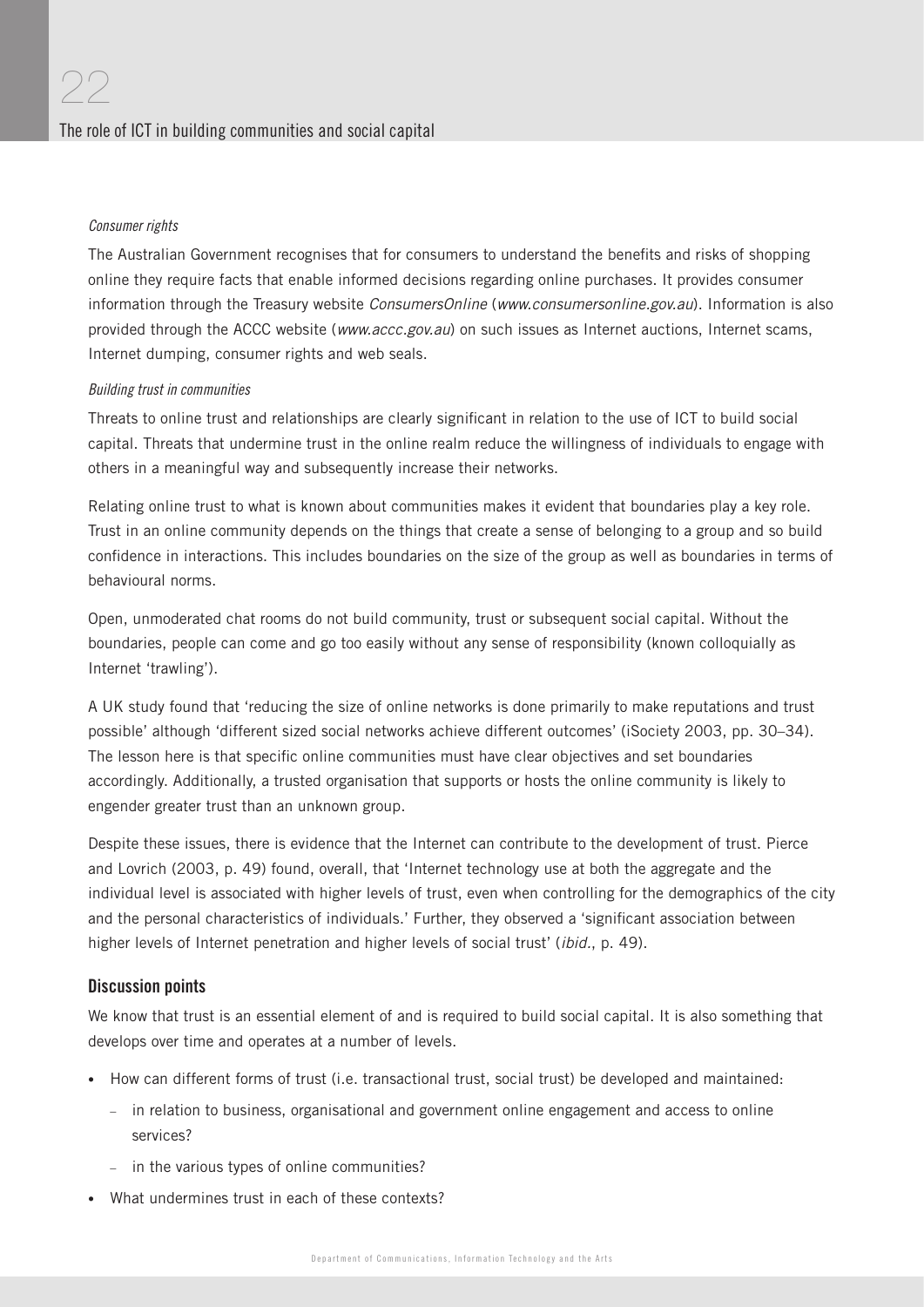- What role (if any) should business and government play in developing and sustaining different forms of trust in each of these contexts?
- What other (if any) values and norms have a significant impact in the online world?
- Are citizens and consumers sufficiently aware of the online threats that they need to consider and safeguard against? If not, what practical measures might address this?
- Are there effective sanctions for those who transgress online against shared values and norms?

#### 3.2.2.2 Social networks

Social networks are the foundation of personal and business interactions. They define who people communicate with and how. Wellman et al. (2002) argue that social networks are changing in current society. This transformation follows revolutions in technology that have resulted in a move from densely knit and tightly bound networks (with strong geographic ties) to sparsely knit and loosely bound networks. Underlying this shift is the nature of the World Wide Web itself as a network of networks. These changes have vast implications for how people relate to each other and to institutions.

To highlight the importance of social networks in the social capital debate Lin (2001, p. 41) asserts that 'social capital is rooted in social networks and social relations and is conceived of as resources embedded in a social structure that are accessed and/or mobilised in purposive actions'. In addition, the Productivity Commission (2003b, p. 10) noted 'Networks can also play an important role in the provision of other aspects of social capital. Social norms are more likely to be spread and observed in a more connected society.' It is therefore important to understand the basics of social networks.

The Productivity Commission (2003b, p. 10) defines a network as 'an interconnected group of people who usually have an attribute in common.' Social network theory (Mitchell 1969) discusses networks in terms of:

- density (the proportion of people in the network who know each other)
- reachability (the reach of any individual in the network by virtue of the links within the network)
- range (the number and diversity of contacts)
- content (the meaning ascribed to the relationships)
- directness of the relationship and interaction
- durability (endurance of links)
- intensity (the degree to which individuals feel bound to honour obligations or rights in relation to the contact)
- frequency of contact.

Researchers use these factors to assess the many dynamics and interactions of social networks. For example, the ABS (2004) in its work on the measurement of social capital considers questions related to network size, frequency, duration, range and density while combining these with the mode of communication.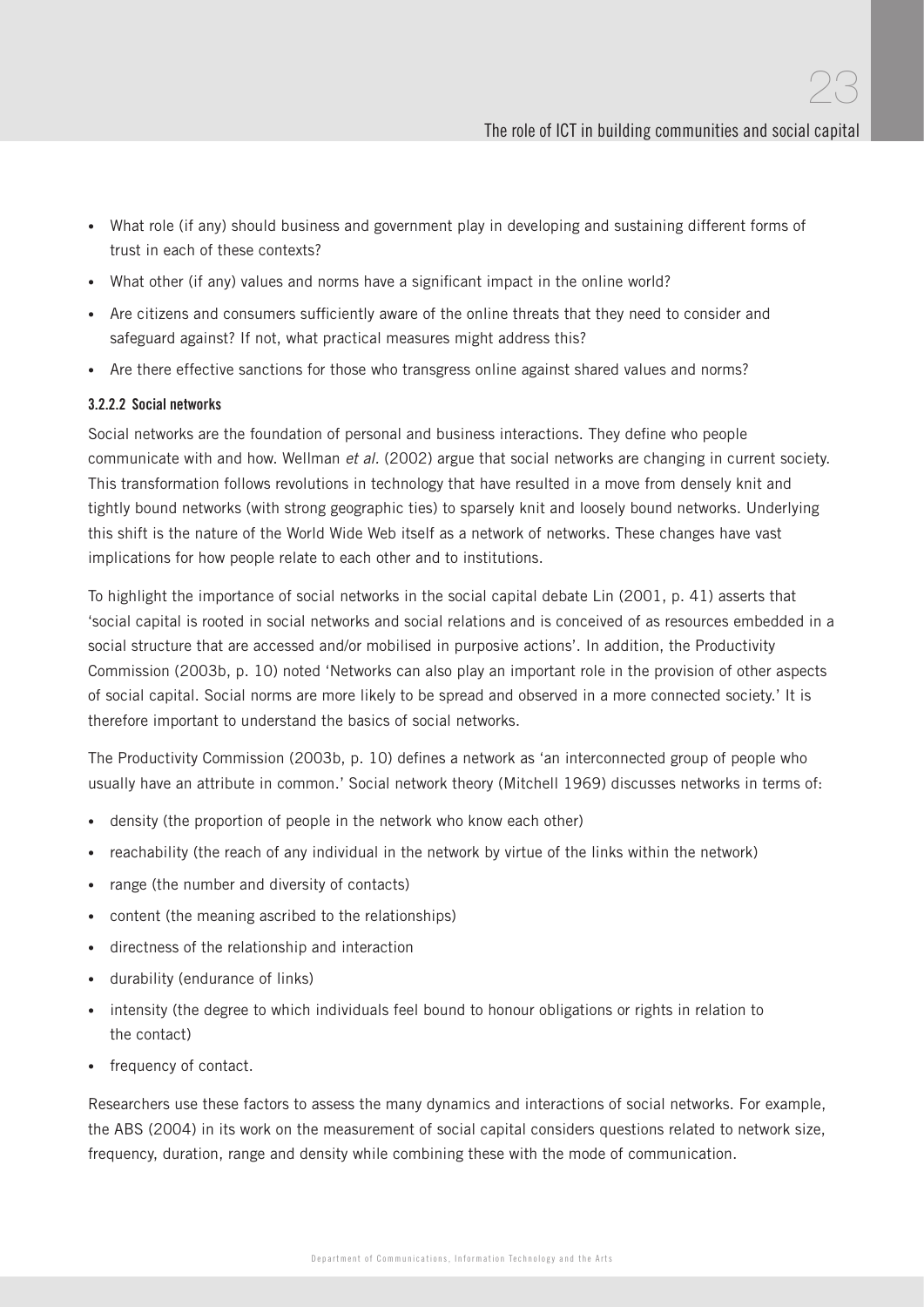Social capital literature tends to synthesise (and simplify) key elements from social networks theory and discusses a higher level typology of bonding, bridging and linking capital. These three primary types of social capital can be described as follows:

- 1. 'Bonding social capital refers to relations among relatively homogenous groups (such as an ethnic, religious or socioeconomic group) and it strengthens the social ties within the particular group' (Productivity Commission 2003b, p. 18). It builds a sense of close knit community that provides the individual with a sense of belonging and identity and social support and conforms most closely with the more traditional idea of community.
- 2. 'Bridging capital refers to relations between heterogenous groups, and it strengthens ties across such groups. Examples of bridging social capital include the civil rights movement and ecumenical religious organisations' (ibid.). It develops ties between diverse groups under a common network. This allows the individual to access different resources, promotes shared understanding between groups, increases the flow of information and develops a broader sense of community
- 3. 'Linking social capital refers to relations between individuals and groups in different social strata in a hierarchy where power, social status and wealth are accessed by different groups' (ibid.). This is differentiated from bridging capital because it allows people to draw on the different levels of power and status that operate across society rather than simply those across different networks. It can be the foundation of cooperative development where power and status play a key role in accessing the necessary resources.

Lin (2001) argues, in line with Wellman's work, that social networks increasingly rely on and develop through electronic mediums. Without diminishing the importance of face-to-face contact, ICT transforms social networks through 'cybernetworks [that] are defined as the social networks in cyberspace and specifically the Internet' (Lin 2001, p. 212). The Internet provides increased opportunity for connections across different types of networks and to reinforce existing networks and therefore can build all three types of social capital.

Individuals and groups construct cybernetworks through the use of what is sometimes termed 'social software' (iSociety 2003). Social software 'refers to any software which enables groups of people to communicate and to collaborate' (iSociety 2003, p. 11). It includes email, chat rooms, listservs, weblogs, etc. These tools allow the individual to keep in contact and nurture existing social networks and to form others that may not have been possible under traditional geographically based social networks.

This paper regards ICT as integral to the wider infrastructure of society with a role to play in building social capital, consistent with the view of iSociety in the United Kingdom (UK):

What is misunderstood about the possibilities for building social capital through social software is that the latter cannot and will not replicate or replace face-to-face relationships. To say that social software can be integrated into our everyday social lives is entirely different from saying that social software can recreate our everyday social lives, or replace them.

(iSociety 2003, p. 45)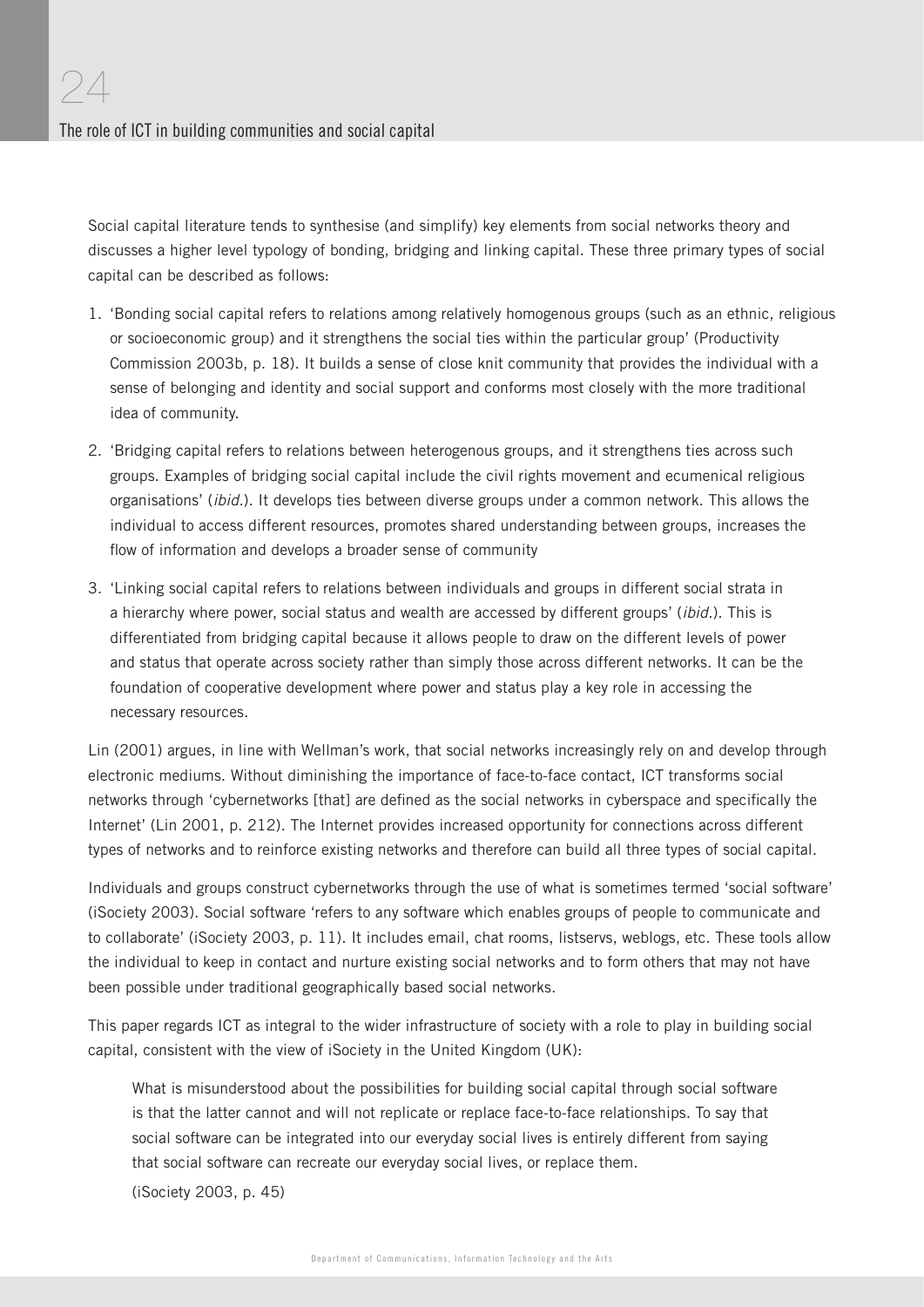#### Discussion points

- How is the Internet (and ICT generally) impacting on the building and development of social networks?
- What is the role of government (if any) in the ways that the Internet is used to build and develop social networks?

### 3.3 Building social capital

As with communities, social capital operates at several levels. It can be considered at the individual (micro), the community or organisational (meso) or the national (macro) level. These interact with and build on one another. Just as a community's social capital is often measured by the social capital of individuals within it, an organisation with many members or staff with good social capital is more likely to become an organisation with good social capital.

Onyx and Leonard (2000, p. 7) observe that 'collective action that uses and creates social capital is at a local level. It is the operation of networks and norms at the local level that makes an empirically demonstrable difference to economic and social outcomes.' The State is the context in which social capital develops—it provides agreed national norms, values and formal institutions within which local practice is placed.

Fukuyama (2002, p. 30), in discussing some of the problems of the social capital concept, notes 'it is a private good that produces extensive positive and negative externalities.' In this sense the individual is the basic level at which measurement should be done. Yet to sustain this as the basis for building wider social capital many individuals must have many links and a high level of shared trust.

A process for measuring social capital combined with dialogues on its benefits can contribute to the promotion of it. Yet Fukuyama (2002) states that it is not clear how to generate social capital in societies where it is lacking. Speculating on the need for underlying social structures, Fukuyama emphasises preexisting requirements such as the rule of law and trusted institutions. The adequate provision of infrastructure (for the supply of food, water, sewerage, power, education, health care and more recently telecommunications) that meets the needs of individuals and communities invariably adds to the trust levels of a community.

Fukuyama believes networks may impact on social capital generation:

What is needed in these cases (where social capital is low) is to increase the radius of trust among individuals in the various small, inward looking groups that comprise these societies, and to facilitate the building of cooperative relationships, in both economic and political spheres, between groups that typically have had little to do with one another.

(Fukuyama 2002, p. 32)

Therefore, in many instances of perceived low social capital in communities, the bridging capital needs strengthening. Woolcott and Narayan (2000, cited in Onyx & Leonard 2000, p. 6) agree that 'while localised, bonding social capital operates as effective defensive strategies against poverty, the necessary condition for real development entails a shift to other, looser networks, thus a shift from "getting by" to "getting ahead" entails a shift from bonding to bridging networks.' ICT has a key role to play in building and maintaining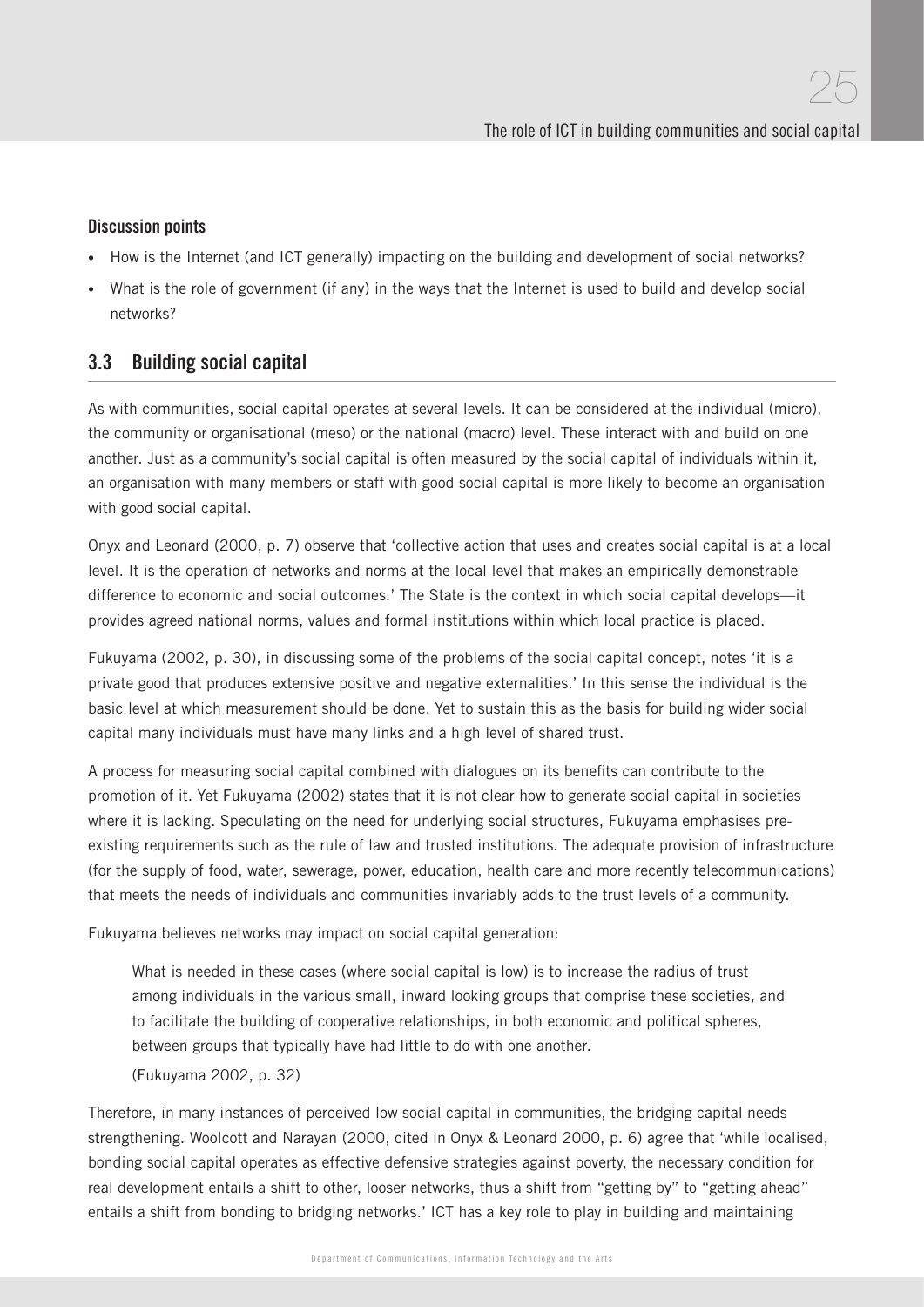bridging capital as it provides greater opportunity for extending social networks, particularly for communities and disadvantaged groups isolated by geography or circumstance.

Linking social capital, while less often discussed, provides access not only to information and contacts in different social networks but to the power and status, both informal and formal, that they represent. Dialogues on e-democracy and e-governance highlight the role of ICT in developing linking capital. This does not mean simply voting online—the key is in the interaction and the process of achieving beneficial outcomes for both citizens and government, rather than a one-way provision of information or services.

The complicating factor is that not all social capital is inherently good for a community or the wider society. The negatives of social capital occur mainly in relation to bonding capital where very strong ties within a group can lead to the exclusion of others, negative norms, a lack of concern for building other kinds of ties and social liabilities. These problems may arise when strong bonding is combined with a lack of bridging capital.

By way of illustration, Granovetter (1973) discusses the differences between two suburbs in Boston in response to urban renewal by the city council. In one, bonding capital was very strong among sub-groups but bridging capital between them was almost non-existent. As a result the community was unable to work together to fight the council's plans. In the other, bridging capital between groups was quite good and the community was able to work together and affect the development plans.

Terrorist networks provide evidence of the power of bonding, bridging and linking capital to generate negative social capital. Strong social capital in such a community of purpose does not work for the benefit of the larger community or contribute to good social capital at a broader level.

Where the primary barriers to social networks once were distance and capability, improved transport and communication (largely in the form of the telephone) have helped to overcome them. However, social networks and relationships continued to rely traditionally on place-based synchronous (same time) communication for improvement. ICT has significant potential to change the nature of communication. Wellman et al. (2002) argue that ICT has created individual networks, unrestricted by time, that can communicate in an asynchronous manner.

These structural and technological changes enable flexible responses by social networks to the needs of individuals—providing they have equal access to technology and the ability, knowledge and skill to use it. Those excluded by deficiencies in these attributes need particular attention.

Other structural factors that play a role in such exclusion include the predominance of the English language in use and design of technology, a lack of understanding and support around cultural differences in communication patterns and the inherent bias in software development that generally limits the use of technology to those with mainstream physical abilities. The World Summit on the Information Society (2003) acknowledged these issues and highlighted the need to acknowledge differences in culture, language and physical ability in the design and use of ICT.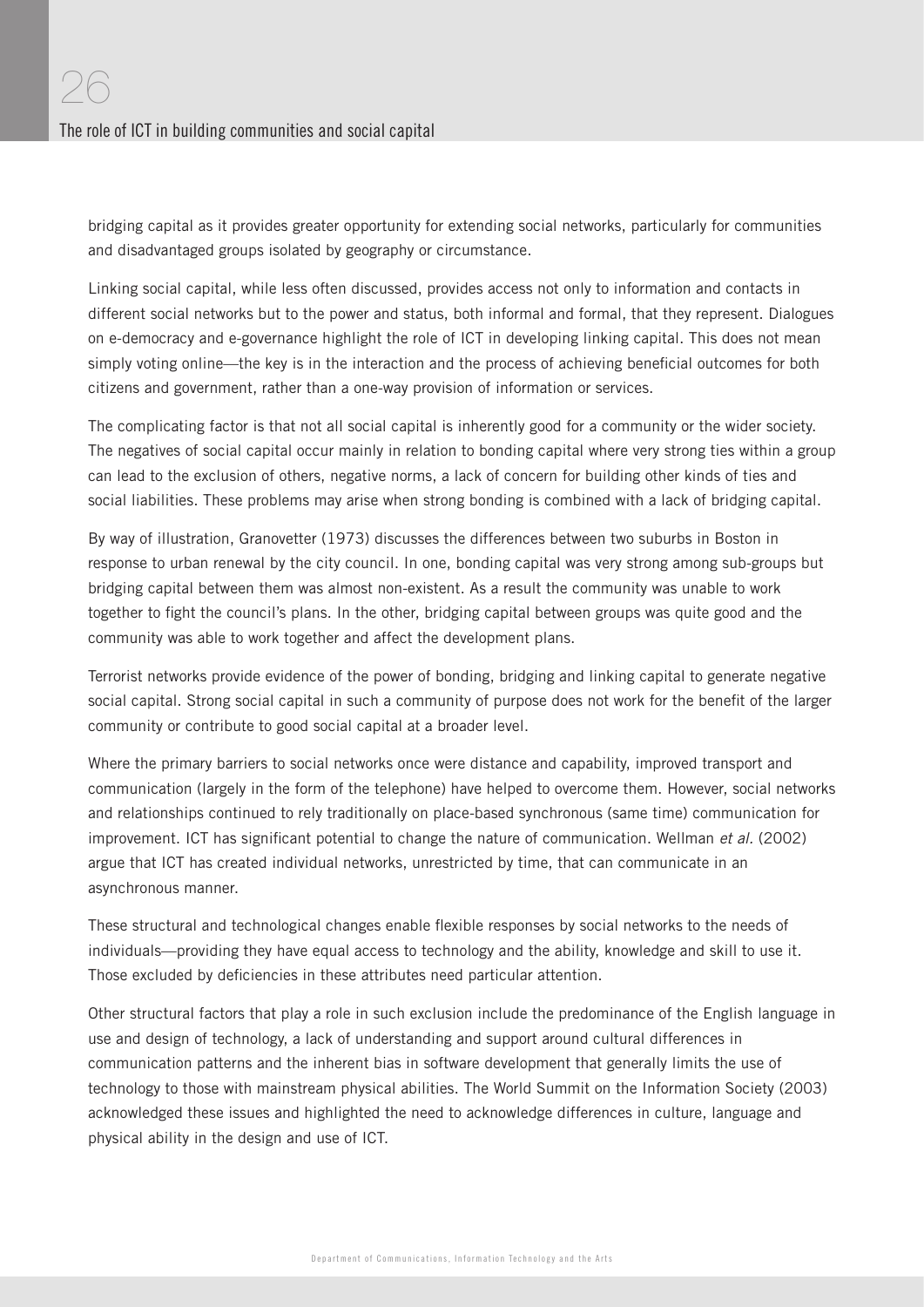#### Discussion points

- What is the potential (and limit) of the Internet (and ICT generally) to build and maintain bridging social capital?
- Are there potential (and actual) negative aspects of the building of social capital online? If so, what are they?
- What is the role of government (if any) in addressing the potentially negative aspects of building social capital online?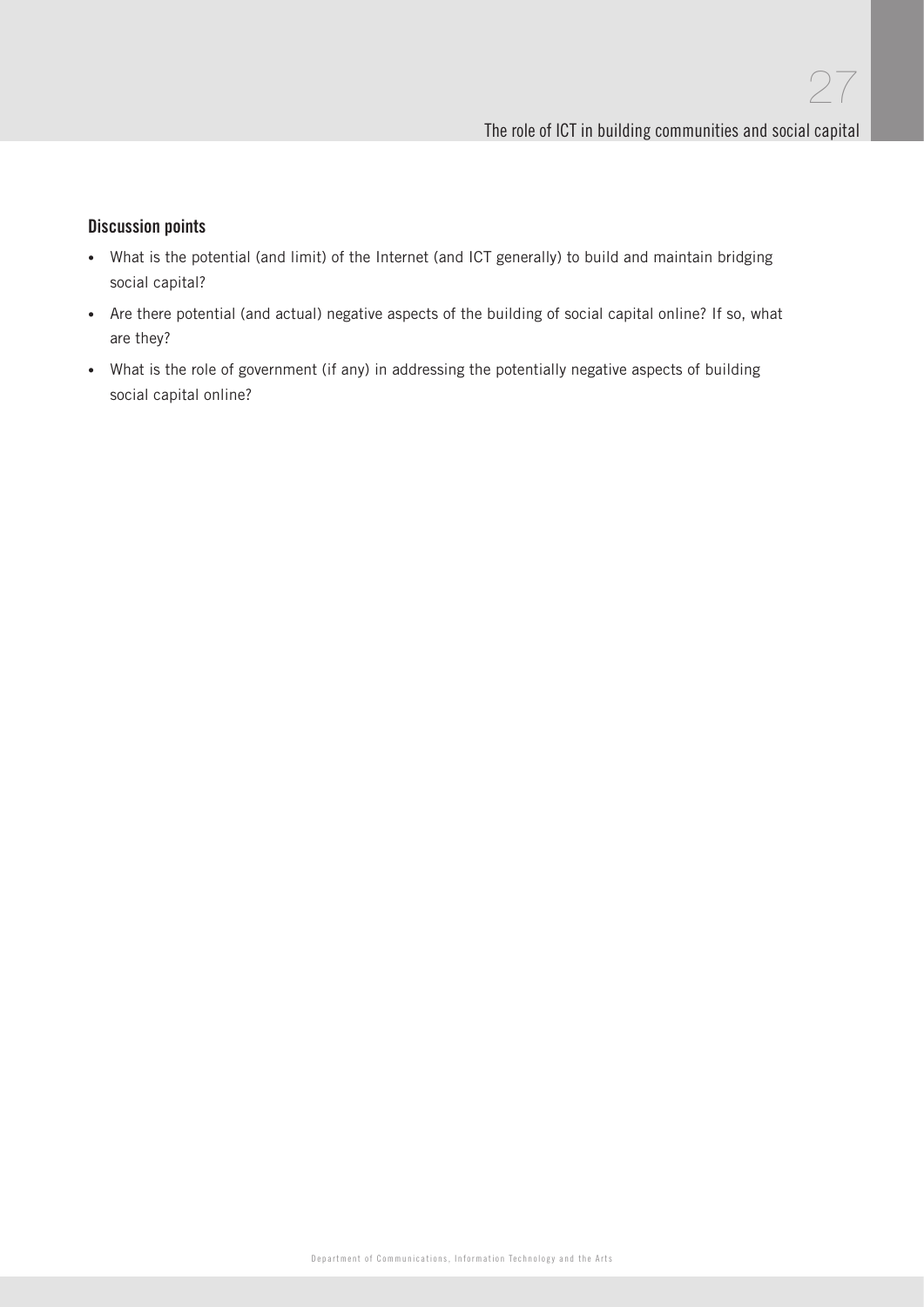# 4 Some social and community aspects of ICT use

The Internet and the emergence of new technologies are producing new forms of social interaction and changing ways that people as citizens and consumers engage with government and business. There are numerous prominent examples of these developments.

- A new generation of user-friendly, handheld wireless devices that provide 'always-on' access to email, telephony, real-time payments and other multimedia services.
- Advances in micro-chip technology affording far greater processing power and data storage capacity and in turn enabling the increased embedding of ICT into machines and smart devices (e.g. onboard computers in motor vehicles).
- Moves toward interoperability between systems and the convergence of technologies (e.g. digital radio, Internet radio).
- 'Web services' technologies designed to connect the ICT systems of multiple enterprises or industries and deliver more efficient and user-friendly coordinated services to consumers and citizens. These include distributed computing and data management services for research and business, more efficient industry supply chains and easier government service delivery for citizens.
- High-capacity broadband links that support web services and content-rich and interactive services for entertainment, e-commerce, research, and collaborative work environments.

This paper mainly focuses on the role of the Internet and the World Wide Web on social capital formation. This is not to disregard the importance of other aspects of technology and their impact on society but rather to focus the discussion in a manageable way. Mobile phones and their applications (e.g. SMS text messaging) are clearly important means of communication that do facilitate social changes (see Rheingold 2002). However, of particular importance is the potential of high capacity broadband to increase online interactivity and subsequently its capacity to build social capital.

#### Broadband capabilities

The availability, capacity and reliability of bandwidth connectivity are essential elements in the quality and frequency of online interactions between individuals and between individuals and organisations.

Australia's National Broadband Strategy highlights the social benefits of broadband connectivity:

A high level of community connectivity can serve to break down isolation, aid the acquisition and transfer of knowledge and skills, and promote the creation of mutually beneficial partnerships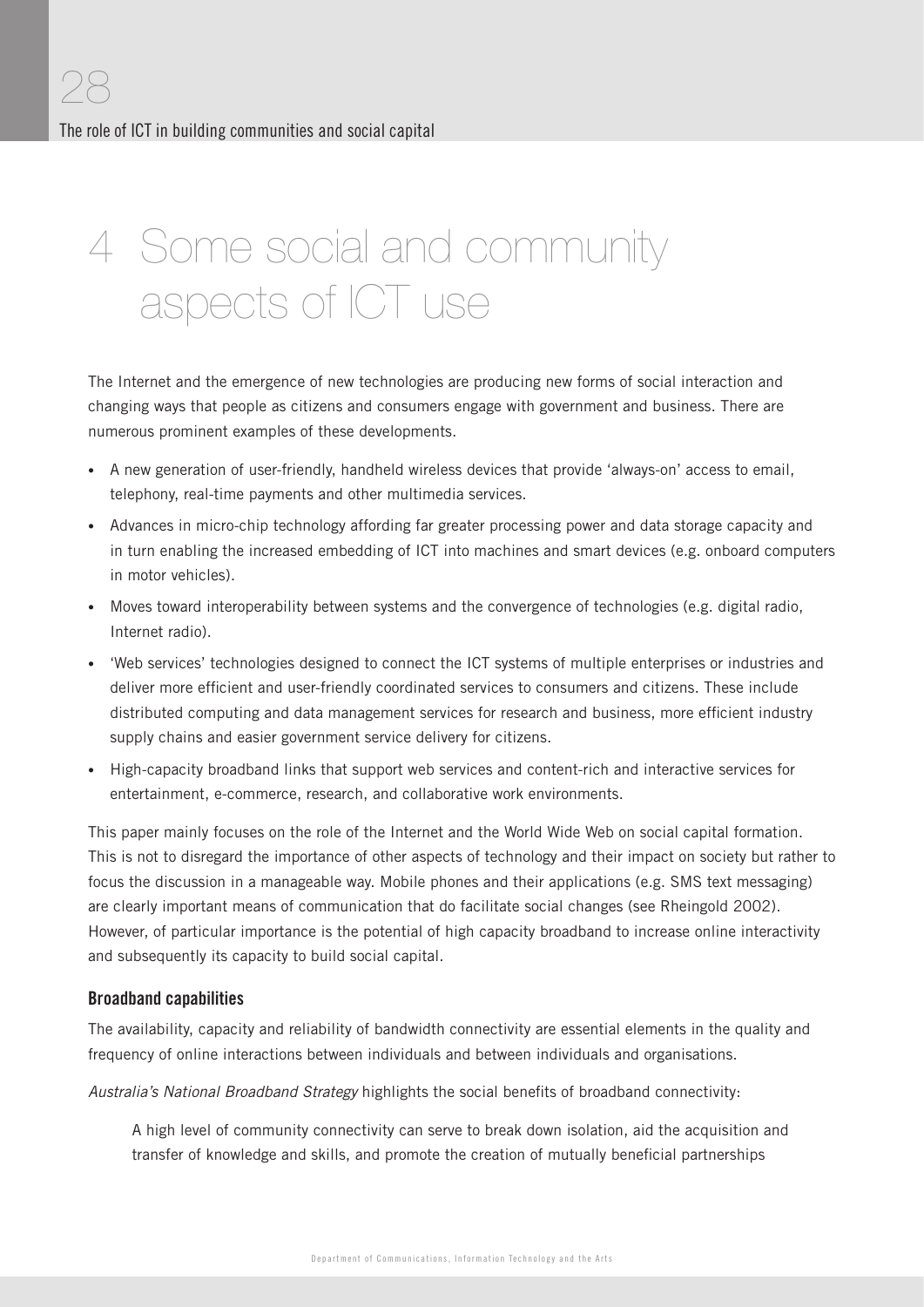and alliances. Community [electronic] networks also have positive implications for the development of social capital within communities.

(NOIE 2004, p. 14)

Narrowband, dial-up connection to the Internet via a standard telephone line—usually 28–56 kilobits per second (kbps)—is generally sufficient for people to engage in such online activities as email, e-banking, online shopping and downloading text and low quality graphics. However, higher bandwidth enables the same functions at higher speeds and is required for many advanced applications including video-conferencing and video-telephony that may benefit particular groups.

With the development of technological capabilities, second and third generations of Internet connection have developed. Bandwidth in the order of 200 kbps with an always on connection is considered the second 'broadband' generation while third generation is considered to apply to connection speeds of 10 megabits per second (Mbps) or greater. While accepting both of these levels as broadband, the definition provided in Australia's National Broadband Strategy focuses on the functionality rather than the speed of the connection:

Broadband allows users fast, 'always-on' online access to digital content, applications and a range of services, some or all of which can occur simultaneously. Broadband access is of critical importance to take full advantage of new communication tools and next generation applications. (NOIE 2004, p. 7)

A minimum of 128 kbps is required for video-conferencing or video-telephony and generally broadband connectivity in the order of around 384 kbps is needed for a reliable, good quality service. Videoconferencing or video-telephony can offer a range of benefits for individuals with specific needs and for particular purposes. This may include Indigenous people in remote communities, deaf and hearing impaired users and other online consultations (such as tele-medicine) where face-to-face contact is desirable but prevented by distance.

Higher and more reliable bandwidth connections are often important requirements for people working from home (teleworking) to interact with other staff, customers or organisations. Similarly, while a narrowband connection supports email communication and participation in online chat, it limits the 'value add' of these interactions. The ability to exchange/download high quality graphics, photographs, software, files and audio and video-clips over narrowband dial-up connections is seriously restricted. Research suggests that the presence, or absence, of an 'always on' connection is a significant factor in the frequency of online contacts between individuals (Pew 2004b; Hampton & Wellman 2003).

Factors such as line drop-outs (in the case of dial-up connections), high latency (i.e. slow response and download/upload times) and data loss in transmission (resulting in poor picture quality in the case of video applications and corruption of downloaded text, images or software) may also hinder effective online relationship building between individuals and the quality of engagement between citizens and consumers with government and business.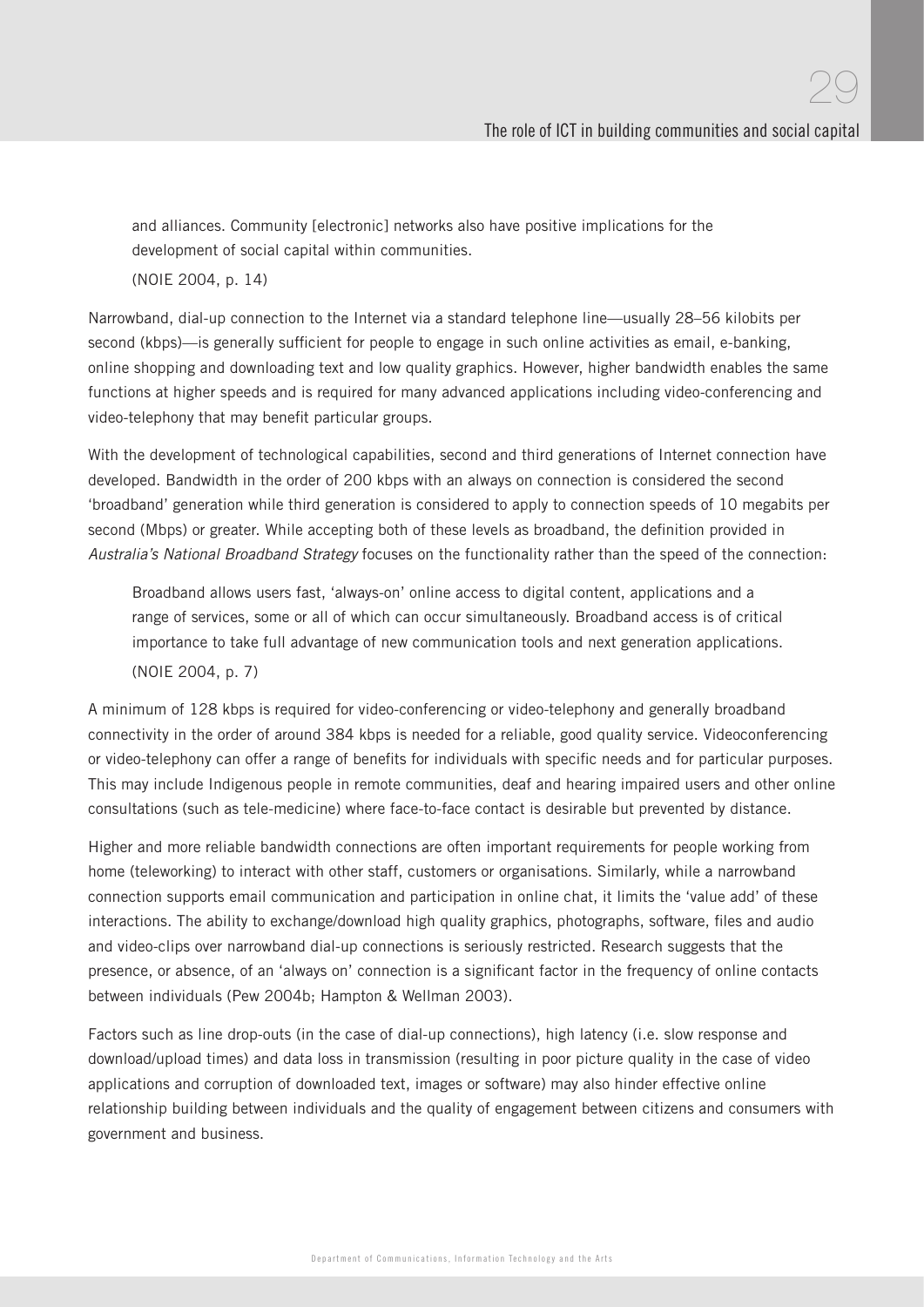The benefits of broadband connections for a wide range of business, work, study, health, cultural, entertainment and social purposes is explored in further detail in the Broadband Resources Kit available at www.dcita.gov.au/ie/broadband

#### What is the impact of the Internet on communities?

While technological changes have created vast potential for the Internet to affect everyday life (Wellman et al. 2002), there has been little direct examination in Australia of the social and community impacts of the Internet. It is noted that most research on the creation of social capital in online communities mainly comes from the Canada and the US and there is little known about the Australian situation (Merkes 2002).

There has however, been public acknowledgement of the potential of ICT to build community. Hundreds of ICT projects in regional, rural and remote communities across Australia have received funding through the Australian Government's Networking the Nation program.<sup>2</sup> State and territory governments have focused on the potential for new communication technologies to foster community development, support regional and neighbourhood renewal programs and to assist with networking across groups. Two notable examples include the Victorian Government's 'My Connected Community' initiative and the New South Wales Government's 'E-communities' project.

Despite this, the Productivity Commission made little reference to the role and impact of ICT on social capital, only hinting at its potential:

This need not mean that social capital is unable to be generated more rapidly in particular contexts or with particular means. Indeed, the ABS (2002) cites an example—the Welink Queensland Rural Women's Network information and communications network—in which new infrastructure combined with structured links with government departments was used to support the reportedly rapid development of social capital among rural and Indigenous women. (Productivity Commission 2003b, p. 14)

The ABS, however, makes a stronger connection:

Networks may involve relations within the household, in the local community or neighbourhood, or global or virtual relations, such as Internet chatroom relationships, that exist over vast distances. […] Through chat rooms and subscribing to or linking in with email networks, it is also possible to establish new contacts and networks of relationships around common interests, including support groups. This form of communication is particularly important to those who may be excluded from meeting others [face-to-face] due to physical difficulties, child care responsibilities, or living in remote locations.

(ABS 2004, pp. 67–71)

<sup>2</sup> See www.dcita.gov.au/Article/0,,0\_1-2\_3-4\_106337,00.html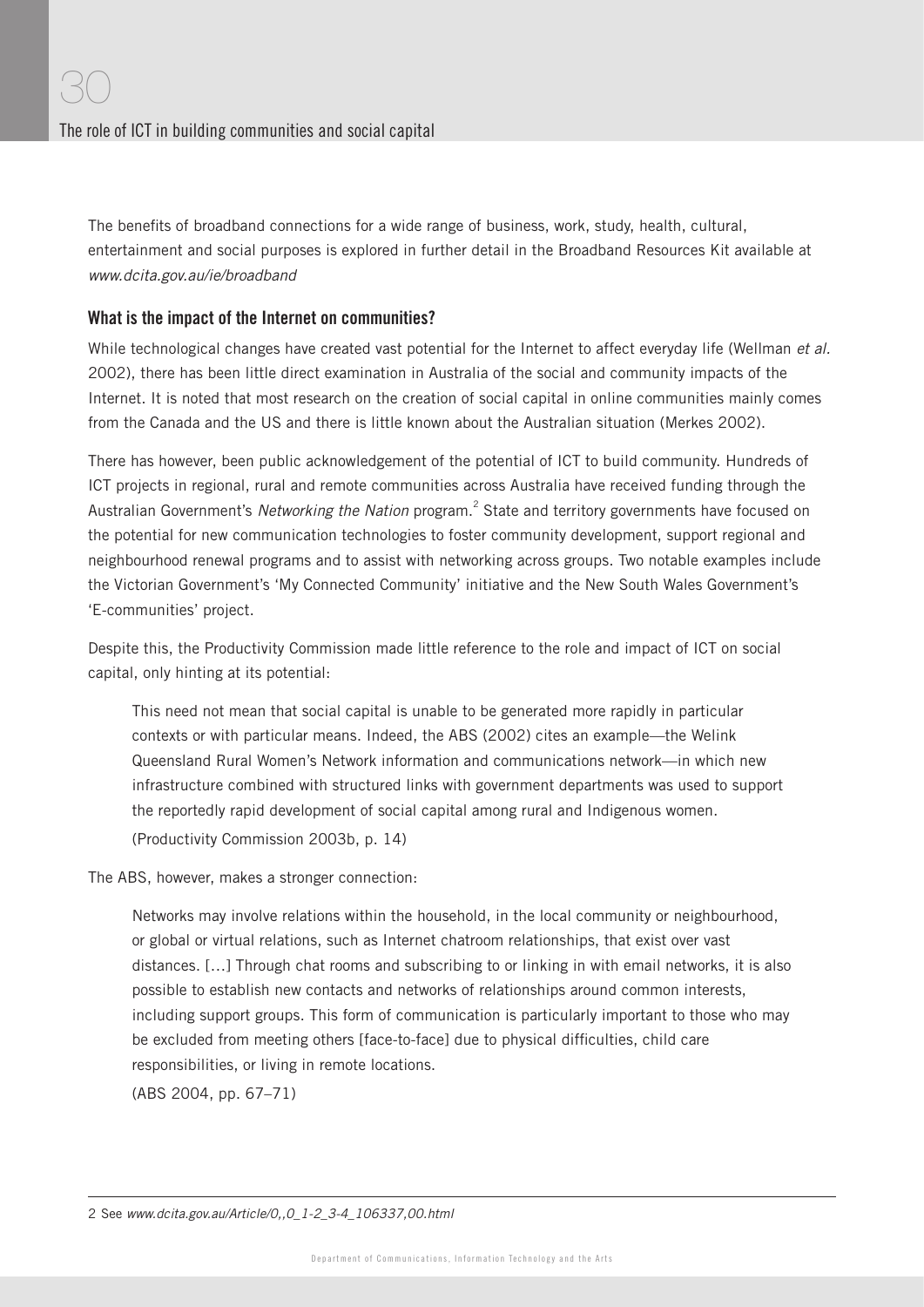The benefits of online networks can also extend to people for whom face-to-face contact is limited by distance or circumstance—for example, people who have caring responsibilities, are frail or have family members living in distant areas.

Overseas research (Wellman et al. 2002) has indicated three principal ways for broadly conceptualising the impact of the Internet on social capital.

- 1. The Internet diminishes social capital as it draws people away from family and friends. As global communication and involvement increases interest in local community and politics decreases.
- 2. The *Internet supplements social capital* as it 'blends into people's lives. It is another means of communication to facilitate existing social relationships and follows patterns of civic engagement and socialisation' (*ibid.*, p. 3). People use electronic mediums to supplement their usual telephone and faceto-face contact.
- 3. The Internet transforms social capital by providing 'means for inexpensive and convenient communication with far-flung communities of shared interest.' Its ubiquitous accessibility and flexibility 'leads to a major transformation in social contact and civic involvement away from local and group-based solidarities and towards more spatially-dispersed and sparsely-knit interest based social networks' (ibid., p. 3).

DiMaggio et al. (2001) state that the impact of the Internet is more limited than utopian or dystopian views suggest, depending on how economic factors, government regulation and users influence evolving technology.

The study by the Pew Internet & American Life Project—Tracking online life: how women use the Internet to cultivate relationships with family and friends—found that email contributes to the building of bonding social capital:

The use of email reinforces Internet users' social connectedness to family and friends; the longer a user is online, the more likely she is to cite the positive effect email has on her social ties. (Pew 2000, p. 20)

This research reinforces the need for studies of social capital and Internet use to define the type of community under investigation (an issue addressed earlier in this paper in discussion on the definition of both geographically based and online communities).

Other evidence (Quan-Haase & Wellman 2002; Sullivan et al. 2002) suggests that rather than diminishing social capital ICT is more likely to be supplementing it.

An analysis of the impact of the Internet needs to consider that the Internet may be contributing to new forms of interaction and community that cannot be measured using standard indicators of social capital. The fact that people are not interacting in visible public spaces does not mean that they are in isolation. They may be going online to create new online worlds, using instant messaging to chat with old and new friends, visiting online communities, or playing multi-user games. [...] The Internet makes it necessary to redefine our understanding of what social capital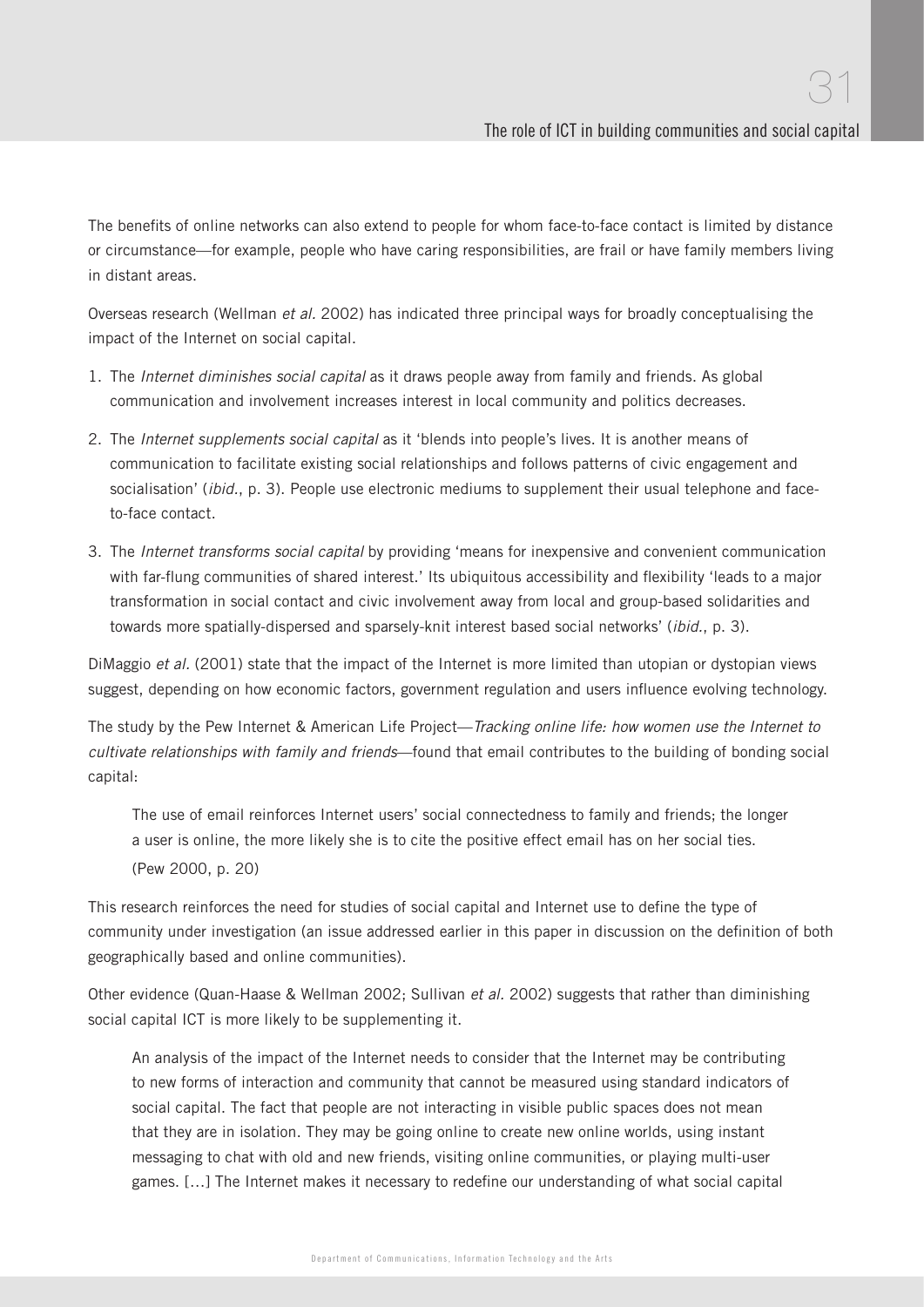is. We believe that the Internet will intensify the interpersonal transformation from 'door-to-door' to 'place-to-place' and individualised 'person-to-person' networks. (Quan-Hasse & Wellman 2002, pp. 10–11)

However, much of the existing research seems concerned mainly with geographically based ICT enabled communities. In this respect, ICT fosters increased bonding social capital.

Yet the variety among online communities suggests that ICT may transform social capital in some spheres. Individuals have a much greater opportunity to join groups that bring them in contact with others whom they were unlikely to encounter under traditional offline forms of communication. For example, the Commonwealth of Learning (www.col.org), an organisation formed by the Commonwealth Heads of State, provides virtual international conferences of practitioners, researchers and academics. While this supplements regular face-toface conferences, many more people have access to and participate in the virtual realm where the practical difficulties and costs of travel are eliminated.

Similar obstacles are irrelevant in online communities of circumstances that bring together people from regional and remote areas or those with a disability. As explored in the next section of this paper, ICT can both supplement and transform social capital depending on the nature of the community.

A related discussion is the potential of ICT to revolutionise the way citizens engage with government generally. Again, little direct evidence exists of substantial changes in the behaviour of citizens as the result of online interaction with government but governments in Australia and internationally are increasingly recognising and acting on that potential. The OECD puts it thus:

New forms of ICT, alongside more traditional media, can be used to help connect people to their local neighbourhoods as well as more distant communities. ICT offers new opportunities for government to consult and communicate with citizens, and to open up its own actions to public scrutiny.

(OECD 2001, p. 69)

DiMaggio et al. (2001) state that there is a gradual realisation that web based interaction does have a unique and politically significant property but that much of the focus has been on increasing political knowledge. Those who are already interested in politics use the Internet to supplement their existing resources. However, Han (2002) noted that the dynamic impact of ICT on political and social movements in Korea provides evidence of the use of ICT to mobilise citizens for political action. Rheingold (2002) has also highlighted examples of the role of ICT in facilitating citizen cooperation and collaboration on a mass scale (the 'smart mobs' that use mobile phones and websites for rapid mobilisation of protests or other actions). The evidence to date suggests that the value of ICT as a political tool, as with other functions, depends on the underlying need at the time.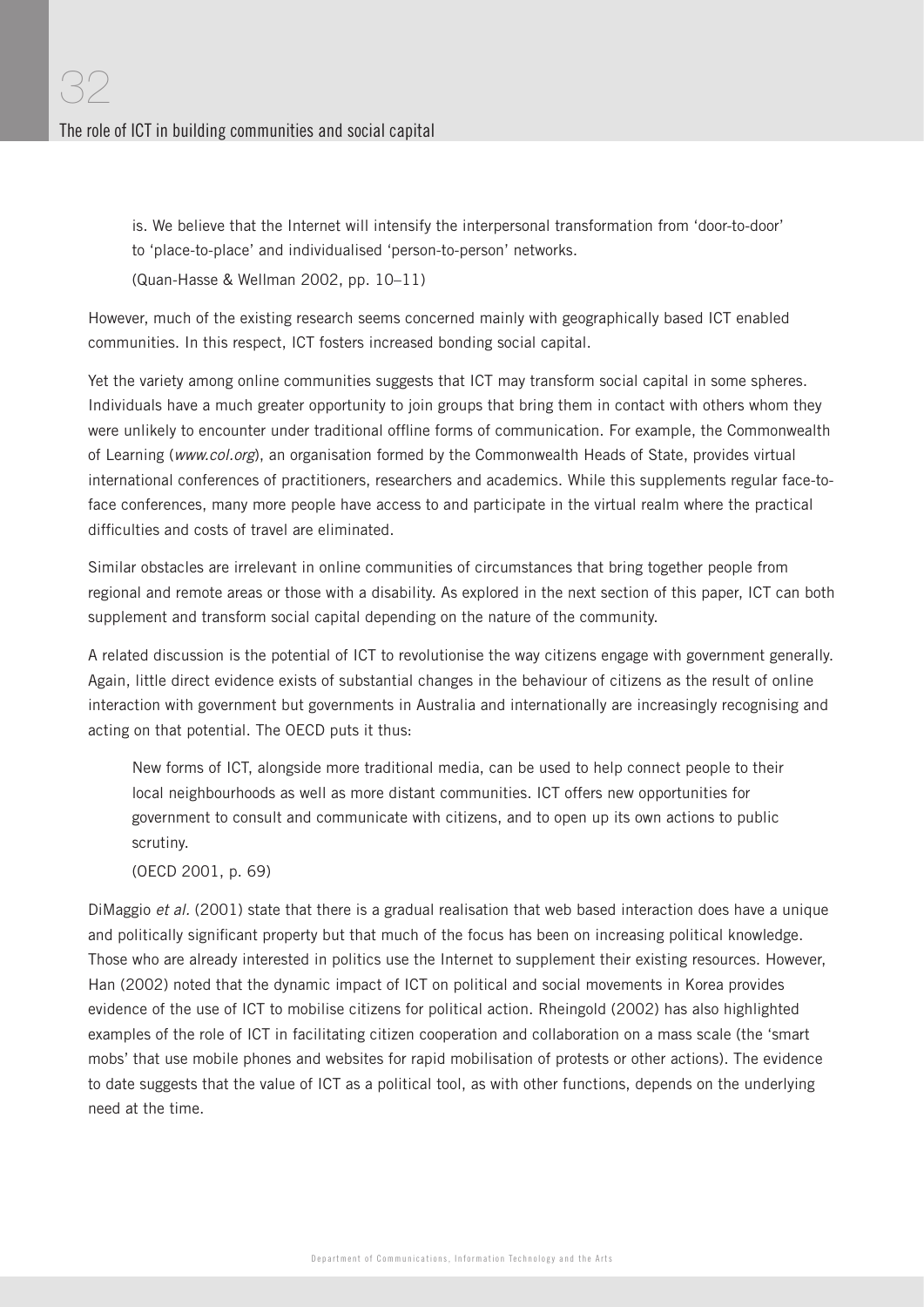#### Discussion points

- What other evidence is there that ICT can and is both supplementing and transforming social capital?
- What factors might be restricting the potential of ICT to supplement and transform social capital?
- What is the role of government (if any) in supporting the potential of ICT to supplement and transform social capital?

## 4.1 Social capital, community and ICT

Discussions of the theoretical frameworks suggest that ICT plays a role in building social capital. Yet research in this area remains largely undeveloped. To advance, it is necessary to venture beyond generalities as much as possible in analysing that role and how it may vary across different forms of community.

It was suggested earlier that the impact of ICT in building social capital will vary according to community type. This section uses a series of Australian and international case studies to examine the key elements of trust, social networks and sustainability as they apply in four key ICT enabled contexts:

- 1. geographically based communities
- 2. communities of practice/purpose
- 3. communities of circumstance
- 4. communities of interest.

The selected case studies are distributed throughout these categories and demonstrate instances of best practice and innovation.

Methodologies used to develop the studies included desk research, qualitative interviews with representatives of the organisation around a common set of questions or the use of similar questions to elicit responses from the stakeholder community. Participants were asked to discuss questions related to the key themes of social capital and community in terms of:

- the developmental process of the community
- barriers encountered
- the nature and type of relationships formed within the community
- social and economic sustainability
- the development of trust within the community

Some of the studies presented imply particular outcomes or processes but do not explicitly relate to the themes of this paper. Therefore there is a need to 'read between the lines' to some extent and this may pose as many questions as provide answers. More detailed descriptions of the individual case studies presented in this paper are available in the companion publication Community ICT Transformation: Case Studies (DCITA 2004b).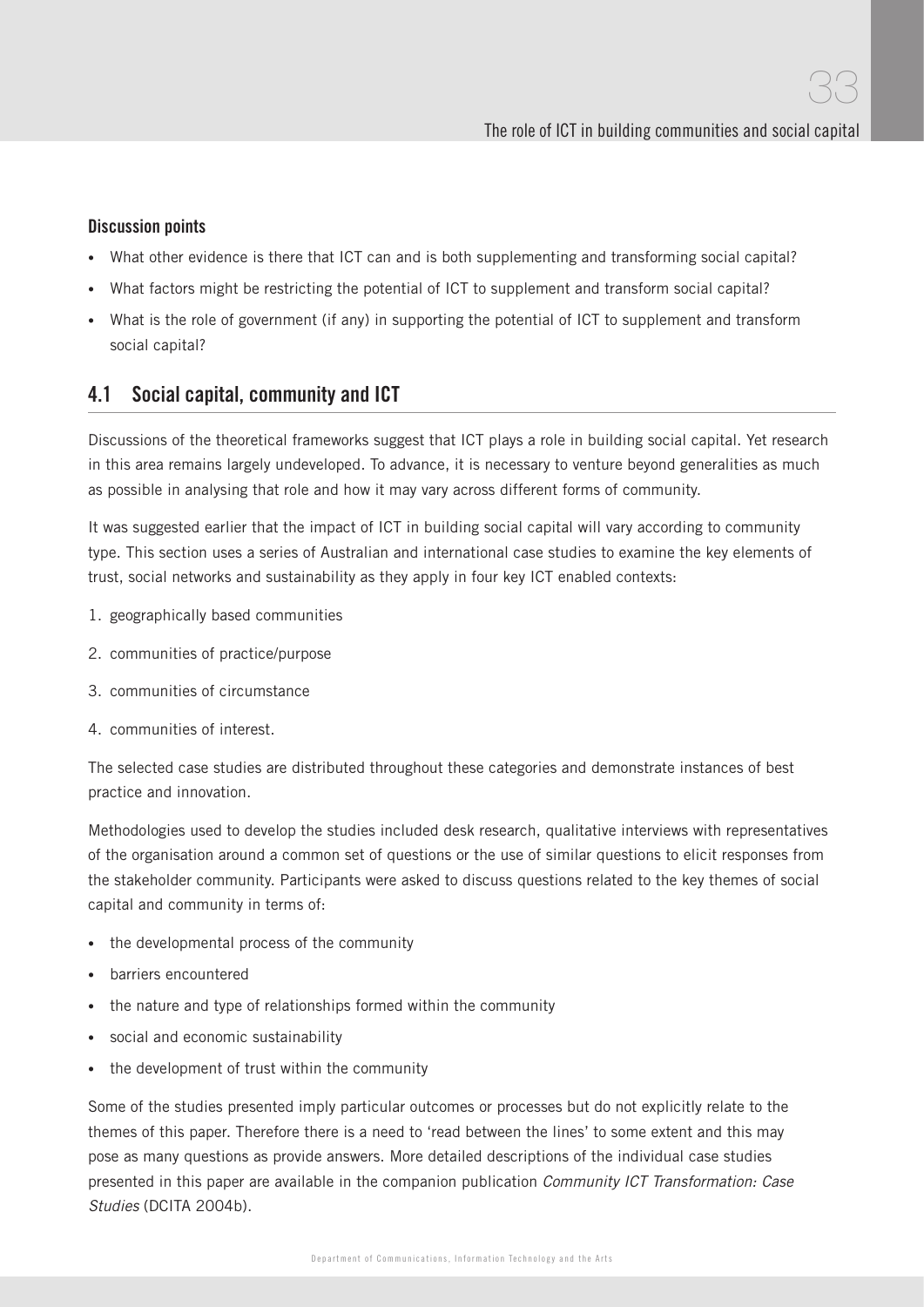#### 4.1.1 Geographically based ICT enabled communities

#### 4.1.1.1. Wired communities

#### Netville

The 'Netville' wired neighbourhood study, the work of Professors Keith Hampton and Barry Wellman of the University of Toronto, was one of the first to reveal the positive social impacts of Internet use on relationships with friends, relatives and neighbourhoods.

Sixty five per cent (109) of the homes in Netville (a pseudonym for a suburban housing development just outside Toronto) were equipped with free Internet access at more than 300 times the speed of normal household telephone connections (28–56 kilobytes per second). This provided them with access to email neighbourhood discussion groups, video phones, video mail and various other technologies. The remaining households, which formed a control group, did not have access to the enhanced technologies.

The three year study found the following.

- Contrary to predictions that the Internet encourages social isolation, the Netville experiment stimulated greater civic involvement and neighbourly contact.
- Wired residents were 2–3 times more likely than non-wired residents to recognise and talk with their neighbours and also had more contact with friends and relatives outside the neighbourhood.
- The neighbourhood email list increased the amount of socialising through parties, BBQs and other local events.
- The same neighbourhood email list aided collective action and political involvement. Wired residents organised to protest housing concerns, collectively purchase goods, share information about burglaries and discuss a local teachers' strike.

Conclusions based on this case study and a range of papers written by Wellman and Hampton suggest that Netville promoted the building of bonding capital. In this sense, ICT supplemented current contacts but increased the rate of interaction. Wellman and Hampton make little mention of trust, although there is the implication that trust developed due to the bounded nature of the community and previous interactions between residents. Netville appeared largely homogeneous in nature without divisions along ethnic or income lines. This may not be the case in many ICT enabled geographic communities where the focus is on urban renewal of economically depressed regions or run-down neighbourhoods.

#### Key lessons

- Wired technology can increase bonding social capital in homogeneous communities.
- Higher bandwidth connections can increase social interaction in terms of frequency, intensity and range.
- The addition of wired technology to homogenous communities can supplement and to a lesser extent transform social capital.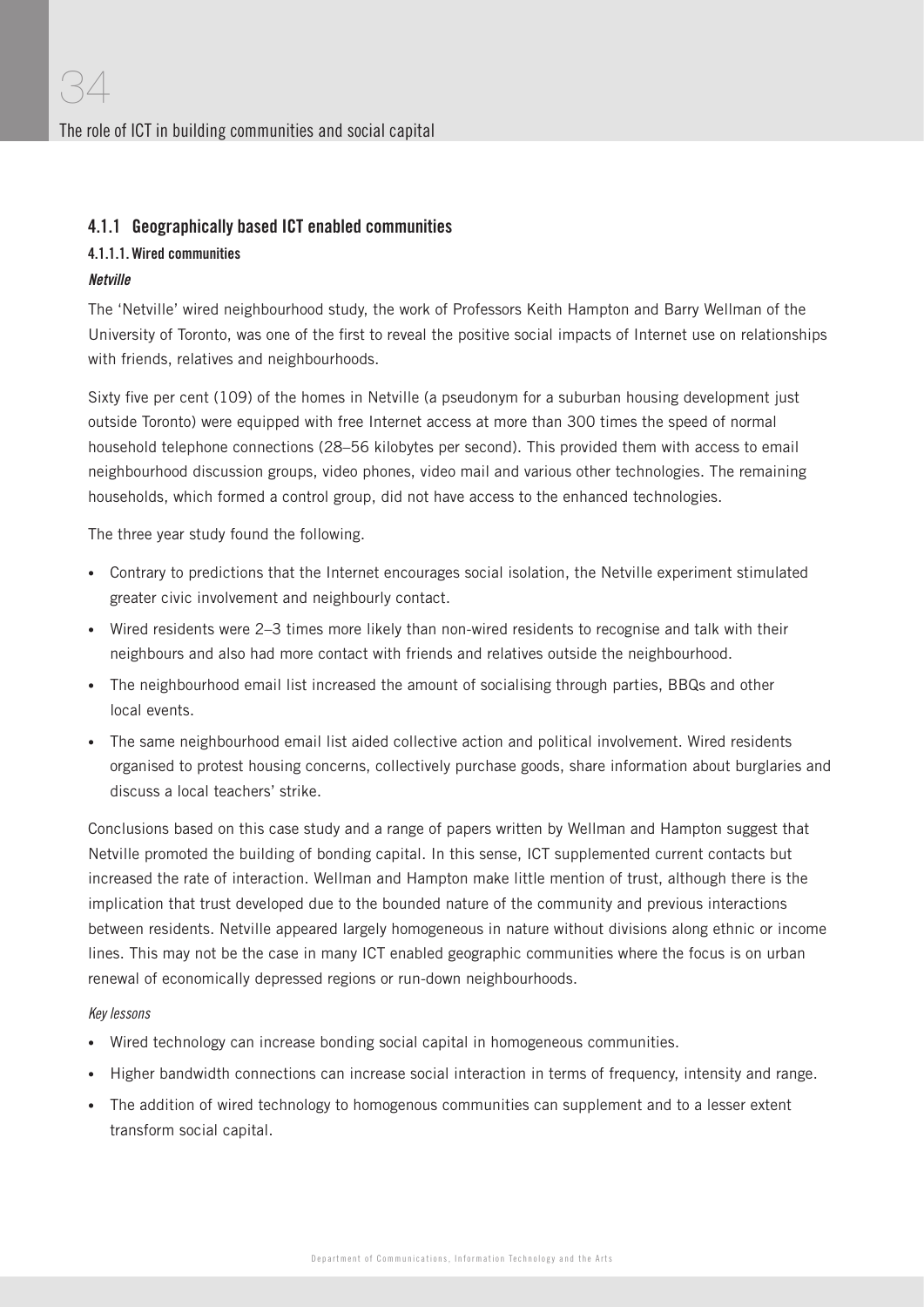#### electronic-Atherton Community Enterprise (e-ACE)

The electronic-Atherton Community Enterprise (e-ACE) project (www.atherton.org.au) established a wired community in a low income, multi-ethnic public housing estate, Atherton Gardens, in Fitzroy in inner Melbourne. The estate comprises 800 apartments in four tower blocks with around 2000 residents who are predominantly immigrants—from Vietnam, China and some 30 other countries. Unemployment is high and a range of social issues exist.

The project was initiated by Infoxchange Australia, a Melbourne based nonprofit social enterprise company that focuses on community development using ICT.

In initial planning for e-ACE, Infoxchange set the following objectives:

- to improve the social, economic and environmental circumstances of the Atherton Gardens estate
- to strengthen the capacity and cohesiveness of the community and its network.

Infoxchange secured support from a number of Victorian agencies, firms and community organisations and obtained a three year grant from the Community Support Fund. When this grant expires in 2005 the project will need to find alternative sources of funding.

The Swinburne University of Technology Institute for Social Research supported the Atherton Gardens project with research funded by an Australian Research Council grant. Surveys of residents by the Swinburne team provided valuable insights. An assessment that preceded the project concluded that:

- there was no real sense among residents of a single community identity—social connections and ties existed within language and ethnic groups, within kinship and friendship networks and, to a limited extent, within individual floors of each tower
- within these groupings, very high levels of mutual support, friendship, trust and reciprocity could exist.

In a paper to the Building an E-nation Symposium in April 2003, Swinburne researcher Denise Meredyth reported:

The emerging pattern is one in which existing groups on the estate, primarily language groups, are likely to have more to do with one another, both online and face to face, as the network establishes itself and as training activities take off. Whether this will lead to greater trust and cooperation on the estate remains to be seen. […] The complex social and cultural composition of the residents themselves is likely to defeat any expectation that the 'community' will use the network to knit itself together into a cohesive social body stocking up social capital.

(Meredyth 2003, p. 5)

To date, the main impact of the Internet and ICT skills has been to replicate existing patterns of formal and informal associations on the estate (especially language and ethnic based), rather than to build an inclusive community. The primary result is bonding social capital, rather than the bridging and linking forms. However, there are indications that activities such as training are starting to build networks that cross these traditional associations. Over time, these may increase the low level of trust that exists across the estate.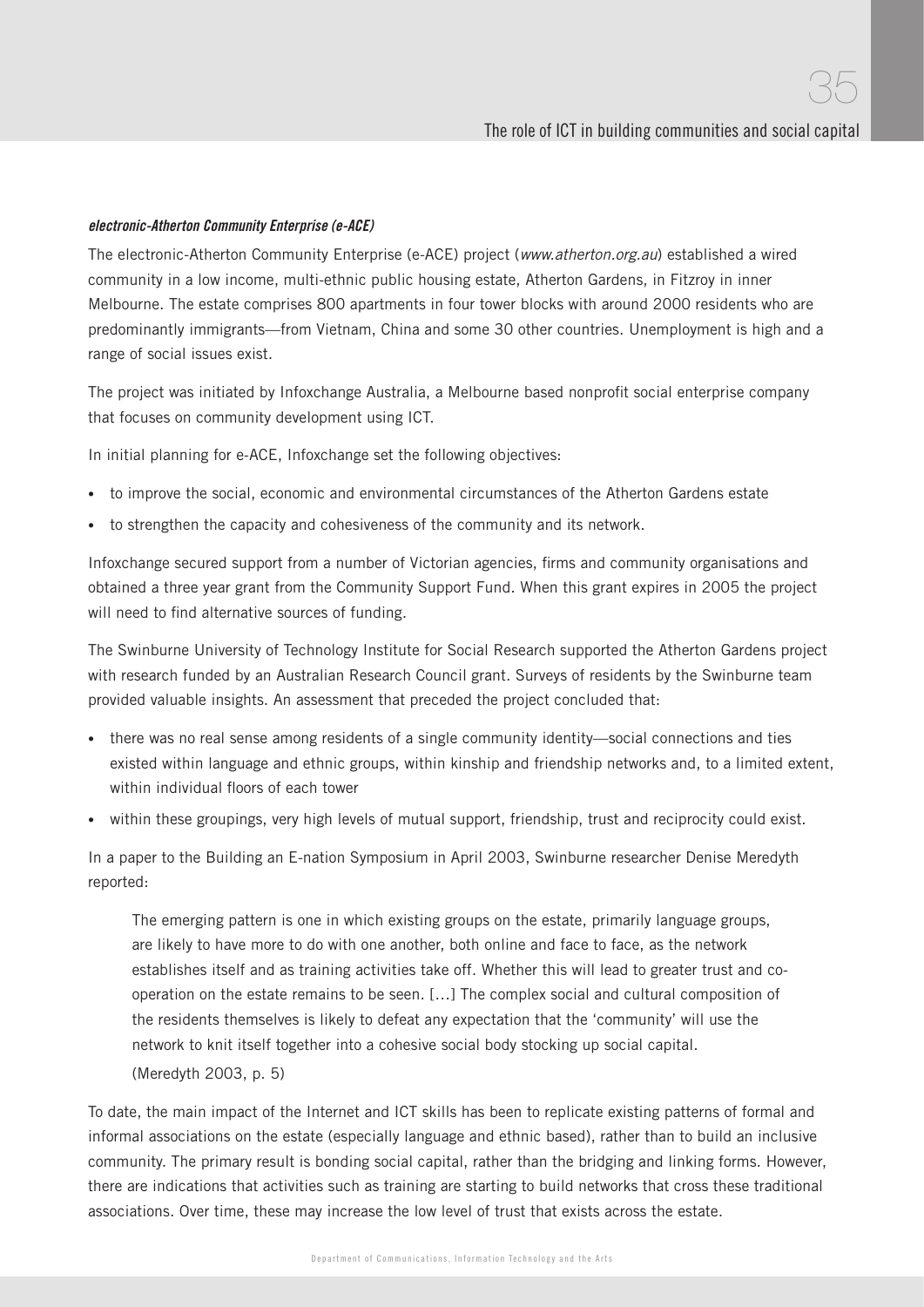Infoxchange is examining options that could sustain the initiative beyond 2005. One option is establishing e-ACE as a sustainable social enterprise based on a business model that builds on the community culture, skills and initiatives of this and other projects.

While the project is still at an early stage of development in addressing the broader community building objectives, a number of lessons have emerged. These include the key role of intermediary that Infoxchange has fulfilled, the value of research in monitoring progress and the importance of a local infrastructure to build partnership and collaboration. The Atherton Gardens project points significantly towards new forms of public and private partnership in addressing the needs of low income, disadvantaged communities, as well as identifying barriers.

#### Key lessons

- Timeframes for building social capital are long. e-ACE is at an early stage of development.
- Due to developmental timeframes, the economic sustainability of projects can be problematic and requires innovative strategies for support.
- Organisational support is vital to coordinated project development and evaluation.
- Existing social divisions are reflected in the communication and interaction patterns via ICT. Bonding social capital has been developed and enhanced along existing social groupings. However, broader bonding, bridging and linking capital is likely to require purposeful and directed facilitation.

#### Networked Neighbourhoods

Networked Neighbourhoods is both a theory and a technology. According to the theory, ICT can help build stronger communities that can decrease their reliance on a range of government services. To prove the theory it was necessary to develop purpose-built technology.

The Networked Neighbourhoods technology is designed to build community self-reliance, resilience and support networks and as a result decrease social isolation. The prototype technology allows individuals to establish a networked environment that enables them to:

- contact people who share their interests in the local area
- discover useful businesses and services close by
- find groups and organisations they might like to join
- keep in touch with family and friends
- organise events and details in their everyday life
- access information with personal relevance
- keep a calendar.

Project deployment, in May 2003, included three to seven staff and more than 250 community participants. The deployment hub was at Picton Waters, a new development of 35 houses in the southwest of Western Australia, with the secondary hub consisting of the surrounding suburbs and the local primary school.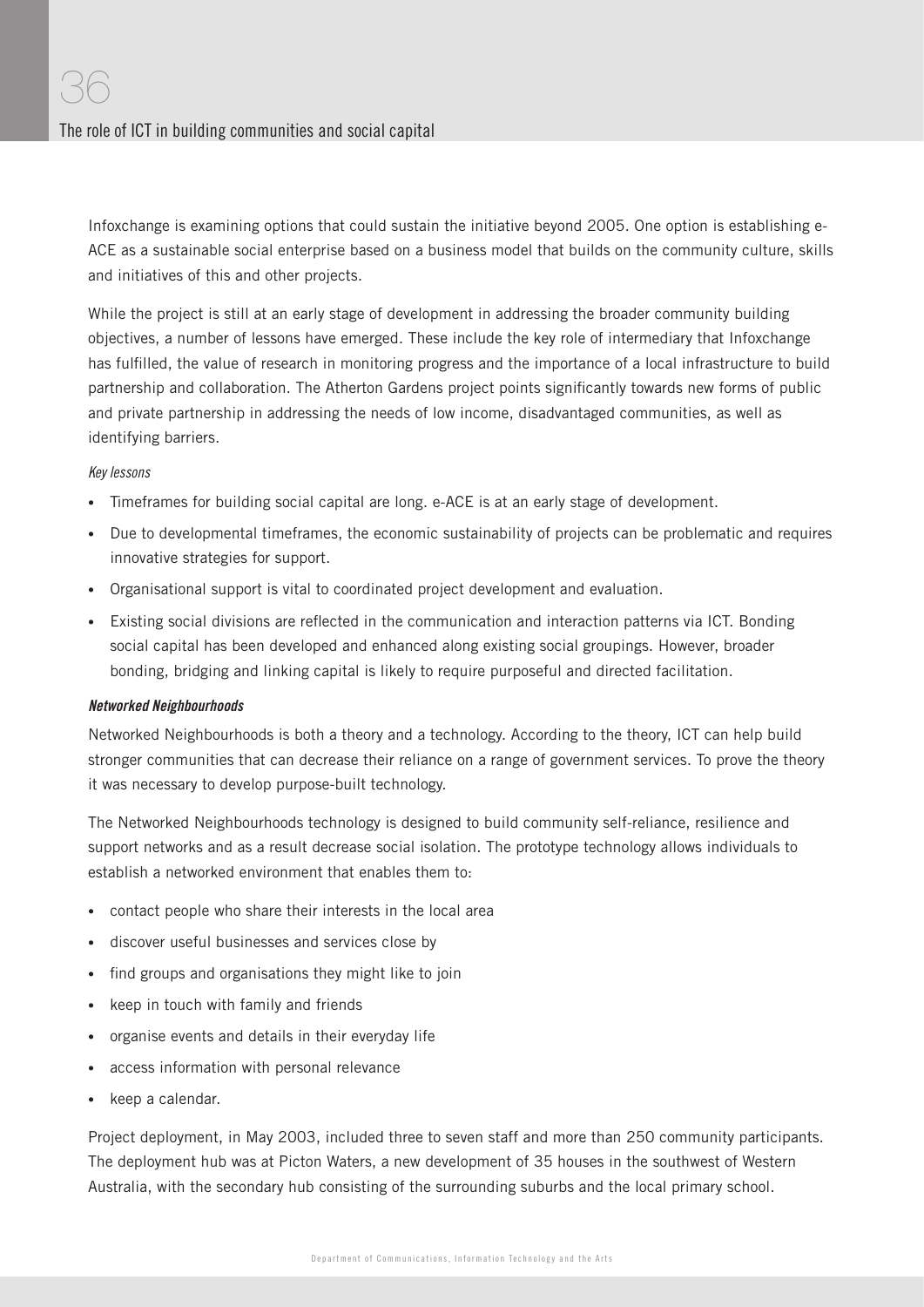Building trust in the project and the administrators was a slow process. A multi-faceted approach used traditional marketing tools, face-to-face and telephone contact. Each of some 500 households in the target group received newsletters, letters of introduction and a survey with small prizes offered as incentives for its return. Each returned survey included signed permission for future email contact, which was used to generate interest in the Networked Neighbourhoods project.

The technology itself is based on a 'networking' approach—people must opt in to become members of the Networked Neighbourhoods environment and can then create new communities and join those created by others. The system is designed to be self-populating with members inviting other people to join. As members of the Networked Neighbourhoods community individuals can receive messages and information

Membership was a key element of building trust in the community. The fact that Networked Neighbourhoods was a closed community helped to develop the trust individuals and businesses had in each other. Additionally, its geographic base facilitated the development of trust and allowed for increased face-to-face contact to supplement the online experience.

Support from the state government and corporate sector for Networked Neighbourhoods was limited to the pilot project.

Key lessons

- Trust is facilitated via geographic boundaries and membership.
- The wired community builds and focuses on bonding social capital.
- The developmental model of Networked Neighbourhoods as a pilot project has not addressed issues of sustainability.

#### **Camfield Estates/Creating Community Connections**

One of the most valuable aspects of ICT enabled geographic communities is the subsequent connection of individuals to online communities in the broader society. An example comes from the Camfield Estates/MIT Creating Community Connections (C3) Project, conceived as an online resource for building social capital. The main architect of the project, Dr Randall Pinkett of the Massachusetts Institute of Technology, contends that community technology has transformed the estate (a low income housing development consisting mainly of African-American single mothers) and individual residents.

Pinkett has some compelling examples of positive personal transformation from the introduction of technology to households, although Meredyth (2003) notes that the Camfield Estates experiment has not shown improvements in community interaction or local activity or measurable increases in trust and social capital. Such assessment relates to the geographically based community and not social capital of the individual. However, Pinkett's example of 'Edna Jackson' shows an increase in individual social capital.

Edna (a formidable resident of the Camfield Estates) initially opposed the C3 project but was converted to computer use and the Internet when shown how to use them to stay in touch with her family and to investigate her health problems.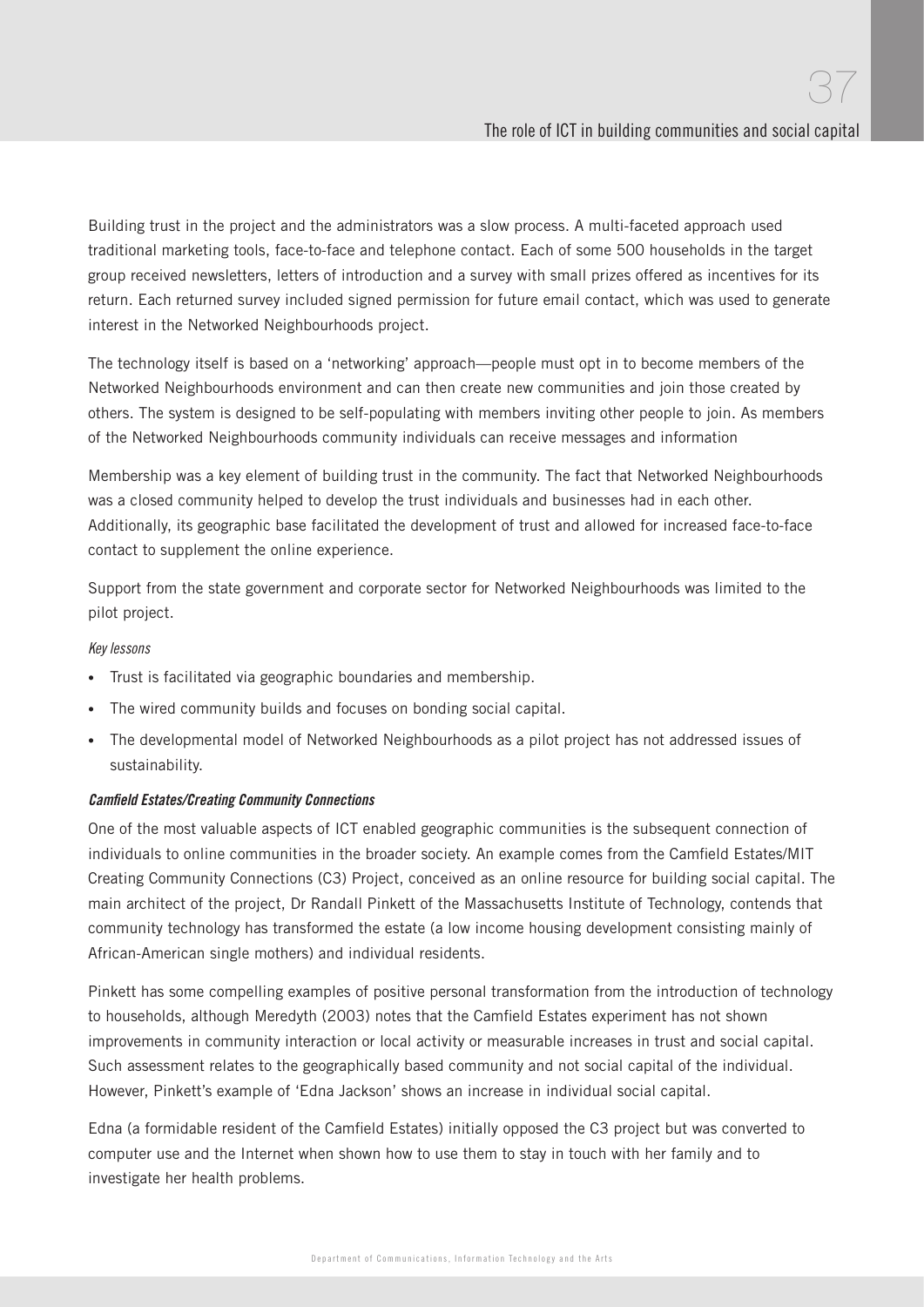On the day that Edna made a comment to an online chat room for cancer survivors and was validated by the others 'everything changed'. She had a 'renewed faith in her capacity to learn' and experienced a 'metacognitive shift'. She found a 'community of interest' and made global ties with a community that 'reached out to her' giving her better quality of life (Pinkett 2002).

It is not unreasonable to expect comparable individual gains for individual residents in projects such as e-ACE, even though bridging capital may be far less visible.

#### Key lessons

- ICT enabled geographic communities can facilitate connection to a range of extended services and communities in the online realm.
- Individuals can increase the frequency and intensity of their contact with family and friends increasing their bonding capital.
- Bridging and linking capital may increase through individual connections to virtual communities external to the wired community.

#### Family Community Network Initiative

The Family and Community Network Initiative (FCNI), administered by the Australian Government Department of Family and Community Services (FACS), aims to develop the capacity of families and communities to respond effectively to local issues. FCNI's primary purpose is to support Indigenous communities and some projects have an ICT focus.

Four of the FCNI projects specifically support 'IT networking' (Black et al. 2002) through the following organisations:

- Rockhampton City Council, Qld (Communities on the Internet, or COIN, to improve community ICT access in the Rockhampton District)
- Gungahlin Regional Community Service, ACT (ICT access for disadvantaged and 'at risk' young people and community groups)
- Para West Adult Campus, SA (ICT transfer scoping project)
- St Saviour's Neighbourhood Centre, ACT (Internet café targeting 'at risk' youth).

Seven other 'community networking' projects incorporated IT as a central or contributing feature:

- Carers NSW (families of people with developmental disabilities)
- Long Gully Community House, Vic (community information service)
- Coonalypn Communications Network Inc, SA (community information)
- Durri Aboriginal Corporation Medical Service, NSW (community website)
- Macarthur Disability Service, NSW (interactive information services for families)
- City of Salisbury, SA (Salisbury North community youth IT project)
- Northern Area Community and Youth Services, SA (Spirit of Peachey youth project).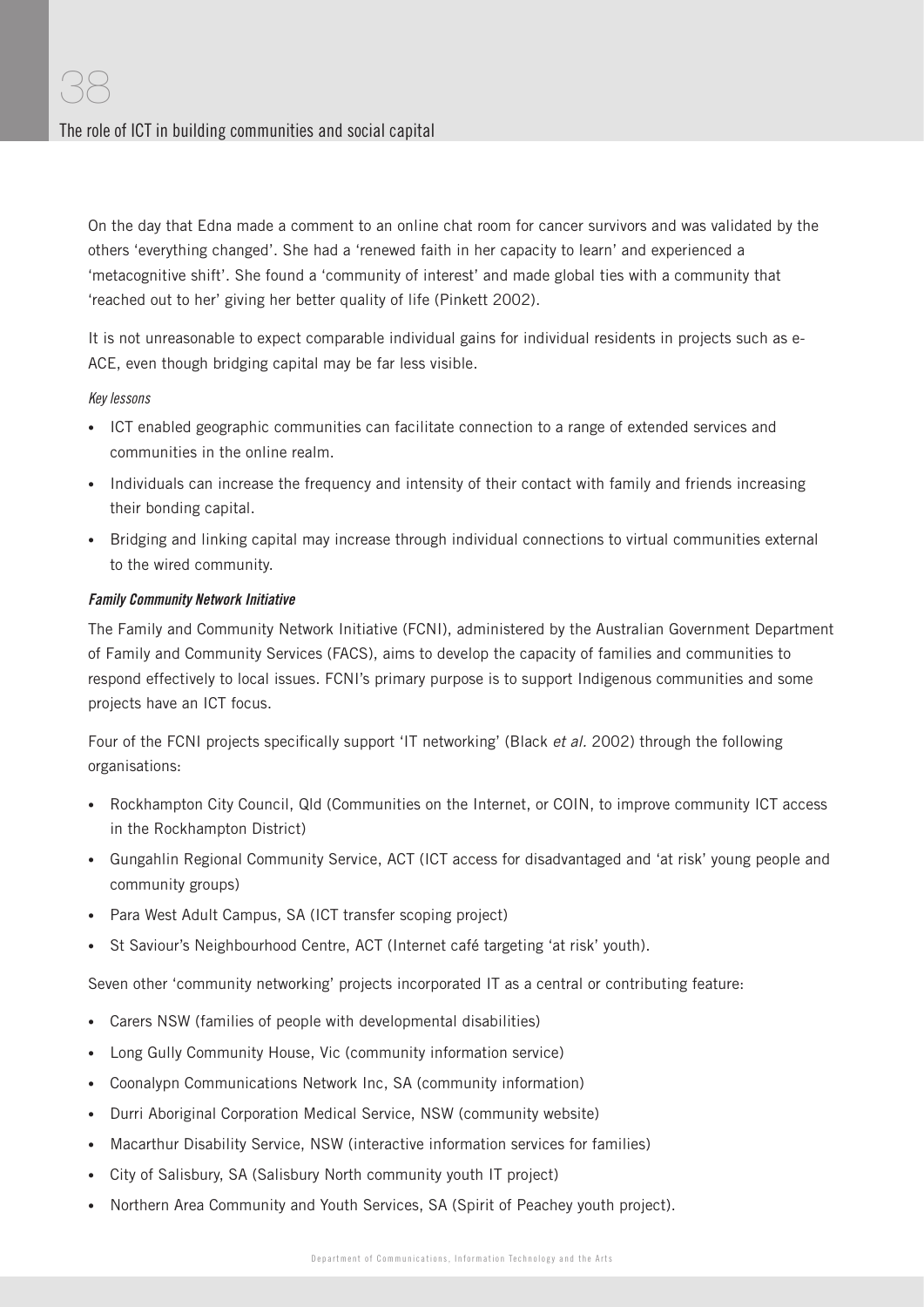Evaluation of the FCNI program in June 2002 found overall that it had successfully improved the capacity of communities and families through better access to information and services and improved coordination of existing services. There were no broad conclusions about the overall effectiveness of ICT as a tool for social capital and community capacity building, although the report noted:

Without minimising the value of FCNI projects that have focussed on information technology, it could be argued that a lack of access to information or to information technology is not generally the greatest need of many communities in which there is a high level of social or economic disadvantage.

(Black et al. 2002, p. 50)

#### Key lessons

- ICT can provide improved access to information and services for communities.
- Attention to fundamental social and economic issues must take precedence over ICT, which can play a supportive or complementary role within a comprehensive response to those needs.

#### 4.1.1.2 Online access centres

Issues around community use of ICT often focus on physical access and/or training. Many access centres are based in existing communities, run by volunteers and funded by a range of grants (often through the Networking the Nation program). The centres vary considerably in nature and sustainability according to a range of factors including the needs, location and resources of the geographic community.

These centres face inherent difficulties as well as many potential benefits, generally related to community development. Their function is to provide a place to use or learn about computers and the Internet rather than build community within the online sphere. Their contribution to building social capital is in bringing people together around a common interest. In addition, computing and Internet access is an interest that spans age groups, occupations and life circumstances thus increasing bridging capital to some extent.

Some of the centres also have a presence in the online realm—depending on developmental stage, resources and the individuals involved. With this progression the community access centre is likely to increase its impact on the bridging and linking capital of communities through online links to external organisations and services.

Numerous examples of this include the Port Elliot IT Access Centre (www.peitac.org.au) and the Queensland Rural Women's Network BridgIT program (www.qrwn.org.au/bridgit/services/index.htm). The value of these online access centres increased dramatically through their links to other centres, local organisations and businesses. Opportunities for bridging and linking capital began to occur, as well as the benefits of centralised support for administrative, management and technical requirements. For this reason Gurstein (2003) advocates the need for 'technology hubs' and 'regional hubs' to provide a network of access centres. The role of ICT to the transforming rather than supplementary stage as it increases bridging and linking capital.

The Regional Connectivity Project in western Victoria (www.regionalconnectivity.org), a Networking the Nation project with support from Multimedia Victoria and the University of Ballarat, is an example of such a hub.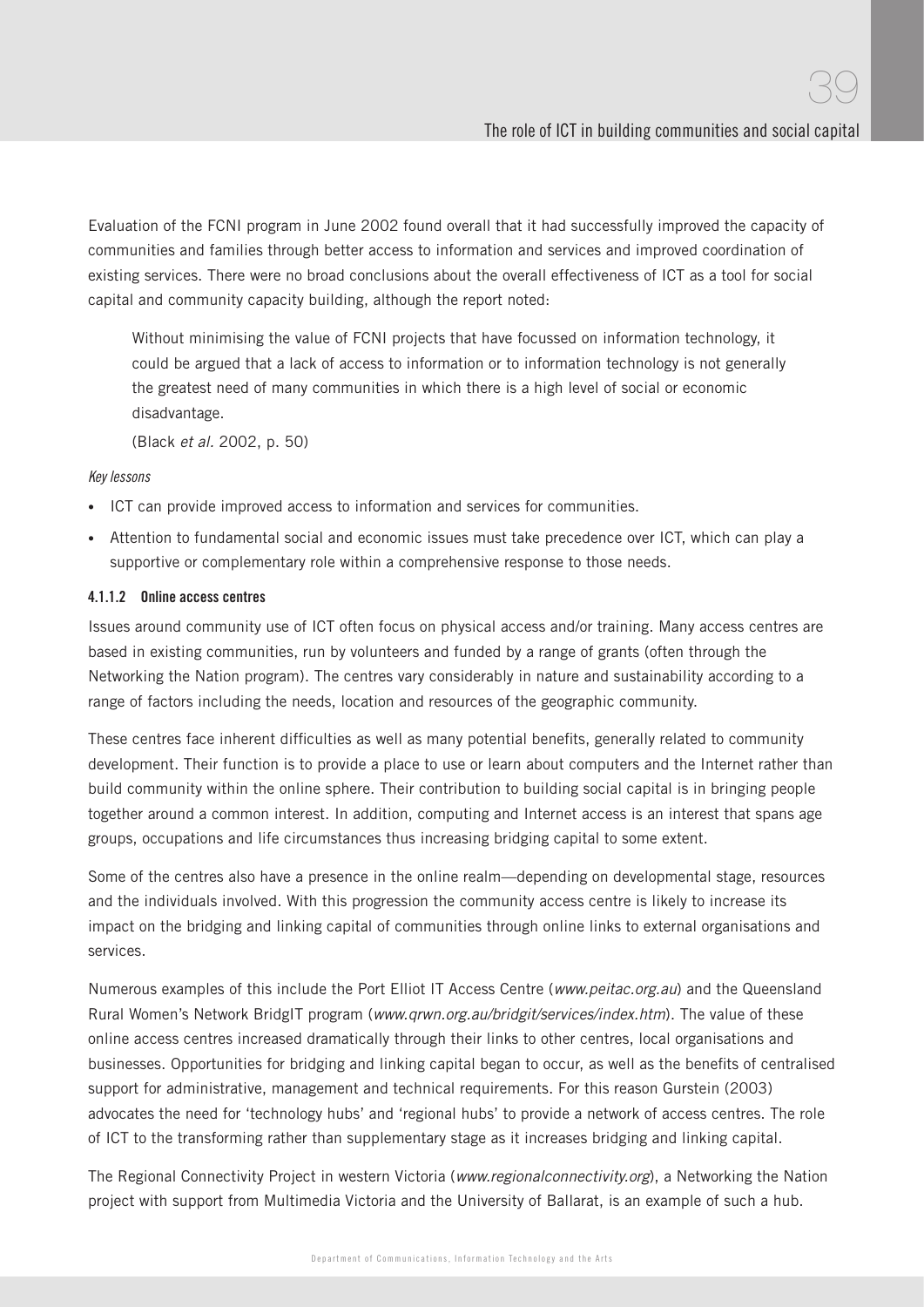It began in 1999 with six Community Enterprise Centres (CECs) across the region and has now expanded to 25 centres. These mostly comprise a co-location of community activities, managed in each case by a local steering committee, and aim to foster growth and development in the town and (through the integration of a hub network) the broader region. A Project Coordinator works across the centres assisting with local development and providing a link between the centres.

The joint emphasis on local and regional development and coordination is a defining feature of the project:

The Project sees itself as a regional network, not a series of stand alone centres. This enables a significant amount of interaction between communities, both in learning and development of ideas. Because we have this regional network a number of government departments and other service providers are utilising the Project as a vehicle for the local delivery of their services. (Regional Connectivity 2002, p. 3)

Harnessing the power of a network provides additional benefits to individual communities. These include the ability to aggregate demand for services, funding and training with improved outcomes for all communities involved. Some benefits accrued through this include:

- access to funding through the Victorian Government Community Jobs Program, which provided ICT skills training for 65 long-term unemployed people throughout the region resulting in employment for 52
- contracts secured with the Australian Taxation Office and Australian Competition and Consumer Commission
- a trial of service delivery through the centres by the Australian Government Department of Veteran's Affairs and the Wimmera Veteran's Support Network.

The Regional Connectivity model has several other features critical to maximising the benefits of the CEC and the regional hub. These include employment of 'knowledge navigators' who provide 'the critical link between technology and people' (Regional Connectivity 2002, p. 2), acknowledgement of community ownership of projects and the emphasis on inclusion of all community sectors in the project.

The model not only develops a sense of community but also increases the use of ICT. The most recent evaluation report indicates that 'Internet and computer usage by business in CEC communities is considerably higher than ABS estimates for the nation.' In the broader community 'computer and internet usage in CEC towns has grown considerably since the Project began, and continues to grow, overtaking the targets set for each Centre' (Regional Connectivity 2002, pp. 2–3).

Another Networking the Nation example is the Maffra Community Resource Centre. In this case online access is embedded within the infrastructure of the community rather than stand alone. Computer and Internet access operates alongside and supplements the range of services available within the centre. Such a model increases the sustainability and acceptability of the service with reduced overheads and integrated services. The range of services available through the Maffra Community Resource Centre include adult education, Internet and computer access, local council offices, community service information and support, assistance with information and referral for social services. There are linkages with the local irrigated agri-businesses.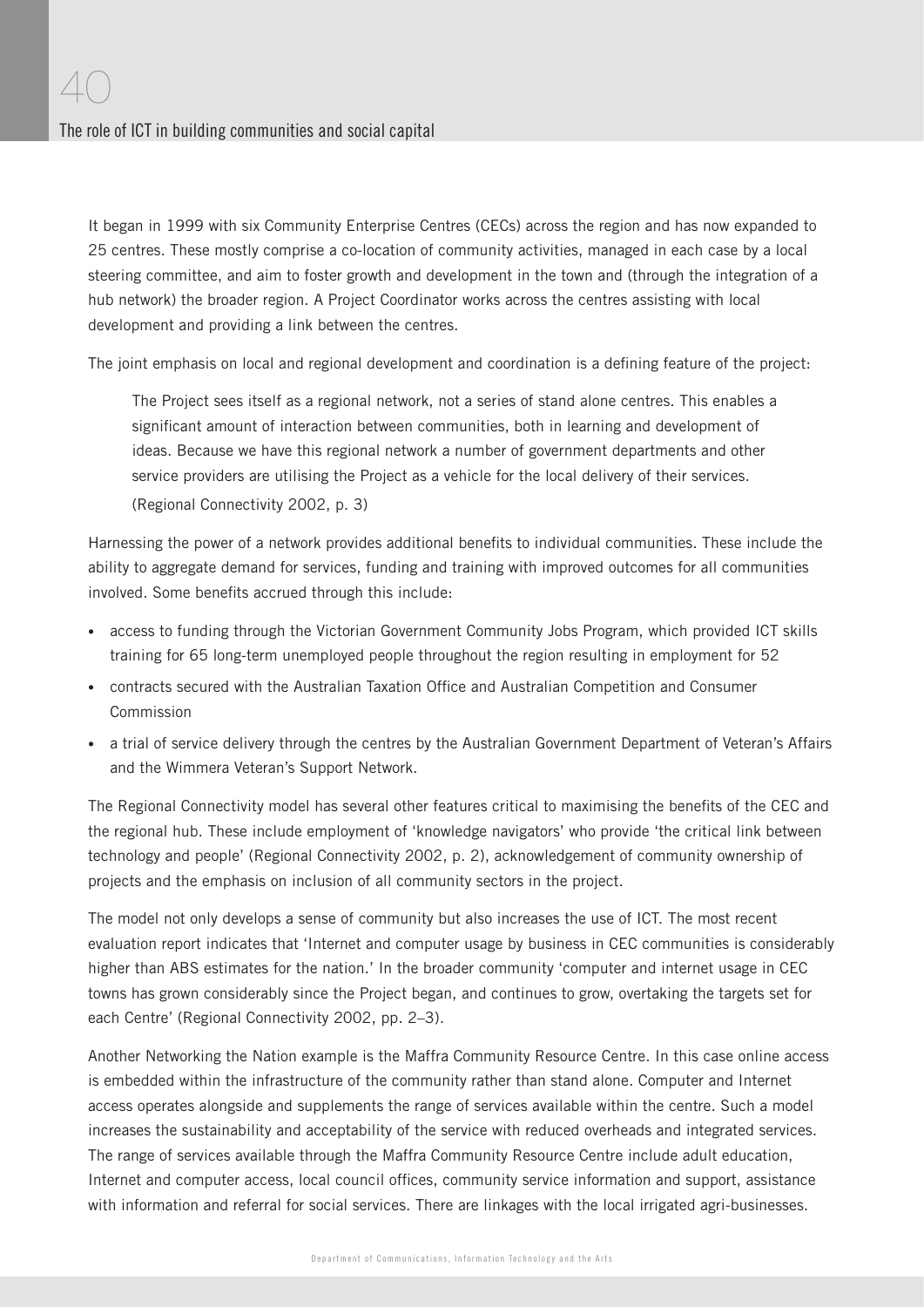All the sites supported by Networking the Nation in Victoria have been encouraged to become part of the local community infrastructure, co-locating to assist sustainability.

#### Wyndham Telecentre

The small town of Wyndham in the remote Kimberley region of Western Australia faces the challenge of a declining population and employment opportunities. With consequent loss of services, it is seeking to establish a new economic base to sustain the community in a difficult period of transition and adjustment.

The role of the Wyndham Telecentre has assumed increased significance in this context. The Telecentre is part of the Western Australian Telecentre Network and is one of 17 in the Kimberley. The Network itself has developed beyond its access objectives to provide broader services in rural and remote communities since the first Telecentres were established in the state in the early 1990s.

In the case of Wyndham, the Telecentre's roles have included the production of the community newspaper The Clarion, a growing number of fee-for-service arrangements and serving as the local agent for government programs such as the Employment Directions Network. It has developed a rich web of formal and informal social networks across the community that are important for social capital. The Telecentre's relationships with the large Indigenous population of the district are particularly important in building bridging social capital.

Membership of the Telecentre Network gives the Wyndham Telecentre state-wide and regional relationships. The Telecentre Support Unit in Perth supports on-going dialogue on the work of the Network while regional relationships are fostered through such strategies as regional conferences.

It is likely that the Wyndham Telecentre will continue to evolve its role in line with social and technological developments. A key question will be whether it should take on a broader role as a learning centre in a community with limited resources for post-school education. In a community faced with the challenge of rapidly changing conditions in a global knowledge society and economy, there is a strong case for such a development.

Key lessons

- The inclusion of policies and strategies to build a sense of community ownership of the Telecentre are important factors in ongoing development.
- There is value in linking Telecentres in a state-wide network that combines support services with the attributes of a learning and knowledge generation system to enable them to learn from each other in ongoing dialogue.

#### 4.1.2 Online communities of practice/purpose

As noted previously, communities of practice occur when people with a shared practice feel a need to share what they know and to learn from others. Such communities are generally professional networks that include doctors, lawyers, nurses, social workers, teachers, etc. Communities of purpose are related to communities of practice but consist of members engaged over a particular issue. The distinction between these two types of virtual communities is however slight. Therefore the purpose of this paper the two have been merged as 'communities of practice/purpose'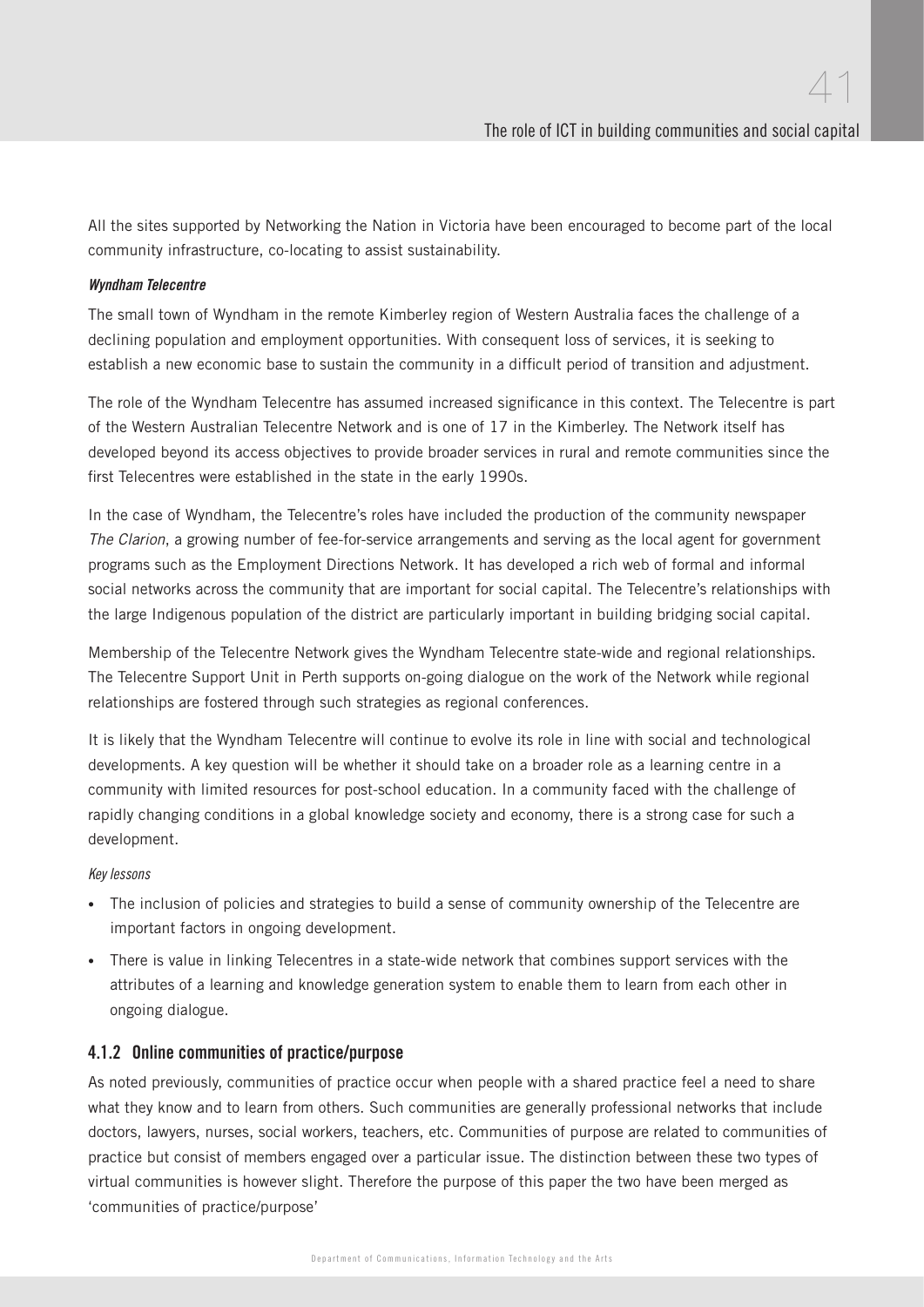By definition, communities of practice/purpose are goal oriented and focused. Generally they are bounded in nature, have formal and informal rules around interaction and value facilitation. A few examples are explored below.

#### Network for Education, Ageing and Technology

The Network for Education, Ageing and Technology (NEAT) is an email listserv that aims to bring together 'a range of people with an interest in the implications and use of technology by, and for the benefit of, older people' (Foskey et al. 2001, p. 1). NEAT operates out of the Institute for Rural Futures at the University of New England in northern News South Wales. It began in December 1999 as an outcome of the internet chat sessions and videoconferencing that resulted from the project Making the Connections: Non-metropolitan Older People and Technology (Foskey 2000).

The listserv is available to anyone with an interest in the cross-sectoral areas of education, ageing and technology. List members include academics, researchers, community members and service providers in the health and education sectors and government representatives. They come from across Australia and represent interests in metropolitan, rural, regional and remote areas in all states and territories. Several members are members of similar international listservs (The National Institute of Adult Community Education in the UK and The Canadian Network for Third Age Learning in Canada) and therefore broaden the reach of all members.

The network encourages the development of bonding, bridging and linking social capital and is transforming the social capital of the group. In most cases infrequent face-to-face contact is seen as supplementary to the existing online contact.

Trust and reciprocity underlie interactions on the NEAT list and are implicit and central to its function. They are built through the membership boundaries, the introduction of new members, assumptions around a common focus and the informal rules of interaction. One list member commented: 'Trust and reciprocity is exemplified by members who ask for help, confident that someone will respond with solutions from their own experience or suggestions of who to ask for further assistance.'

The bonding and linking of members and the trust and reciprocity between members and the list manager (who plays a vital role) facilitates the social sustainability of the list. According to the list manager, the list 'will only exist as long as the members see some value from its existence.' A member expanded on this: 'It is the involvement of the people who approach ageing and technology from a range of different perspectives including the older users themselves—that has made the NEAT experience rich and valuable.'

The economic sustainability of NEAT presents some problems—it is an unfunded initiative and despite many efforts to secure government support it does not fit within any funding source due to its lack of structure.

Lack of funding has placed limitations on the development and work of the list members as a group.

I believe there are some things we have the potential to achieve that have not been possible because there is no capacity for the contribution of time and effort required. We could have been a far more powerful advocacy body influencing policy, practice and funding decisions ... I think we have been held back because economic and social goals are still seen by many funding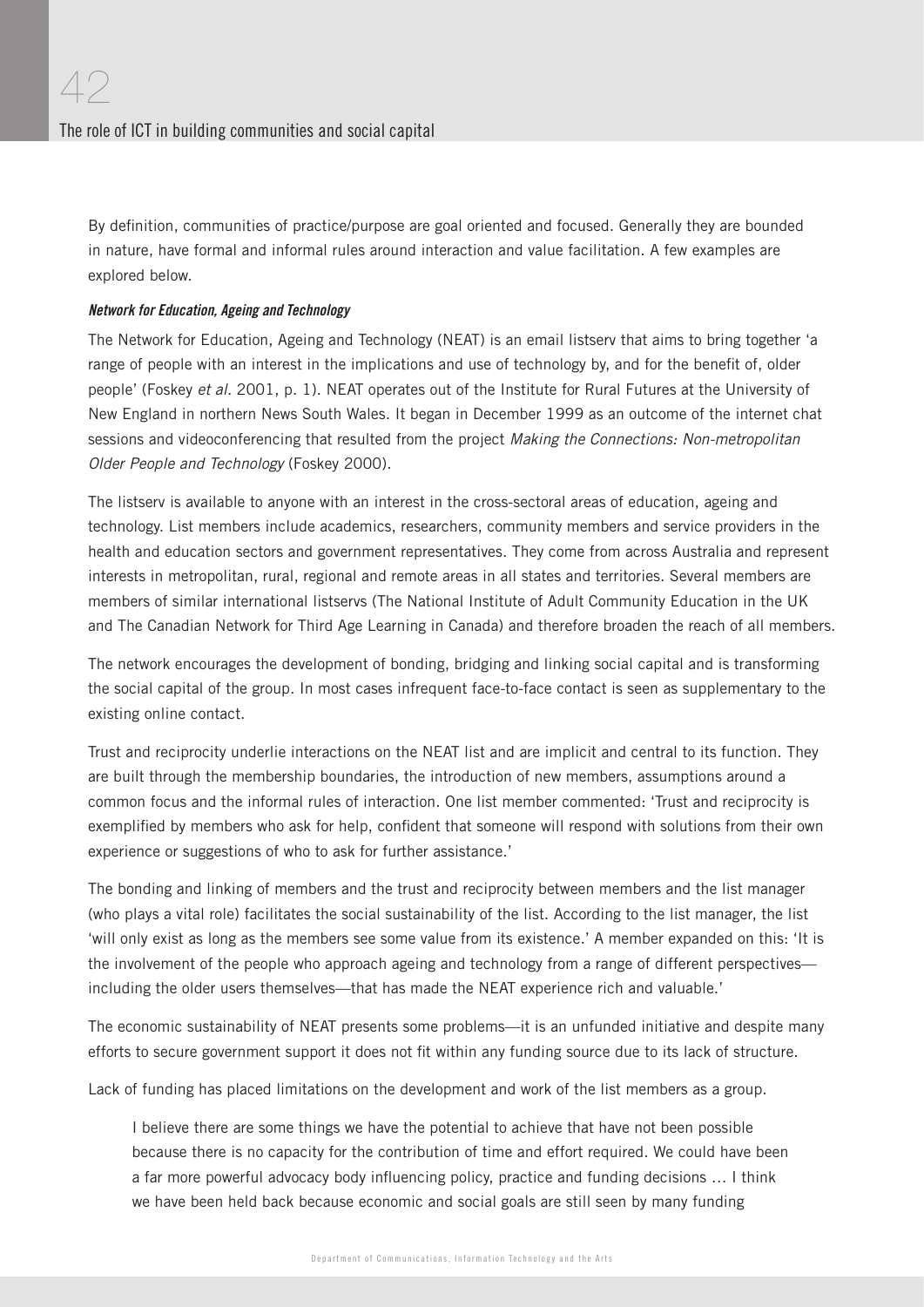agencies as being mutually exclusive—even though most members of this list understand that they are inter-related, but not necessarily in a direct relationship.

(Manager, NEAT listserv)

#### Key lessons

- The social networks of individual members are expanded and reinforced, contributing to higher levels of bonding, bridging and linking social capital.
- The list manager plays a vital role in the social sustainability of the list and facilitating connections between members.
- Trust is an underlying element of the network and is facilitated by the boundaries placed on membership, the reputation of individuals and the rules of interaction.
- Economic sustainability is problematic due to the community falling outside of traditional parameters, making it difficult to secure funding.
- The development and work of the community is limited due to the lack of funding.

#### Commonwealth of Learning

The Commonwealth of Learning (COL) was established in 1988 to promote collaboration and partnership between Commonwealth countries in harnessing open and distance learning for greater learning opportunities in member countries (see www.col.org).

While the COL role has evolved in line with developments in technology and shifts in priorities in Commonwealth countries, it has continued to focus on four key tasks to:

- serve as a partner in capacity building
- serve as a catalyst for collaboration
- serve as an agent for training in distance education
- provide knowledge on distance and open learning.

The focus on collaboration and partnership in meeting the learning needs and building capacity in Commonwealth countries has led naturally to a diverse range of formal and informal networks. These have included partnerships across and within hemispheres and increasingly regional patterns of collaboration. The development of the Internet has proven instrumental in facilitating this range of networks. Concepts such as virtual education and e-learning reflect developments in technology and learning strategies that have occurred since COL's inception.

The role of COL in building networks across Commonwealth countries is evident in programs such as the Commonwealth Electronic Network for Schools and Education, development of plans for a Virtual University for Small States of the Commonwealth, the collaborative STAMP 2000+ program for teacher education in eight African countries and the role of virtual conferences. It is likely that this pattern will continue into the future as technology achieves its potential to transform the way people learn.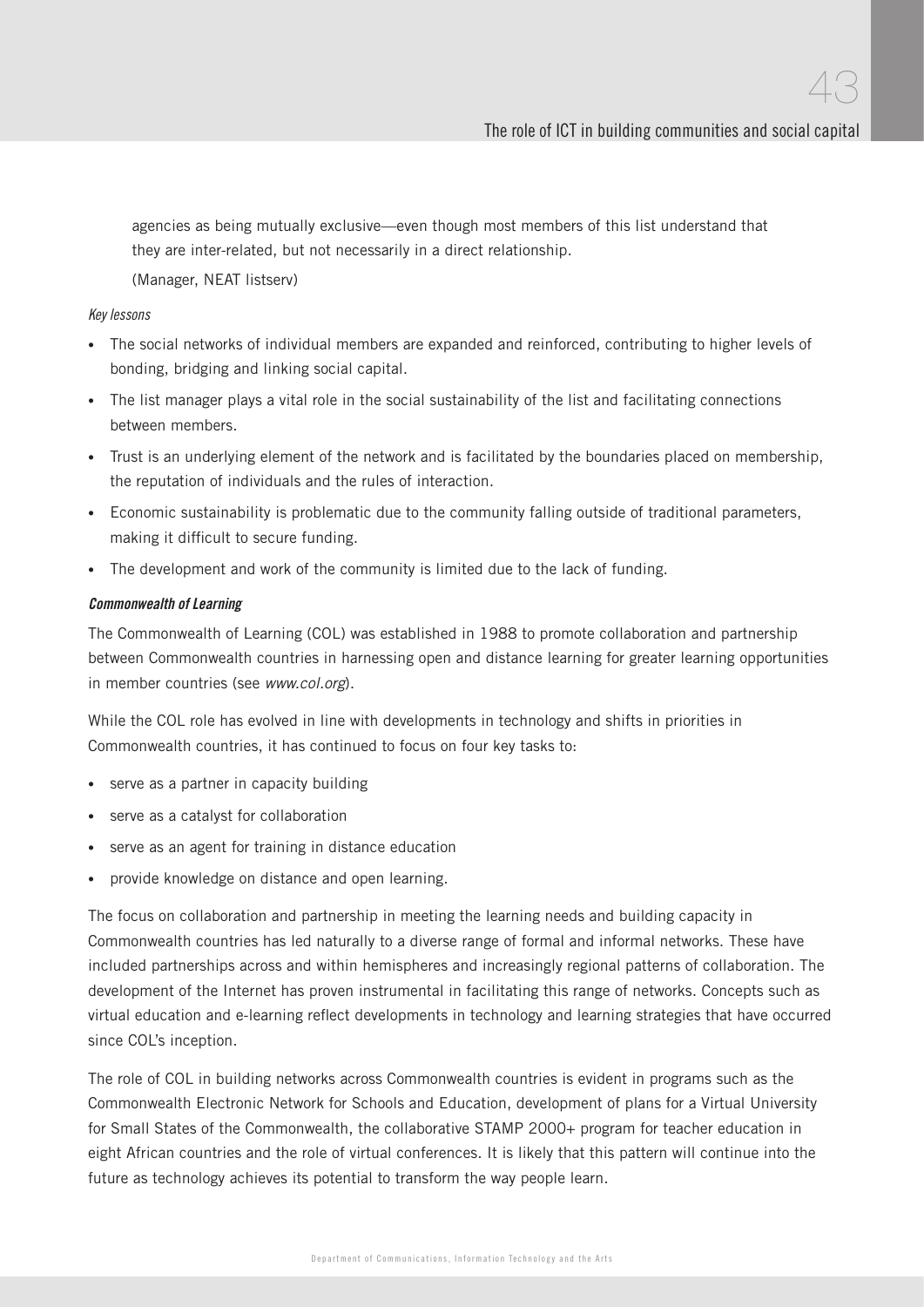COL's history of brokering capacity building collaborations and partnerships in developing countries also illustrates the importance of embedding technology in broader social and political infrastructure. Its success owes much to a 30 year tradition of Commonwealth co-operation in education which dates back to the first Commonwealth Education Conference held at Oxford in 1959. It is likely that COL will continue to lead the way in using technology to foster innovation in learning and build community through open and distance learning strategies.

#### Key lessons

- The social networks of participants are extended across traditional nation/state boundaries.
- Trust is built and sustained within the community due to the registration requirement for participants, the reputation of the individuals involved and the organisational basis of development.
- The organisational foundation provides critical technical, social and financial support and coordination creating an environment of sustainability.

#### U3A Online

The University of the Third Age (U3A) Online project (www.u3aonline.org.au) commenced in the International Year of the Older Person in 1998 to provide learning opportunities for older people isolated by geography, disability or other reasons. It also provided resources to assist 'conventional' U3A groups to meet their local educational objectives.

The initiative applied to the Internet the collaborative, self-help principles developed by U3A to offer low-cost access to learning opportunities for older people.

While volunteers undertook most of the development, partners including Adult Learning Australia and Education Network Australia contributed valuable support. Griffith University currently hosts the initiative's Internet site and provides other high level support free of charge. The Australian Government has provided substantial funding for further development.

Volunteers write the courses, which are available for participants in two modes—self-paced individual study and course groups with a leader. Research has shown that many older people have a preference for the individual self-paced mode and yet lack confidence in handling technology. This has limited U3A Online's contribution to building social networks and social capital, but the situation is likely to change as a more ICTliterate generation reaches retirement.

Surveys in 1999 and 2001 of U3A Online participants showed that most resided in large centres with populations over 20 000 and that the majority had a university education or equivalent. This reflects the limited resources that U3A Online has for marketing. It is difficult to extend knowledge of the program to remote rural areas and reach other disadvantaged groups, including those with limited formal education.

The U3A Online model is now well established and cost-effective. With demographic change and the ageing of the population, demand for U3A Online provision may grow.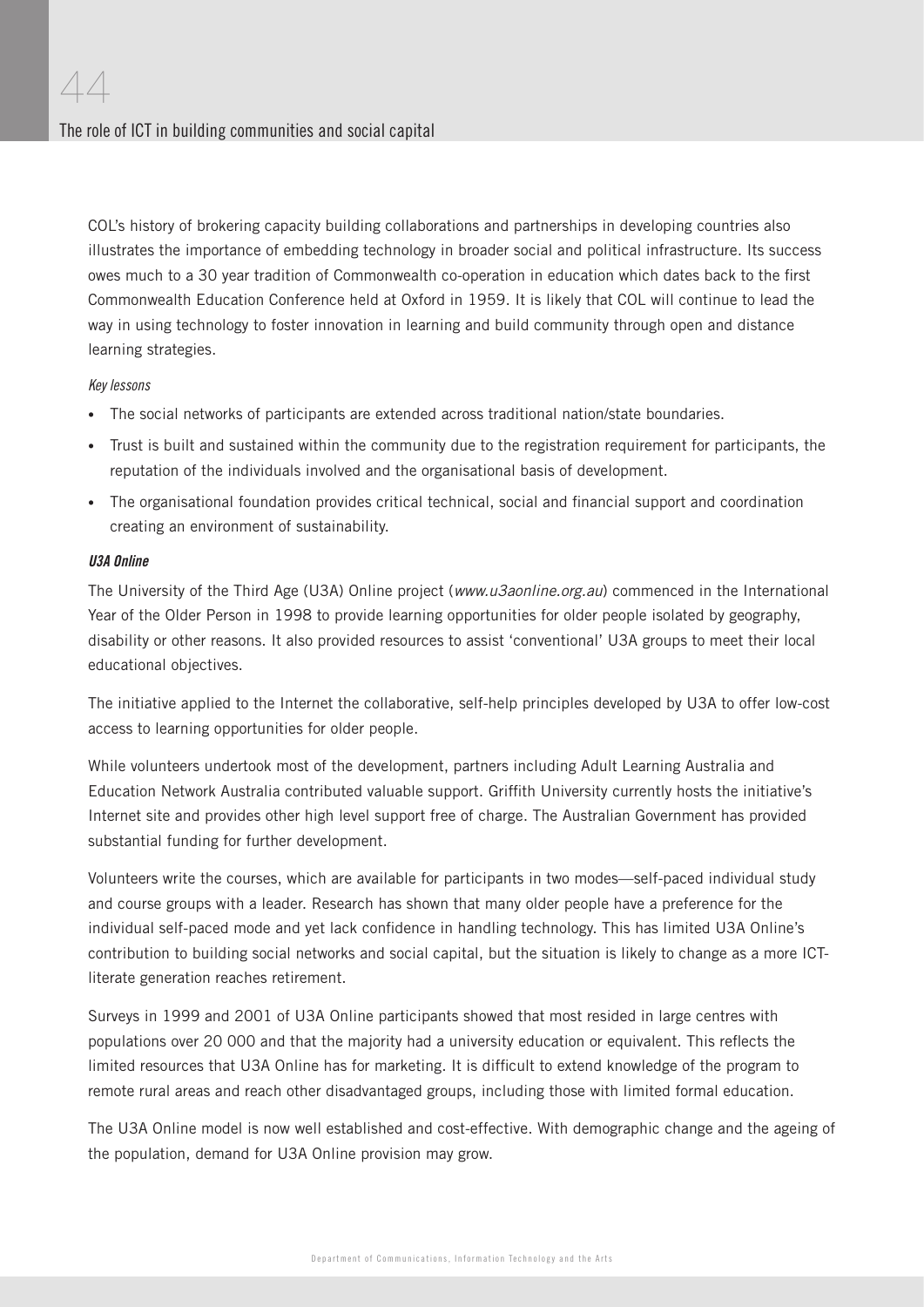Two likely areas for development are to extend:

- promotion so as to increase demand among the target 'isolated' and handicapped groups
- international links and work towards an international virtual U3A Online.

International links already exist with Britain and New Zealand. A current project with the University of Ulm in Germany holds the promise of further international partnerships.

U3A Online has been a timely development in a growing movement for lifelong learning and increasing recognition of the wider benefits that result, including better health, in the context of demographic change and the ageing population.

#### Key lessons

- The social networks of individuals, particularly those who are isolated, are increased in scope and range.
- Trust is facilitated through the reputation of the organisation, membership and mutual participation. It is reinforced through the common bond of circumstance in terms of age and a common purpose.
- At the organisational level, bridging and linking social capital are important for an ICT platform for development of courses, technical support and promotion.
- A lack of funding limits sustainability and the extension of services.

#### 4.1.3 Online communities of circumstance

'Communities of circumstance' are those in which members share the same position, circumstance or life experience rather than profession. The following case studies highlight the range and variation of circumstances.

#### Disaster support and recovery

In the aftermath of the terrorist attacks on the US in September 2001, Pew Internet (2001b) described how Internet use was a source of emotional release and comfort—not just for victims and their families, but for millions of other Americans. Indeed, those events triggered global online expression of distress and support.

The responses to the attacks provided a clear illustration how corporate, private and public interests can intersect to generate social capital. An Internet service provider set up a national message centre, a university set up a site to help locate missing people, other sites gathered resources and donations. For some, just logging onto a site to express condolences was a form of participating in a momentous and shocking experience. Later sites archived the '9/11' sites to document the enormous flood of photos, films, news coverage and commentary.

The use of the Internet in this case seems linked to the range of accessible technology at the time of the disaster. Depending on availability, individuals used TV, radio, print media and the Internet to deal with the urgency of the situation and provide support within and around the community. Several reports by the Pew Internet Project (2001a; 2001b) examined this issue in detail.

Closer to home, technology of a more traditional form played an important role in informing and uniting the Canberra community during the January 2003 fire-storm. Local station 666 ABC Canberra continued to play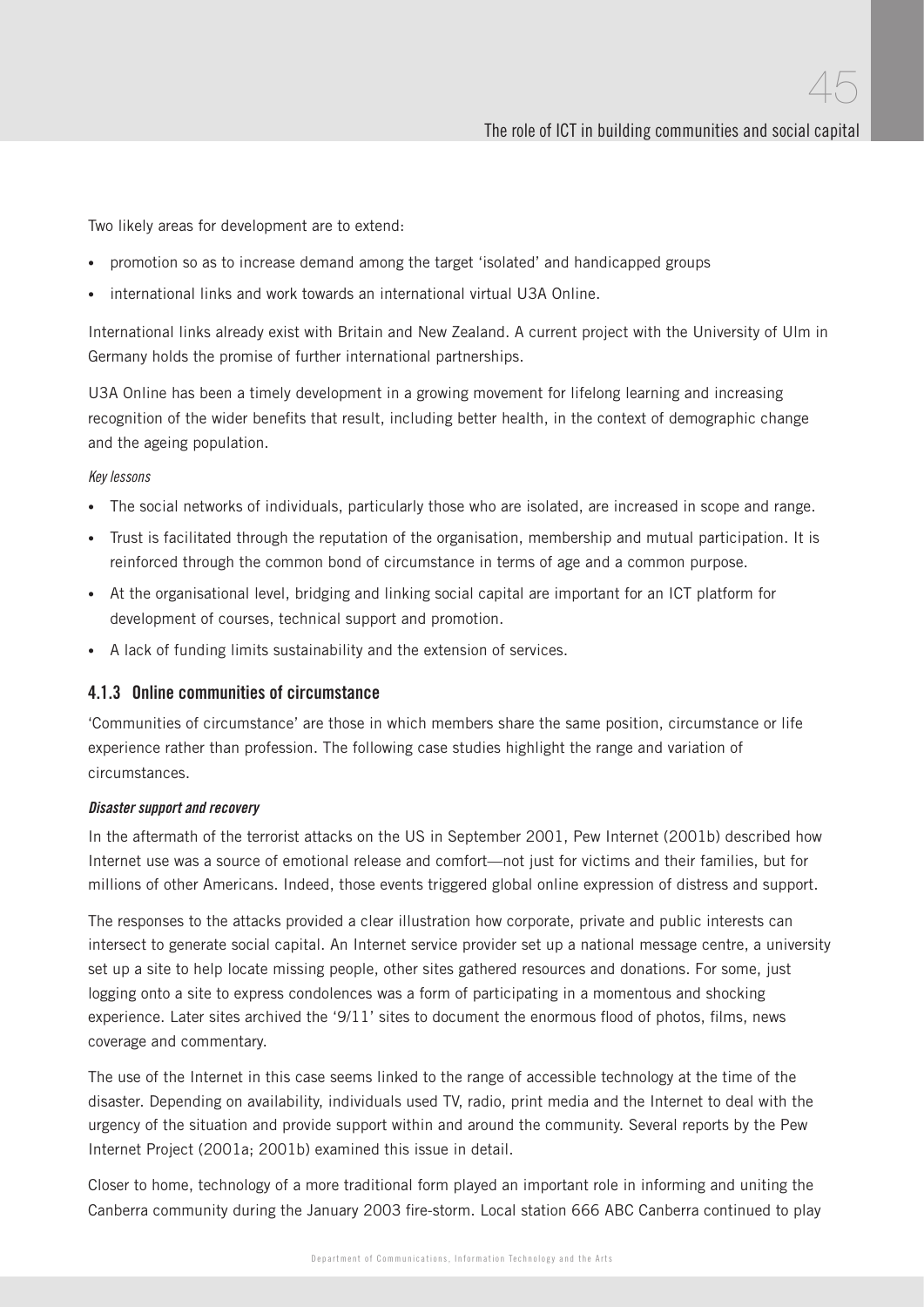an important role afterwards, providing many opportunities for people across the Canberra community to share their experiences and tell their stories.

Similarly, it was in the days and weeks following the fire-storm that the Internet came to the fore as a means by which people exchanged photos and stories. The trauma of the event created a strong desire for people to connect—new relationships formed on the basis of shared experience and a stronger sense of a Canberra community emerged from the disaster. Many people used digital cameras to capture the extraordinary images of that day for emailing to family and friends and a number of those images later appeared on websites.

Online information and services were important resources in the aftermath of the Bali bombing of October 2002. The Bali Assist and the Red Cross websites provided the opportunity for victims and their families to access practical information, share stories and develop support groups.

Sites that allow the sharing of stories around tragedies clearly contribute bonding capital. Yet at times bridging capital will also emerge. The sites set up by service providers to find lost friends and relatives generate bridging and linking capital among users. The question as to how to sustain such social capital remains unanswered, as does the specific role of ICT in generating the bonding capital.

#### Key lessons

- The availability of Internet resources at a time of disaster provides an additional medium to access necessary information and post disaster to share experiences and form communities.
- Organisations can use the power of ICT to provide vital services to a wider range of individuals in a time of crisis.

#### depressioNet

Founded in June 2000 as an independent, nonprofit organisation, depressioNet (www.depressionet.com.au) provides comprehensive information, help and 24 hour peer support via the Internet for people living with depression. Its purpose is to empower people to make informed choices and find solutions to the challenges of living with depression. The site includes information on depression as well as an interactive moderated chat room and message board. Through the chat room and message board, the site provides the opportunity to share experiences, inspiration and hope with others in similar circumstances in a safe and secure setting.

Chat room and message board users appear to share a sense of community built through the integration of boundaries, informal rules and the underlying premise of sharing a common circumstance. The boundaries develop through a registration system, the guidelines for interaction and the moderators' input. These factors contribute to a sense of the site as a 'safe' place for people to interact. Common circumstance and experience are powerful factors that build community cohesion.

A broader sense of trust in the site and the community is reinforced in a number of ways including professional integrity and support, boundary setting and focus. Professional integrity is supported by verification and approval of all information provided on the site, links to suitable external organisations and monitoring of interactive activities. A depressionNet team member monitors the chat room and message board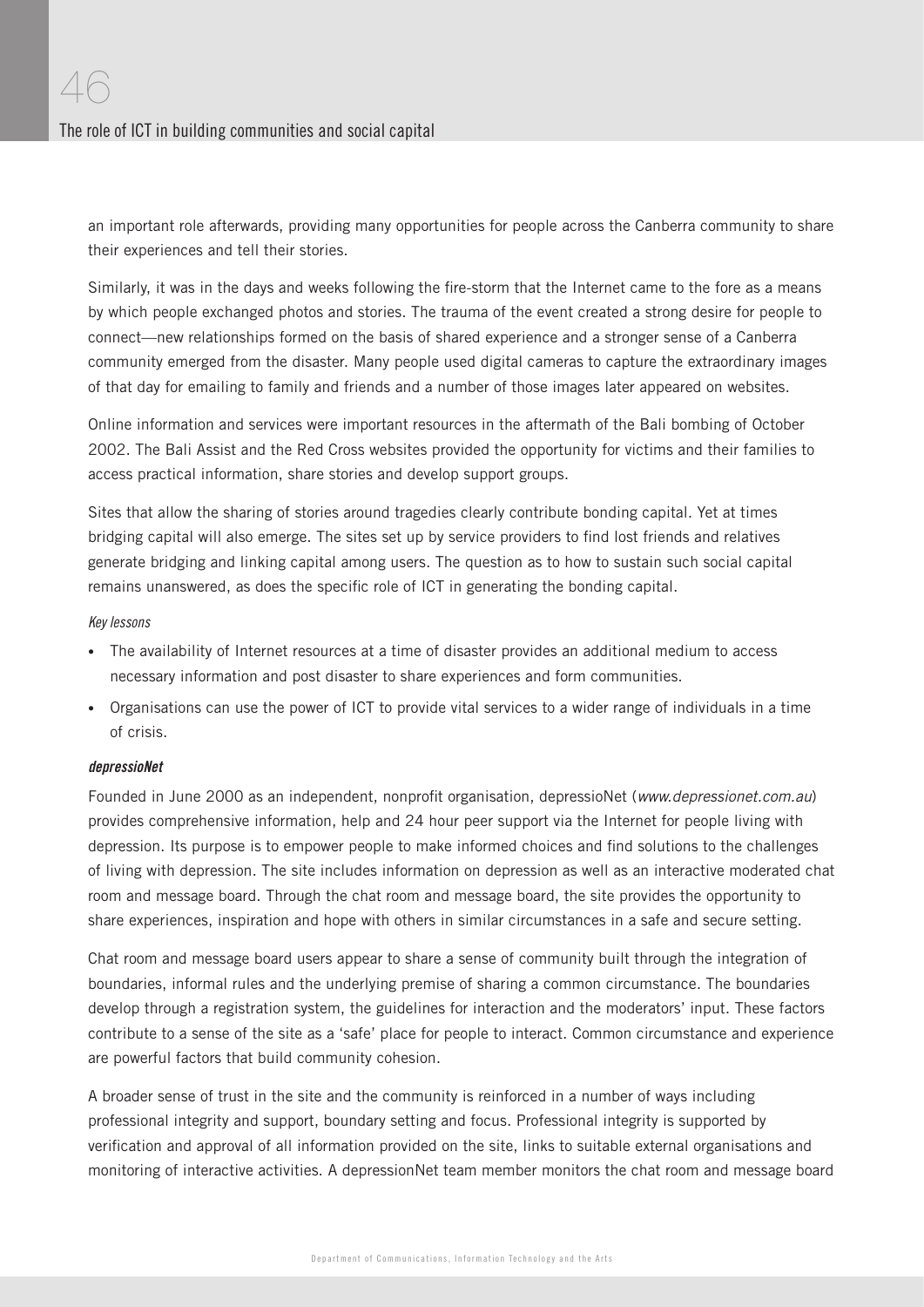at all times to maintain the quality and safety of the communication forums and to ensure that support is available whenever needed.

Ongoing partnerships, pro bono support from the business sector and philanthropy from a variety of individuals and organisations provides depressioNet with economic sustainability. Social sustainability derives from the site's unique nature, which gives users a sense of ownership and support and motivates them to give something back by contributing through the site to help others.

Comments from depressioNet users help highlight the importance of this community.

'I became aware of this site as a person who suffers chronic and severe depression and it would not be an exaggeration to say that it has saved my life on more than one occasion when I've been suicidal. Particularly for people like me who live outside major metropolitan areas, the service is a godsend...'

'I only found this site approximately 3 months ago. I felt I had won the lottery. I live in a rural/ coastal town and to see my doctor is nearly a six hour round trip for one hour of consultation.....'

'This service provided by the great folks as dNet is a lifeline for so many of us out here in regional Australia who are struggling with an illness which threatens to overwhelm us.'

#### Key lessons

- The site is premised on bonding social capital between participants but also provides the opportunity for bridging capital through the provision of professional information and moderation.
- Social trust builds in the community of users through the use of a registration system, guidelines for interaction and the input of moderators.
- Organisational trust is built through attention to the professional integrity of the information provided on the site and administration of interactive forums.
- Economic sustainability is facilitated by ongoing partnership arrangements, pro bono support from the business sector and philanthropic support from individuals and organisations.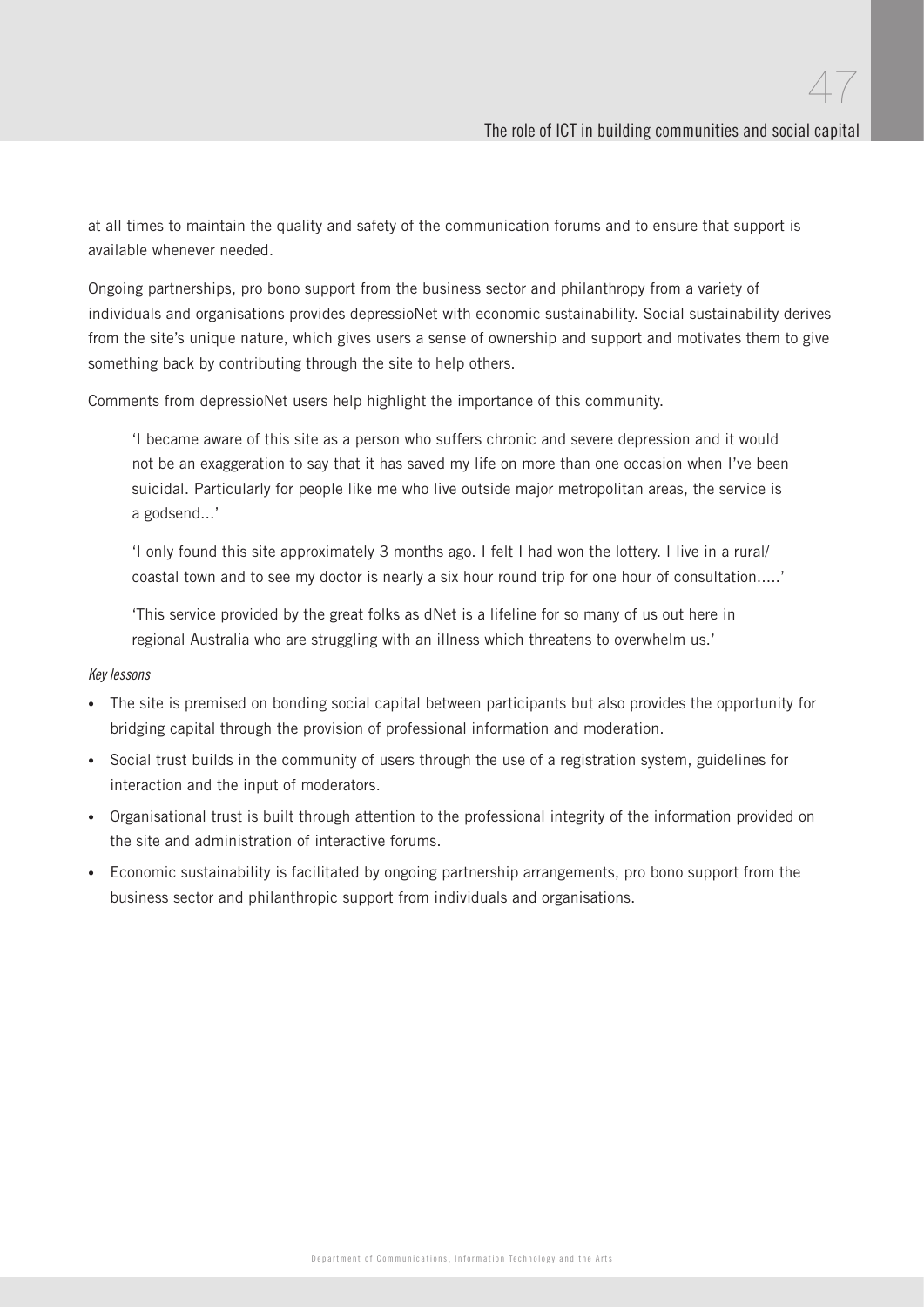## dEadly mOb

dEadly mOb, based at the Gap Youth Centre in Alice Springs, creates online opportunities for Indigenous young people anywhere in Australia to help them to:

- 'skill up' to participate in community development using ICT
- interact with and upload to the website, expressing their views, hopes, activities and talent
- connect to each other, to strong role models and mentors, and to the wider world.

Drawing upon the resources and goodwill of Indigenous organisations, other employers and community groups and agencies, it seeks to help young people get connected to career, employment and life opportunities wherever they are located.

The website (www.deadlymob.org) is the major gateway to a number of resources—dEadly Mail, a work placement search engine, a mentoring program, online newsletter and special pages for youth in the bush. It offers links to the websites of Indigenous communities and organisations and those leading to sport, music and other Internet activities. Its Internet café in Alice Springs acts as a 'physical base camp' to mirror and support online community concepts.

In the physical world, dEadly mOb emphasises Indigenous principles and values that recognise the role and importance of country, family, traditional law, culture, communication and relationships. It also promotes these values in its online community.

Current funding arrangements (essentially for pilot projects) are probably unsustainable in the longer term. The project is seeking a consistent funding base to cover technical support and development, ICT awareness, mentoring and content creation services to first time users, online client liaison and overall coordination, marketing and administration.

To date, although dEadly mOb has appreciable achievements in bridging and linking activities, bonding has been its prominent social capital objective.

#### Key lessons

- The design and structure of the site reflects its priority objectives of bonding and bridging capital.
- Sustainability is a key issue due to a lack of ongoing funding and technical support for the project.

#### Online WA Multicultural Communities Gateway

The Online WA Multicultural Communities (OWAMC) Gateway (www.multicultural.online.wa.gov.au) is a joint initiative of the Western Australian Government's Office of Multicultural Interests and the Ethnic Communities Council of Western Australia (ECCWA). It supports incorporated ethnic communities and nonprofit community organisations to set up and administer their own websites. It provides free site hosting, support and site administrator training along with a bulletin board, chat and conference facilities, a community calendar and web-based email access.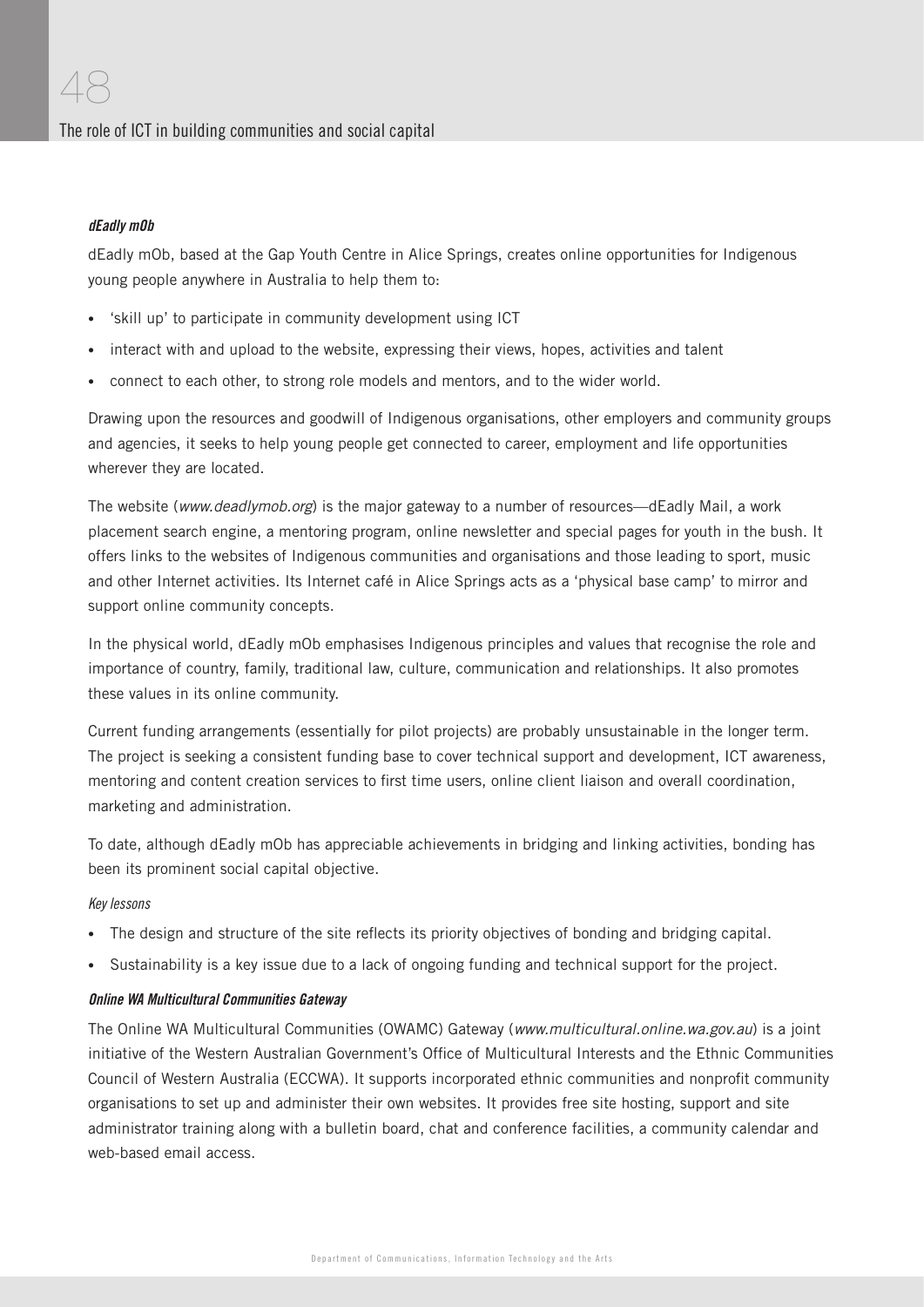The project will provide some 450 websites, all password-protected, to ethnic communities and organisations. There are no joining or establishment fees but each body must pay a minimal annual subscription. Currently, 56 communities have their websites up and running. Many others are in the process of developing their websites, having acquired the necessary membership and proceeded with training.

The OWAMC's own bulletin board currently involves some 50 organisations and some 200 registered members. The OWAMC online newsletter has received very favourable feedback from leading citizens for communicating broadly across the Western Australia community.

With strong government and ECCWA support, the project took shape through community consultations and the piloting of relatively simple approaches to the task before committing to a more comprehensive project in manageable stages—bringing project management principles to the task of building community capital of the bonding, bridging and linking kinds.

#### Key lessons

- The sustainability of the project as a whole is underpinned by government technical and financial support.
- Individual communities within the OWAMC Gateway face their own challenges in terms of social sustainability, volunteer skills and commitment and trust within the community and in government organisations.

#### 4.1.4 Online communities of interest

'Communities of interest' are generally less formal than other kinds of communities, with membership based around a shared hobby or interest. Bridging capital may exist, but it is unclear whether it is recognised or used in this context. Such communities may lack a sufficient basis to develop trust and sustainability—the founders may have no particular credentials, membership might be highly informal and fluid and websites are likely to be temporary in nature. However, they share knowledge and information and so have a value in the context of this discussion. Additionally, such sites provide a sense of belonging and perhaps contribute to a sense of identity.

#### Online gaming community

An interesting example of a community of interest is that of online gaming. One study has concluded that multiplayer game groups promote real-life community values.

Sue Morris at the University of Queensland began study on the topic following public criticism and concerns about the graphic depiction of violence in 'shoot-em-up' computer games and the anti-social behaviour they seemed to promote. But Ms Morris found involvement in these multiplayer games provided gamers with opportunities for learning, creative expression and cooperative socialisation.

'The moral panic is based on this idea that people playing these types of games are just sitting at their computers for hours on end … a really anti-social thing,' Ms Morris said. 'But it's actually a very social world … it's about challenge because people are playing these games like sport. They form teams which are just like football teams that play against each other in competitions or just social games.'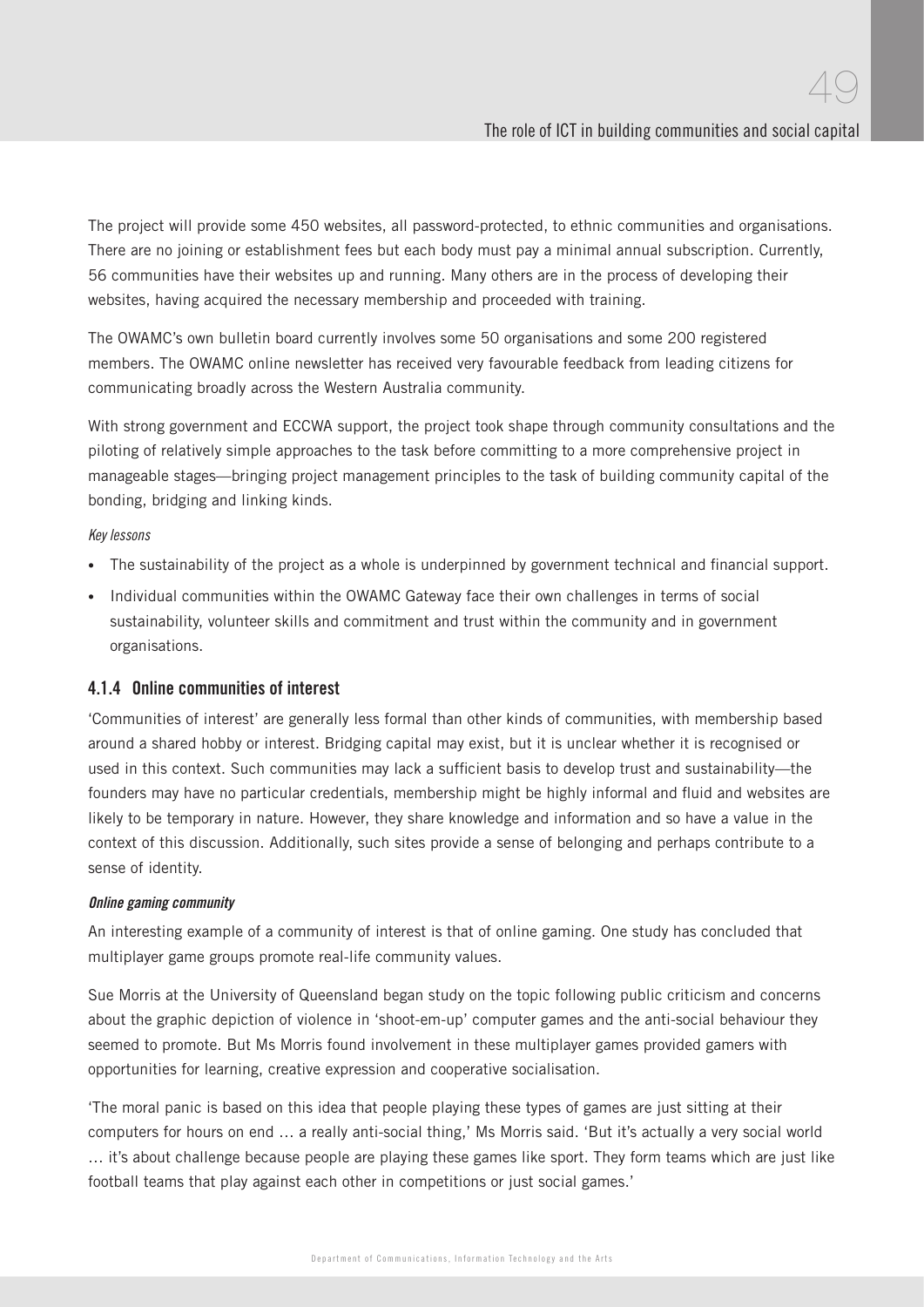Just as in a real community, online gamers were bound by certain rules that governed their behaviour. Norms develop and trust, based on reputation, builds over time. Whether gamers go beyond their online interaction to take advantage of the potential for bridging capital is a question still unanswered.

#### Key lessons

- Rules play an important role in the development and facilitation of appropriate interaction in the online gaming community.
- It is likely that this type of participation would lead to the development of bonding social capital around the common interest. It is less clear whether this bonding is recognised or used for other purposes beyond the game.
- Bridging or linking capital is not easily identified within the studies to date.

#### Community Cultural Development

The Community Arts Network of South Australia (CAN SA) is a membership-based organisation that promotes community cultural development through arts practices that connect, inform and educate. Under the CAN SA umbrella, the Community Cultural Development (ccd) program assists a community to determine and express creatively who it is, what it is and where it wants to go. The process is underpinned by principles of self determination, pluralism and cultural democracy. Outcomes include social and political change for the community and personal development for individuals.

The ccd website (www.ccd.net) is a free resource designed to evolve through organic growth, with content generated by and for the ccd or community arts sector. It offers a combination of information pages and tools for members to self-publish ccd related news. It has an online forum generated and moderated by members of the site and a facility for members to participate in email groups.

With some 1200 members and around 700 recipients of the monthly e-zine, the program has a substantial record of achievement. The website attracts over 4000 web visits per month to its 500 pages of ccd content and information. Users have access to 30 news articles published by members, an average of 20 active forums and over 150 examples of ccd projects in the online project register.

For long term sustainability ccd needs to ensure that it has a diversity of active contributors, that its membership reflects the breadth and depth of practice and that the quality and quantity of content provided by members maintains the interest of the entire virtual community.

Although the site has undergone a major development, issues remain—e.g. its networks need active nurturing and adequate income support, as with many nonprofit organisations.

#### Key lessons

• A substantial portion of an extended community of interest will participate interactively in ICT-based means for extending the bonds, bridges and links between individuals and organisations if an appropriate online structure develops with a range of tools to support online communications.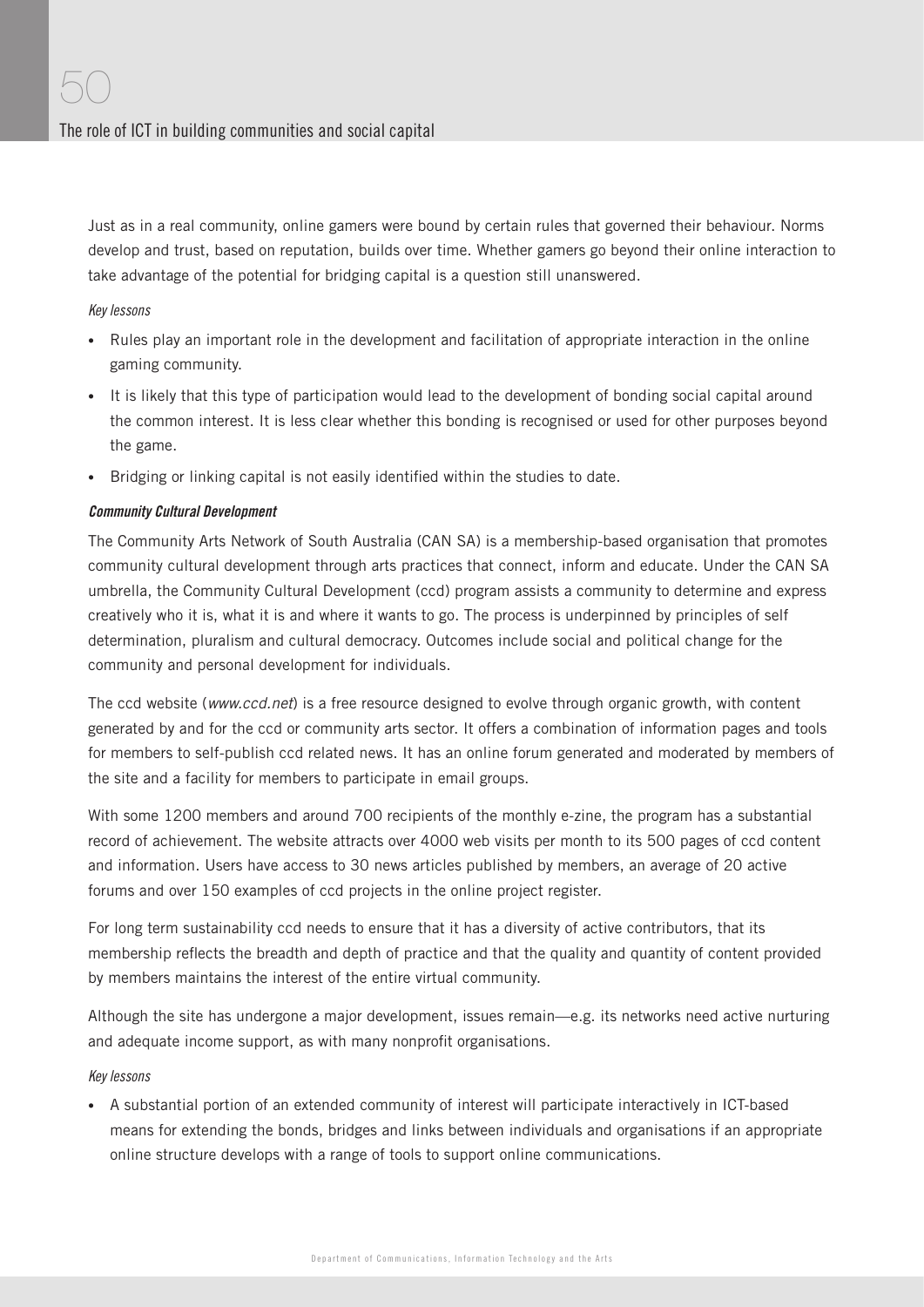- It is likely that significant gaps will occur in online participation by actual and potential members of a virtual community of interest. The reasons for this may not be readily obvious, although diversity in levels of ICT skills and ICT access seem key variables.
- Sustainable, long-term community development initiatives mediated through ICT may depend upon maintaining the active interest of members in continuing to share content of adequate quality and quantity.

#### Australian Chess Federation

The Australian Chess Federation (ACF) is responsible for organised chess in Australia, with over 3000 adult participants in chess tournaments, many thousands more who play occasionally and tens of thousands of juniors in school-based chess competitions. The ACF provides a rating service for players, organises the Australian championships, picks teams for international events such as the Chess Olympiad and generally fosters the development of the game through publicity and training of junior players.

The ACF communicates through a comprehensive website (www.auschess.org.au) that includes chess news, games from tournaments, an archive of tournament results and games and details of upcoming tournaments and events. Until recently it ran a lively bulletin board and it has experimented with an online game-playing service. The Federation also sends out a free, comprehensive, weekly email newsletter containing news, games, tournament details and other information. It is beginning to explore web conferencing.

ICT initiatives in groups like the ACF benefit from the commitment of a few highly skilled volunteers who are willing to invest time in their communities. Otherwise, limited resources (time, money and people) leave ongoing sustainability at issue.

#### Key lessons

- Technical support is vital and regular updating of material needs to occur.
- A heavy reliance on volunteers and a lack of funding limit the community building capacity of the site.
- Bulletin boards (BB) are a mixed blessing—extremely convenient for communication but time-consuming to operate in an efficient manner. The difficulties are considerable—censoring unsuitable posts takes a lot of time and maintaining reasonable control is difficult. Opinions on how liberal the censorship regime should be range from one extreme to the other. Also, a hard core of BB posters tends to dominate proceedings. The most successful policy involves making the most frequent posters the censors of the board—a 'committee' with distributed responsibility.

#### National Parks Association of NSW

The National Parks Association of NSW Inc (NPA), established in 1957, is a nonprofit community organisation seeking to protect and conserve the complete range and diversity of species, natural habitats, features and landscapes of News South Wales. It has over 4000 members in 19 branches, which are represented on a state council. Its head office in central Sydney has eight staff and a team of volunteers that serve the organisation and support the nine member executive.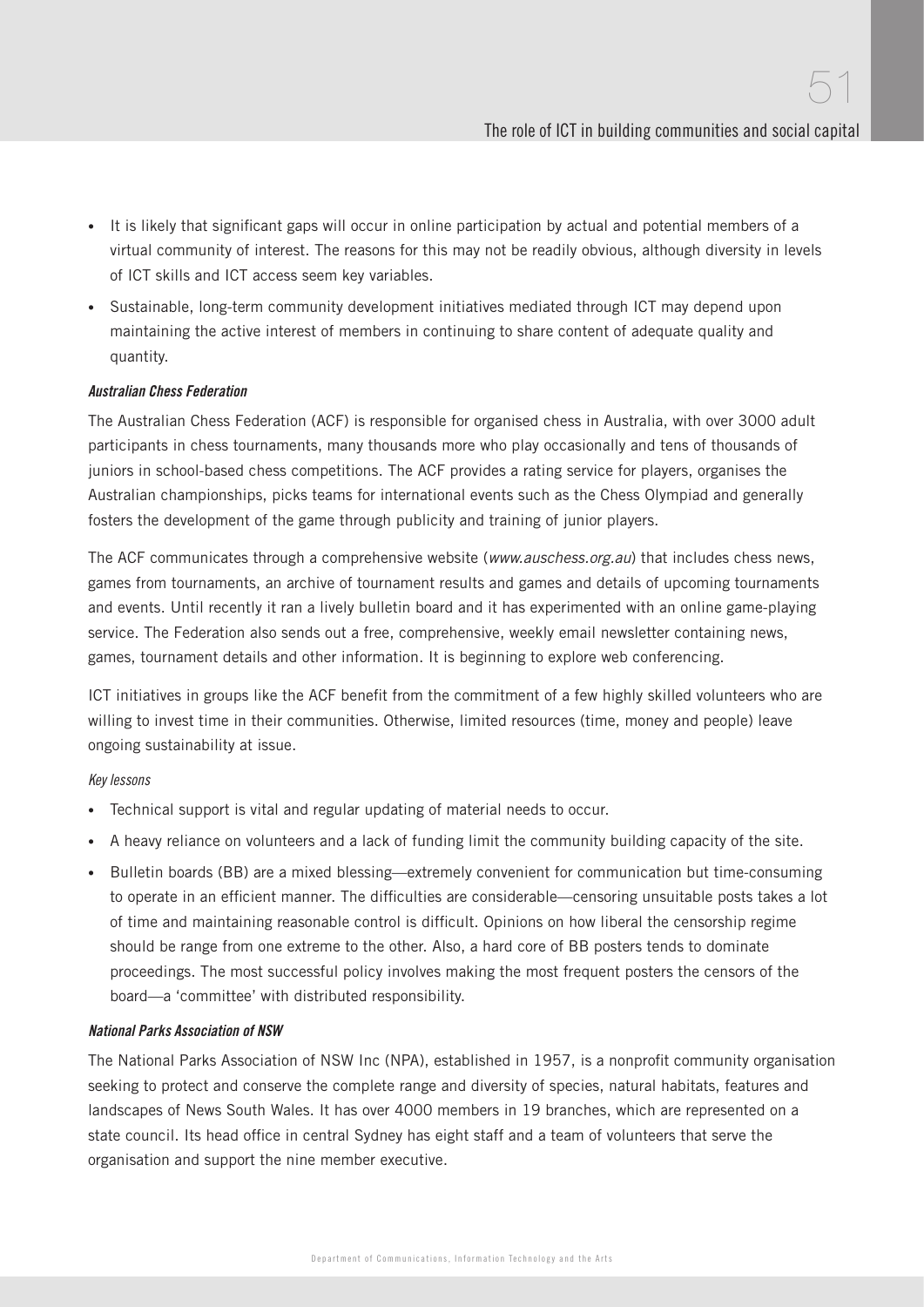The mission statement of the NPA recognises the need to 'work efficiently and think strategically to maximise the ability of its limited resources to achieve real outcomes … relying on a broad support base, effective communication, sound relationships and an ability to rapidly respond to change'. Effort is essentially voluntary and so networks for communication and influence are paramount.

For some 40 years the National Parks Journal has been the prime means of communication across the membership and to the broader community. In 1997 NPA implemented a website (www.npansw.org.au) to disseminate information on the organisation and its operations. This was revised in 2002 to reflect the increasing scope of the NPA's programs and to facilitate communications across and beyond the membership on conservation and other issues. NPA has taken tentative steps towards setting up online discussion forums to add more structure to the existing email discussions.

NPA has used ICT to support more traditional face-to-face, written or telephone methods for building bonds, bridges or links between individuals and groups. It has had considerable success in these matters for decades. However, email communication has considerably aided bonding for relatively 'homogenous' groups around a local or state-wide issue. Email-based lobbying campaigns commonly help build bridges between more heterogeneous groups of stakeholders, linking them appropriately into the 'power and influence' hierarchy.

The diversity in membership demographics and in access to and facility with online technology means ICT developments at NPA will generally proceed with some caution to maintain a match between actual functionality and members' reasonable expectations.

#### Key lessons

- The organisational structure supports the development of trust, the technical requirements and the sustainability of the online version.
- The online community is integrated with the existing structure of the organisation to supplement existing services and focus.

#### Capricornia Online

Capricornia Online (www.capricornia.org) is a community initiative in the Rockhampton district of Queensland that developed as a partnership between Central Queensland University and Rockhampton City Council. The initial stage of the project, known as COIN (Communities on the Internet), was funded by the Australian Government's Department of Family and Community Services to focus on bridging the digital divide through training in ICT skills.

Capricornia Online grew out of this development process. In began operating in August 2002 to give effect to the COIN philosophy of the social appropriation of technology—of progressing beyond simple access objectives to employ technology for social and community purposes.

Community groups and individuals are able to sign up as members of this initiative, which has spawned a range of online communities such as Multicultural Corner, VOICES, Living History and Fishing the Fitzroy.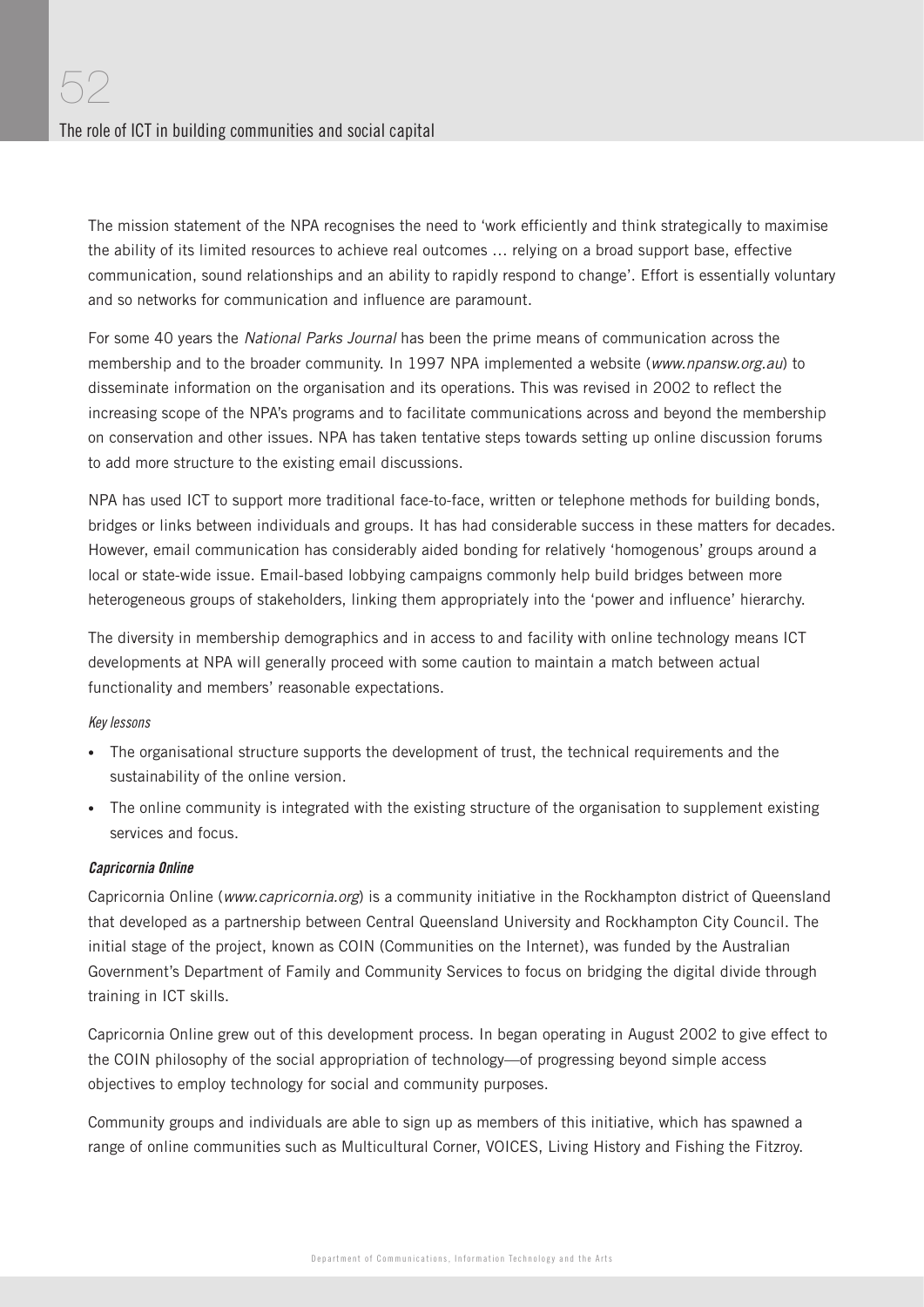Multicultural Corner is building bridges across diverse ethnic communities by promoting dialogue with and between the various ethnic groups in the district. Multicultural Corner uses a 'mixed mode' approach that combines face-to-face and online interaction to develop trust and confidence.

VOICES employs some of the characteristics of talk-back radio in providing an online forum for community dialogue. The forum allows individuals to offer news items or discussion points for others to comment on. It originated as a discussion board for workers who had become unemployed when the local meatworks shut down. VOICES combined information for the workers with the opportunity for members to articulate their views.

Capricornia Online is still at a relatively early stage of development. The model has demonstrated its value the challenge now is to extend the impact of the project to the whole community.

#### Key lessons

- A partnership of key stakeholders has an important role in underpinning development.
- A hybrid partnership of stakeholders, in this case the Rockhampton City Council and Central Queensland University, has added value by providing guided vision and leadership.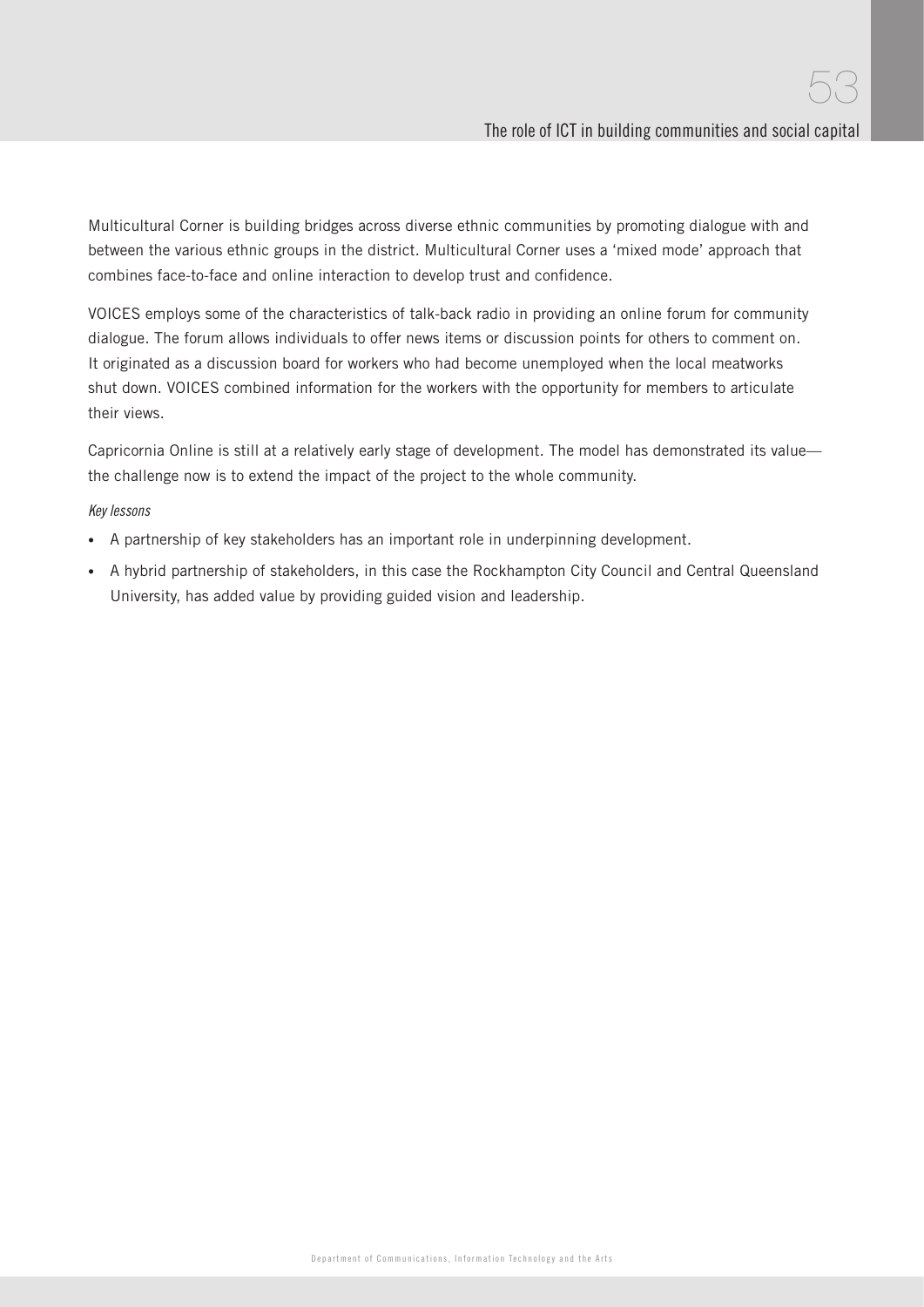## 5 Initial conclusions

This paper has attempted to synthesise knowledge from the areas of community development, social capital and ICT in order to consider how the three concepts interact and overlap. The key findings from the case studies indicate some broad lessons across the range of geographic and virtual communities.

It is important to note that the use of networks by communities and the level of trust and sustainability in each will vary according to developmental stage. Newly formed virtual communities will face very different issues to those that have operated for several years. Building social capital (bonding, bridging or linking) is a long term endeavour influenced by many factors.

There is an advantage for virtual communities that develop within the context of an organisation or a service provider with an established, trusted reputation. In addition, organisations that provide a facilitator, coordinator or list manager who is able to moderate online interaction add to the sense that their sites care about professional integrity. Such organisations often provide technical, administrative and financial support and infrastructure. Virtual communities that have the active support of an organisational structure generally benefit from increased access to other resources and so are inherently more sustainable.

Centres that offer Internet access to geographic communities can have an important impact, the level of which will depend on the existing infrastructure, patterns of interaction, the model of development and the available resources. Again, organisational support plays an important role in development and sustainability. The sharing of resources and aggregation of demand make sustainability more likely, especially in terms of the technical support, training and/or expertise essential for continuing development.

The type of social capital developed (bonding, bridging or linking) varies according to factors including community focus, professional facilitation, awareness and technological design. For example, the intention of communities of circumstance is generally to build bonding capital. In this sense they provide the individual with a sense of not being alone in their particular circumstance, as in the case of depressioNet, or communities set up for disaster support. While many such groups exist in the physical realm, online communities of circumstance overcome the obstacles of time, distance and geography. In particular circumstances the anonymity provided by the virtual realm may overcome social and psychological barriers and lead to benefits for marginalised groups in society.

Trust is a central and contentious element in the development of virtual communities. Trust in the group and its members is essential to the development of bonding, bridging and linking social capital. The case studies point to several factors that contribute to trust—including reputation, the conscious effort to impose boundaries via membership and form and quality of online engagement. Membership is often open to all applicants but in other cases referral is necessary from another trusted member. Trust in geographically based communities (e.g. Networked Neighbourhoods and Netville) is less of an issue as it is based on face-to-face interaction.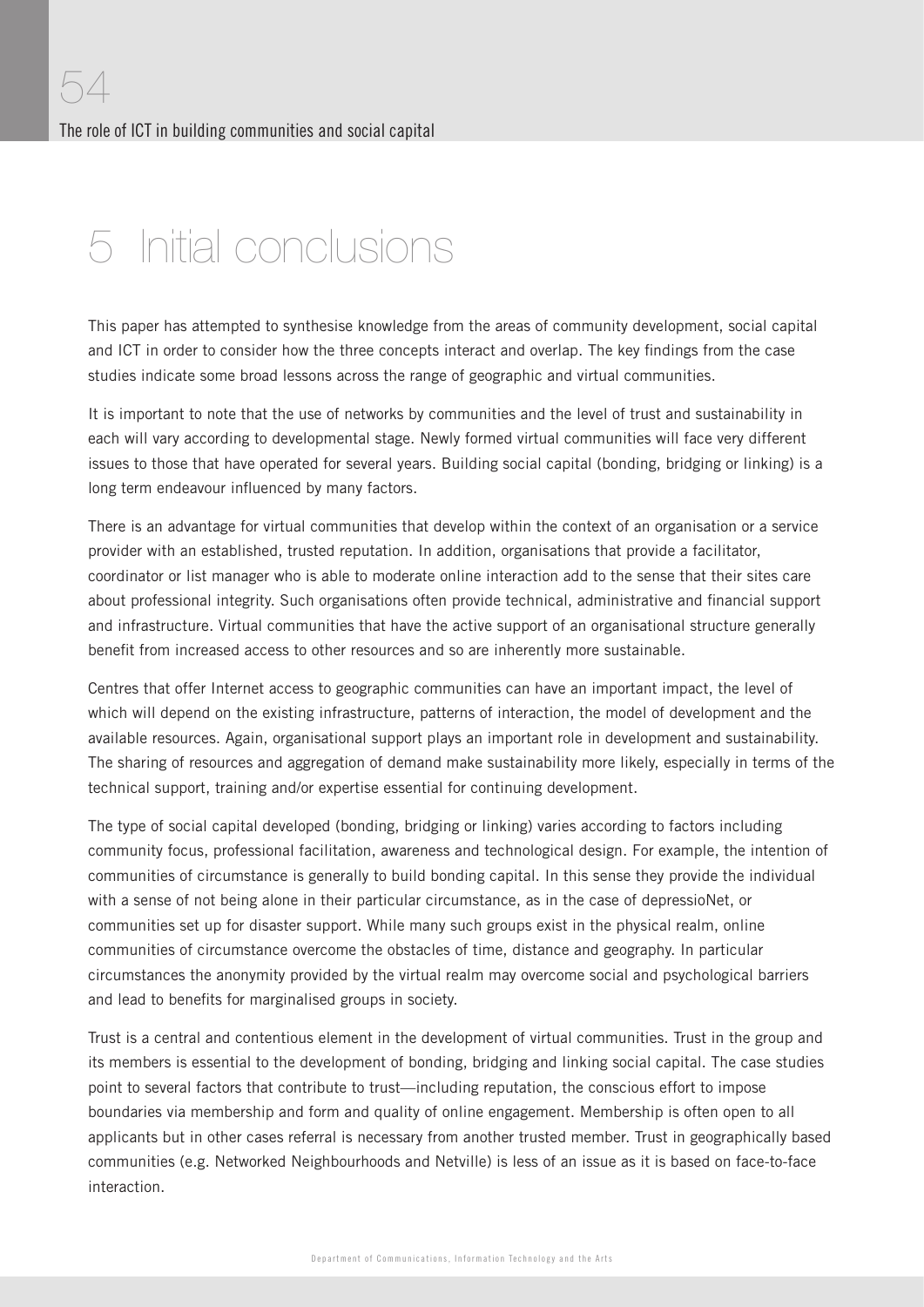Bonding across smaller groups (for example an ethnic group in a larger housing estate like e-ACE) is easier to build than broader bonding capital (around the whole housing estate and across ethnic divisions). Development of broader bonding, bridging or linking social capital is unlikely to occur without facilitation except in communities that are inherently structured to achieve this goal. Social service providers and practitioners may play a major role in developing and nurturing bridging capital (Onyx & Leonard 2000).

Communities structured to achieve broader bonding, bridging and linking social capital can do so in several ways. First, communities of purpose/practice have at their core the intention to bridge organisational divisions and bring people together to work on a particular issue or practice area. By virtue of their purpose they encourage bridging and linking and this is often the appeal of these communities for those who are members.

Other community types may intentionally structure themselves to develop social capital. For example, the dEadly mOb seeks to develop broader bonding amongst Indigenous young people throughout Australia and to facilitate bridging and linking social capital through their role modelling and mentoring program. It nurtures bridging capital to help young people to connect to career, employment and life opportunities.

One further factor is that not all social capital is positive. Strong bonding capital can have the effect of isolating groups within a community or excluding others from participating. Some groups may work against social norms and promote anti-social behaviour but nonetheless have strong social capital among members. Therefore, it must be acknowledged that bridging and linking capital can produce positive or negative effects. The presence of organisational support and professional practitioners is more likely to channel the development of social capital in a positive direction.

The structure that underlies communities and facilitates social capital is a matter of conceptual design and technological application. Conceptual design refers to the planning of a website's appearance and main objectives and how those objectives might be accomplished. The technical application involves making those goals operational in a functional and efficient way. Evidence from the case studies indicates that both conceptualisation and application vary according to the organisational base and available expertise. At the same time, the applications must be accessible to members of the communities. In many cases advanced applications require access to higher bandwidth—a further potential obstacle to access, depending on cost and availability.

This paper assumes that ICT has a role to play in building social capital, yet that role will depend on how individuals, communities, organisations and governments incorporate ICT into their lives and social structures. However, this is determined by context, impetus and sustainability. The functionality of the technology (e.g. the presence or absence of broadband connectivity, the ease of use) is also an important factor. Further investigation of the impact of broadband on community development could be a valuable next step.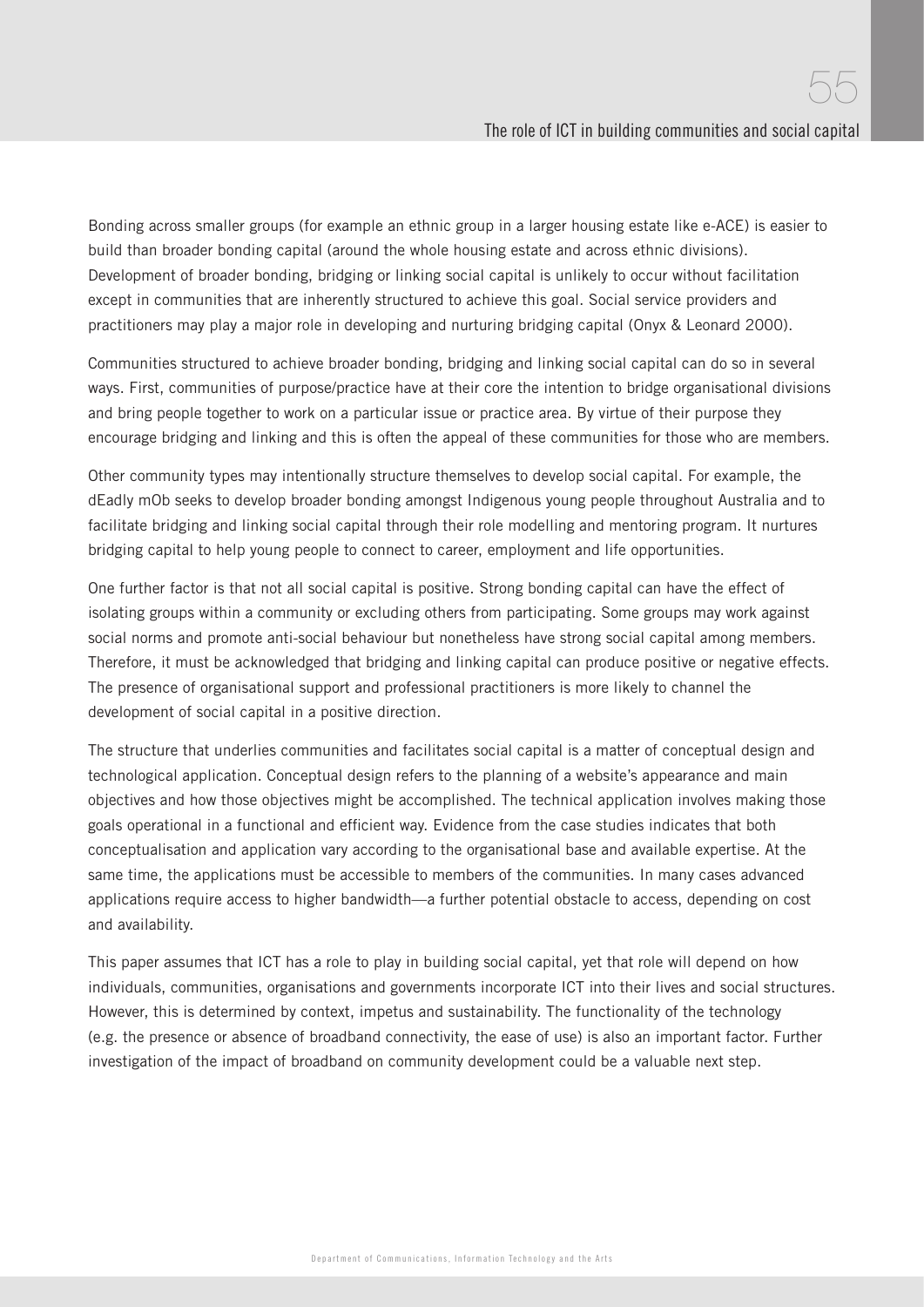#### A whole of community perspective

The concept of building 'learning' or 'creative' communities is one dynamic application of the theoretical framework outlined in this paper.

Basic infrastructure (electricity, water, roads, etc) relates to the needs and capabilities of individuals, organisations and institutions and the wider community. It is the foundation necessary for higher level community development. The increasingly technological nature of society means ICT can—and should—now be considered as one of the critical elements of this underlying (supportive) infrastructure.

With the provision of this basic infrastructure, individuals can engage with government, nonprofit organisations, business and civil society to access services and meet higher needs including those related to education, health, housing, transport, creativity and culture.

Individuals or groups in geographically based ICT enabled communities may find themselves connected to one or more different forms of online communities. Online participation can lead to greater face-to-face participation within the geographic community. Relationships therefore form in both directions, with one potentially increasing the likelihood of the other. Such interactions have implications for the evolution of mature service delivery by e-government and the growth of new e-business products and services to consumers and communities.

The overall proposition is that through access and effective use of ICT individuals and communities have a greater opportunity for engagement with others, broadening their understandings and building bonding, bridging and linking capital. Greater participation in communities is assumed to contribute to stronger social capital within the community at the local, state, national and global levels and hence contribute to improved economic and social outcomes.

This 'whole-of-community' perspective on the potential benefits of ICT provides a possible focus for future research into the dynamics of 'learning' or 'creative' communities.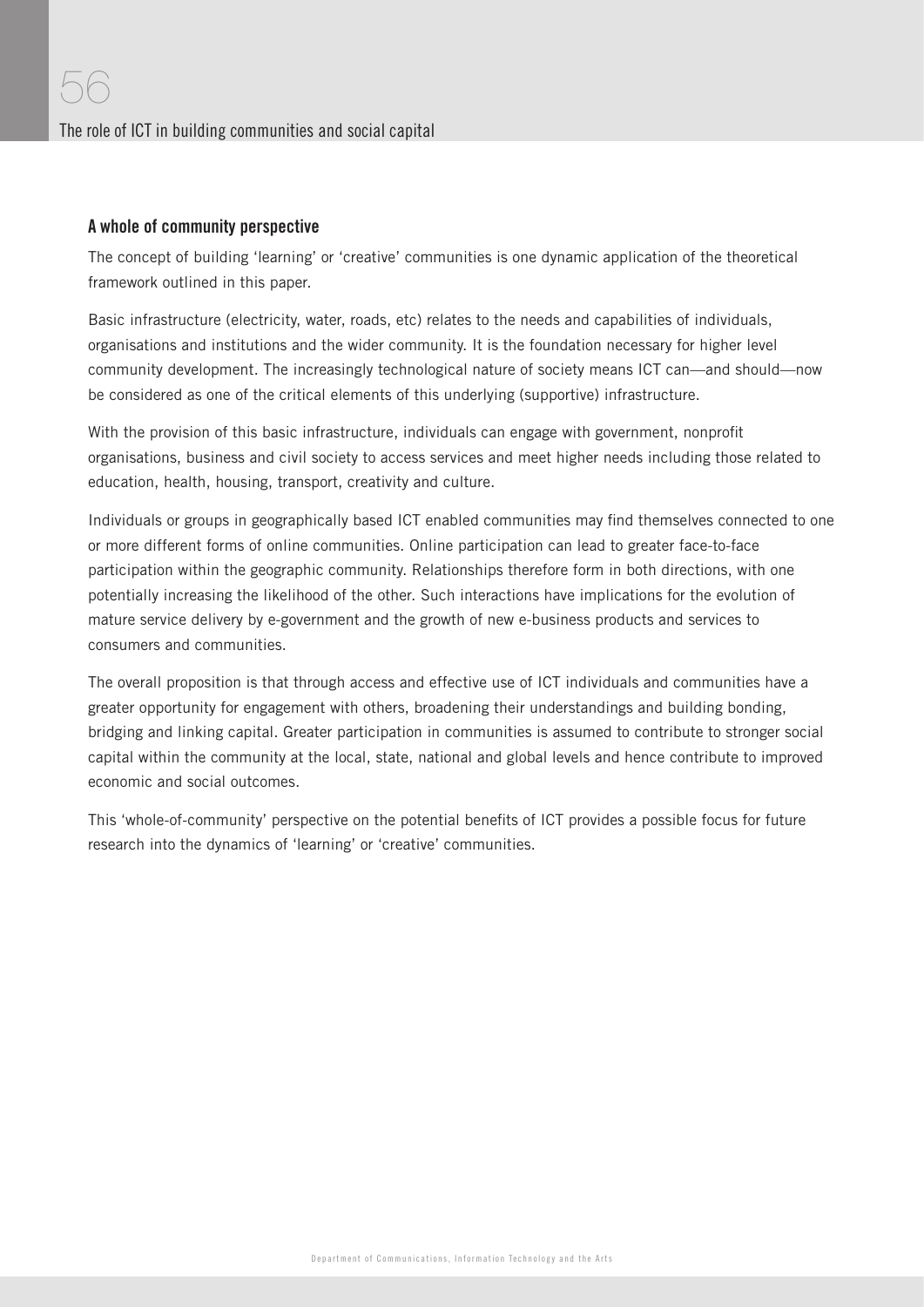### Invitation to comment

This paper raises key issues and many further questions for consideration. The questions posed at the end of each section throughout the paper are summarised below. Comment is encouraged on these issues and questions related to the social and community impacts of ICT. We would like to hear your views and your own experiences.

The period for consultation on the papers is open for several months, ending on **31 March 2005**. This paper, the companion paper and the full set of case studies are available online (see www.dcita.gov.au/ie/community\_connectivity).

The Department welcomes submissions in the form of responses to the discussion questions, comments or further information. Interested parties are encouraged to provide written submissions and comments by email to community.connectivity@dcita.gov.au.

Submissions and comments can also be made in hard copy. They can be sent to:

The Manager Community Connectivity Access Branch Information Economy Division Department of Communications, IT and the Arts GPO Box 2154 Canberra ACT 2601

Submissions and comments can be faxed to 02 6271 1780. Faxed submission should be no more than five pages long.

Interested parties can provide verbal comments on the papers:

On The role of ICT in the building communities and social capital please contact Dr Deborah West Community Connectivity, Access Branch, DCITA Tel: 02 6271 1645

On ICT transforming the nonprofit sector please contact Ms Mary Gorman Community Connectivity, Access Branch, DCITA Tel: 02 6271 1689

Or please contact Mr Peter Huta Manager Community Connectivity Tel: 02 6271 1047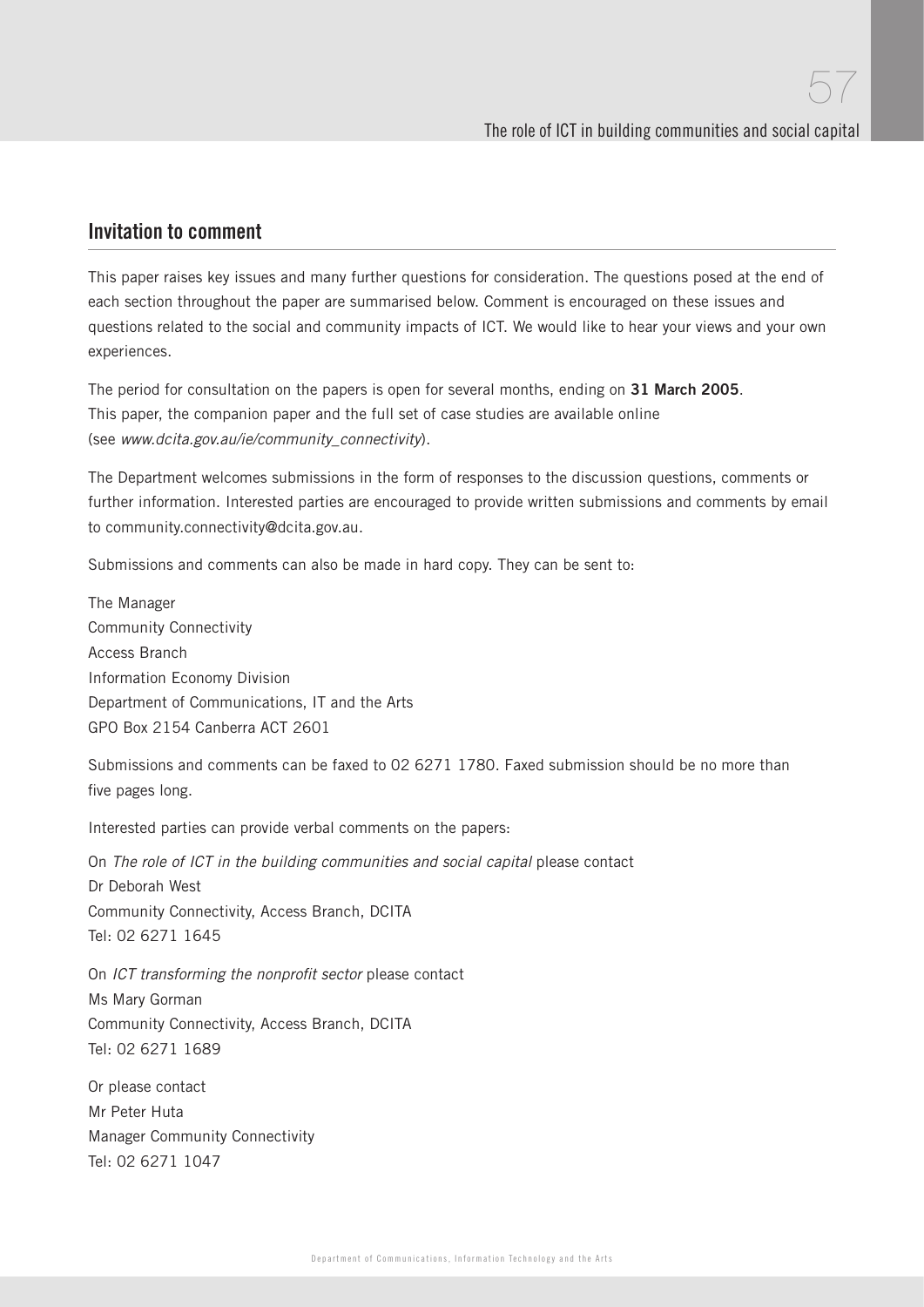## Summary of discussion points

#### **Trust**

Trust is an essential element of and required to build social capital. It is also something that develops over time and operates at a number of levels and in different forms (i.e. transactional trust, social trust).

- How can trust be developed and maintained in relation to online engagement with business, government and organisations?
- How can trust be developed and maintained in the various forms of online communities?
- Moreover, what undermines trust in each of these contexts?
- What role (if any) should business and government play in developing and sustaining different forms of trust in each of these contexts?
- What other (if any) values and norms have a significant impact in the online world?
- Are citizens and consumers sufficiently aware of the online threats that they need to consider and safeguard against? If not, what practical measures might address this?
- Are there effective sanctions for those who transgress online against shared values and norms?

#### Social networks

- How is the Internet (and ICT generally) impacting on the building and development of social networks?
- What is the role of government (if any) in the ways that the Internet is being used to build and develop social networks?

#### ICT and social capital

- What is the potential (and limit) of the Internet (and ICT generally) to build and maintain bridging social capital?
- Are there potential (and actual) negative aspects of the building of social capital online? If so, what are they?
- What is the role of government (if any) in addressing the potentially negative aspects of building social capital?

#### The impact of ICT on social capital

- What other evidence is there that ICT can and is both supplementing and transforming social capital?
- What factors might restrict the potential of ICT to supplement and transform social capital?
- What is the role of government (if any) in supporting the potential of ICT to supplement and transform social capital?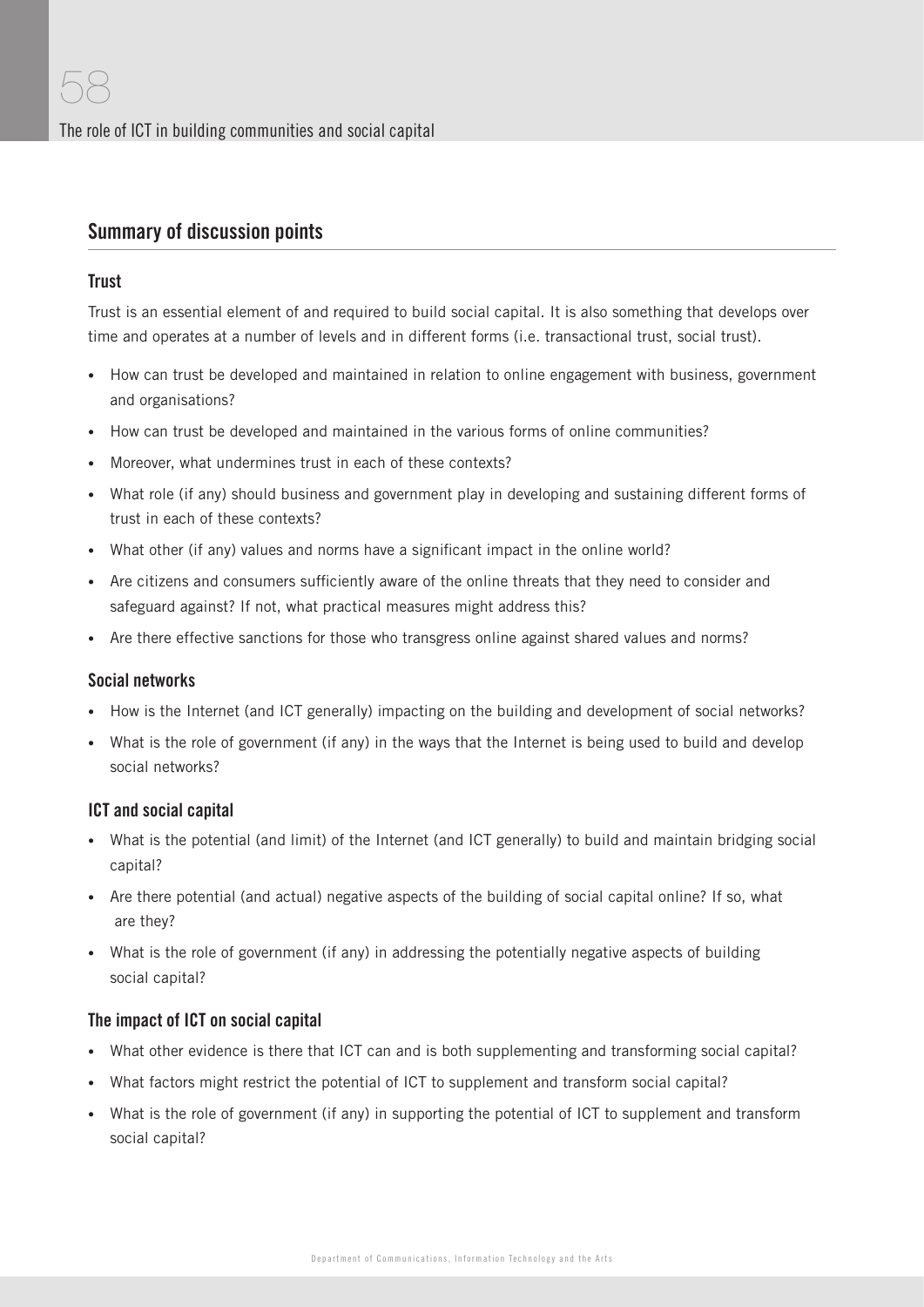## References

Accenture 2001. eGovernment Leadership: Rhetoric vs Reality - Closing the Gap. http://www.accenture.com/xd/xd.asp?it=enweb&xd=industries\government\gove\_study.xml

Australian Bureau of Statistics (ABS) 2002. Measuring Social Capital: Discussion Summary and Next Steps. Australian Government, Canberra.

http://www.abs.gov.au/websitedbs/D3110122.NSF/0/150BCB152250DDCFCA256C220080BA47?Open

Australian Bureau of Statistics (ABS) 2004. Information Paper: Measuring Social Capital: An Australian Framework and Indicators 1378.0. Australian Government, Canberra http://www.abs.gov.au/Ausstats/abs@.nsf/0/12E3FA31D28C73A4CA256E36007761F5?Open

Australian Communications Authority (ABA) 2004. Vision 20/20: Future Scenarios for the Communications Industry — Implications for Regulation: Issues scoping paper for discussion. Australian Government, Canberra. http://www.aca.gov.au/aca\_home/vision\_2020/

Black, A, Ainsworth, F, Hughes, P, & Wilson, L 2002. The Family and Community Network Initiative Final Evaluation. Canberra http://www.facs.gov.au/internet/facsinternet.nsf/VIA/fcni/\$File/finalevaluation.pdf

Broadband Advisory Group 2003. Australia's Broadband Connectivity – Canberra. http://www.dcita.gov.au/ie/publications/2003/01/bag\_report

Commonwealth of Australia 1999. The Broadcasting Services Amendment (Online Services) Act. Canberra. http://www.aba.gov.au/internet/legislation.htm

Commonwealth of Australia 2003. Spam Act. Canberra. http://scaleplus.law.gov.au/html/pasteact/3/3628/top.htm

Costello, The Hon P 2003. Building Social Capital. Address to the Sydney Institute, Parliament House, Sydney, 16 July. http://www.treasurer.gov.au/tsr/content/speeches/2003/008.asp

Cummings, S, Heeks, R & Huysman, M 2003. Knowledge and Learning in Online Communities in Development: A Social Capital Perspective. Development Informatics Working Paper Series, http://www.sed.manchester.ac.uk/idpm/publications/wp/di/di\_wp16.htm

Dearne, K 2004. 'Uncertain public holds back e-trading.' The Australian, IT supplement, 2 March, p. 7.

Department of Communication, Information Technology and the Arts (DCITA) 2004a. Australia's Strategic Framework for the Information Economy 2004–2006: Opportunities and Challenges for the Information Age. Canberra. http://www.dcita.gov.au/ie/framework

Department of Communications, Information Technology and the Arts (DCITA) 2004b. Community ICT Transformation: Case studies. Canberra, http://www.dcita.gov.au/ie/community\_connectivity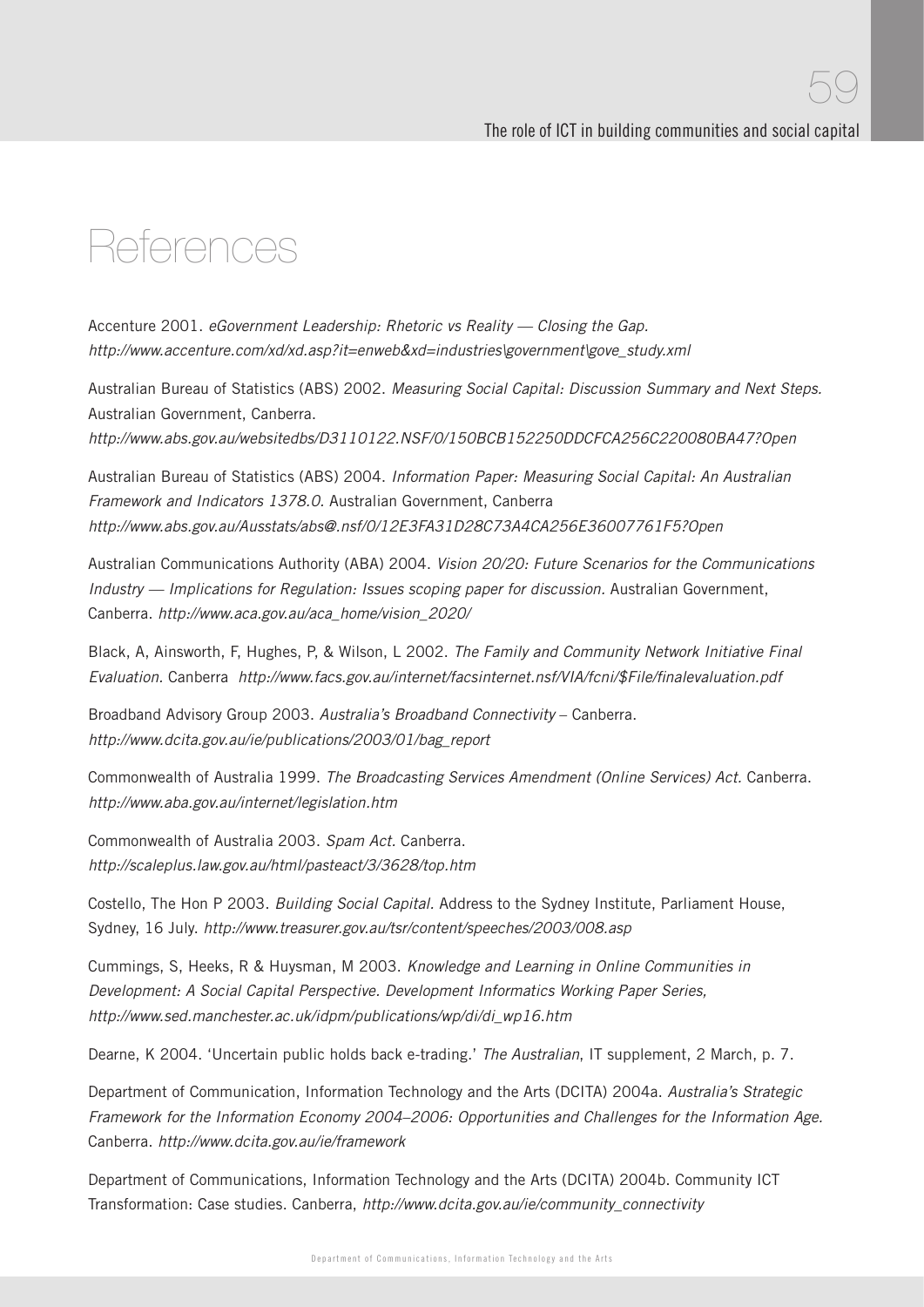Department of Communcation, Information Technology and the Arts (DCITA) 2004c. Information and communications technology transforming the nonprofit sector. Canberra http://www.dcita.gov.au/ie/community\_connectivity

Department of Transport and Regional Services (DoTARS) 2001. The Success Factors: managing change in regional and rural Australia — Technical Report. Canberra. http://www.dotars.gov.au/regional/rwac/projects/technical\_report

DiMaggio, P, Hargittai, E, Neuman, R W & Robinson, J P 2001. 'Social Implications of the Internet.' Annual Review of Sociology 27: 307–336. http://www.princeton.edu/culturalpolicy/workpap17.html

Dwyer, P 2004. 'The Rise of Transparency Networks: A New Dynamic for Inclusive Government' pp. 114–127 in Future Challenges for E-Government, Vol. 1, Australian Government Information Management Office & Institute of Public Administration Australia, Canberra.

http://www.agimo.gov.au/publications/2004/05/egovt\_challenges/accountability/transparency

Fano, A E, Mathur, S & Shah, B 2003. 'The economic value of trust.' Outlook Journal, October, pp. 34–41. http://www.accenture.com/xd/xd.asp?it=enweb&xd=ideas\outlook\3\_2003\technology.xml

Foskey, R 2000. Making the Connections: Non-metropolitan Older People and Technology, Rural Development Centre, University of New England, Armidale

Foskey, R 2002. Education, Ageing and Technology: Intersecting Networks. Paper presented to Electronic Networks — Building Community 5th Community Networking Conference, 4th July 2002, Melbourne. http://www.ruralfutures.une.edu.au/resources/downloads/projects/neat/edagetech.pdf

Foskey, R, Hazzlewood, J, Barnett, K & Lewis, R. 2001.Helping to bridge geographic and sectoral barriers. Paper presented on behalf of NEAT (Network for Education, Ageing and Technology) at the Council on the Ageing National Conference, 11–13 November 2001, Canberra.

http://www.ruralfutures.une.edu.au/resources/downloads/projects/neat/neathelp.pdf

Fukuyama, F 2002. 'Social Capital and Development: The Coming Agenda' SAIS Review, XXII (1) http://www.sais-jhu.edu/Faculty/fukuyama/articles/social%20capital%20and%20development.pdf

Granovetter, M S 1973. 'The Strength of Weak Ties.' The American Journal of Sociology 78(6): 1360–1380.

Gurstein, M 2003. Building National Innovation Capability from the Bottom Up. Community Innovation and Community Informatics. http://www.ciresearch.net/Innovation.doc

Gurstein, M 2003b. 'Effective use: A community informatics strategy beyond the Digital Divide'. First Monday, 8(12):1–27. http://firstmonday.org/issues/issue8\_12/gurstein/

Hampton, K & Wellman, B 2003. 'Examining Community in the Digital Neighborhood: Early Results from Canada's Wired Suburb' Chpt. 21 in J. Turow & A. Kavanaugh (eds) The Wired Homestead, MIT Press, Cambridge, MA.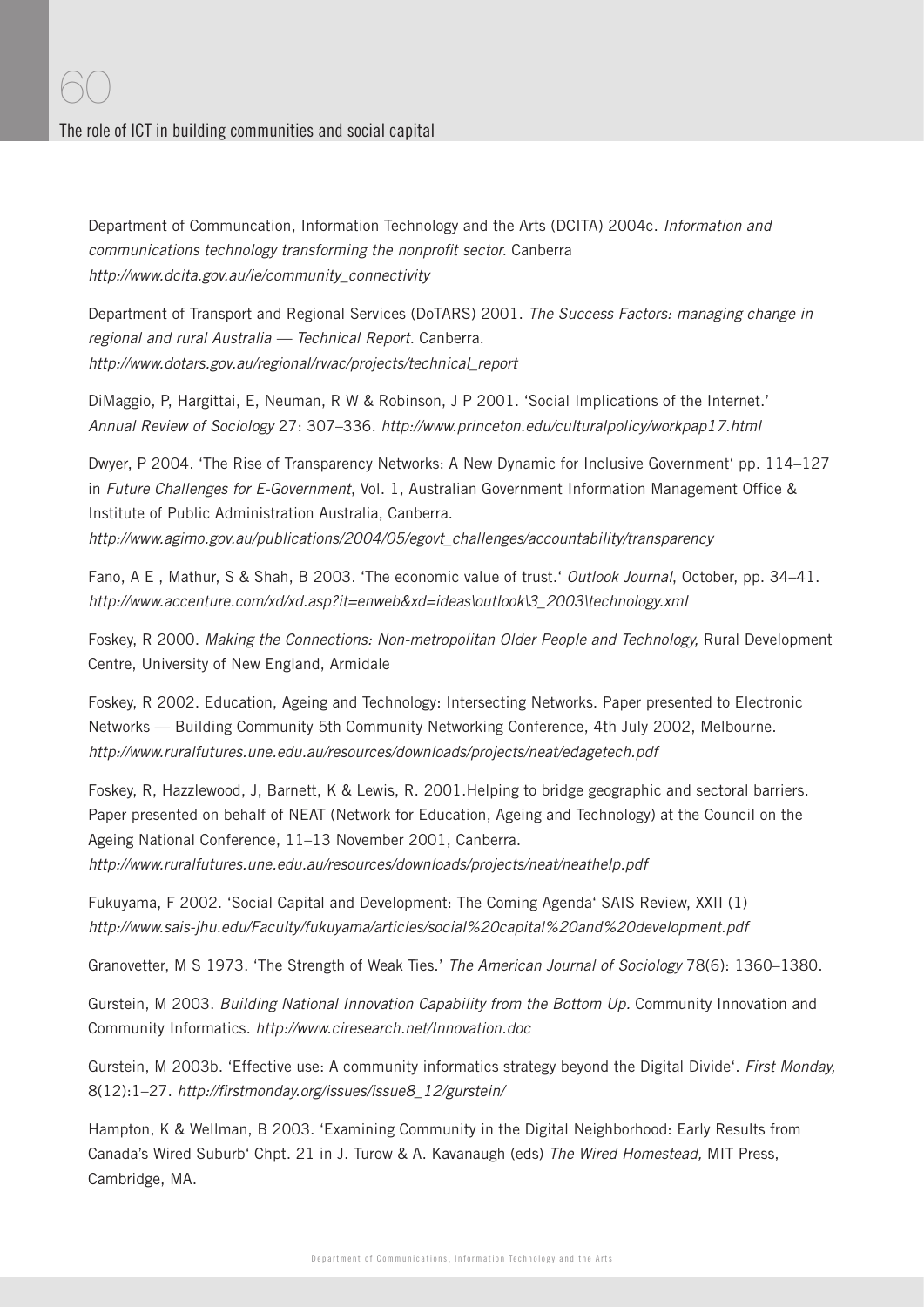Han, J 2002. 'Internet, Social Capital, and Democracy in the Information Age: Korea's Defeat Movement, the Red Devils, Candle Light Anti-U.S. Demonstration, and Presidential Election During 2000–2002.'

iSociety 2003. You Don't Know Me, but...Social Capital and Social Software. The Work Foundation, London. http://www.theworkfoundation.com/pdf/1843730103.pdf

Latham, M 2004. Work, Family and Community: A Modern Australian Agenda, National Press Club Address, 18 February, Canberra. http://australianpolitics.com.au/news/2004/02/04-02-18.shtml

Lin, N 2001. Social Capital: A Theory of Social Structure and Action. Cambridge University Press, Cambridge.

Macadam, R, Drinan, J, Inall, N & McKenzie, B 2004. Growing the Capital of Rural Australia–The Task of Capacity Building. RIRDC Project No RUE-2A, RIRDC Publication No 04/034, Canberra. http://www.rirdc.gov.au/reports/HCC/04-034.pdf

Meredyth, D 2003. 'Wired Community: neighbourhoods, networks and communities of interest'. Paper presented to the Building an E-nation Symposium, April 2003, Melbourne.

Meredyth, D, Hopkins, L, Ewing, S & Thomas, J 2002. 'Measuring Social Capital in a Networked Housing Estate' First Monday, http://www.firstmonday.dk/issues/issue7\_10/meredyth/index.html

Merkes, M 2002. 'Is social capital moving online? Online Opinion. January 2002. http://www.onlineopinion.com.au/view.asp?article=1471

Mitchell, J C 1969. 'The Concept and Use of Social Networks' pp 1-50 in J.C. Mitchell (ed). Social Networks in Urban Situations: Analysis of personal relationships in Central African towns. Manchester University Press, Manchester.

National Office for the Information Economy (NOIE) 1998. Gatekeeper®, Australian Government, Canberra. http://www.agimo.gov.au/infrastructure/gatekeeper

National Office for the Information Economy (NOIE) 1999. A Strategic Framework for the Information Economy, Canberra. http://www.dcita.gov.au/ie/publications/1998/12/framework

National Office for the Information Economy (NOIE) 2000. Online Security, Australian Government, Canberra. http://www.agimo.gov.au/infrastructure/government

National Office for the Information Economy (NOIE) 2002a. Online Authentication, Australian Government, Canberra. http://www.agimo.gov.au/infrastructure/authentication

National Office for the Information Economy (NOIE) 2002b. Trusting the Internet, Australian Government, Canberra. http://www.agimo.gov.au/infrastructure/authentication

National Office for the Information Economy (NOIE) 2003. Current State of Play. Canberra. http://www.dcita.gov.au/ie/publications/2004/01/csop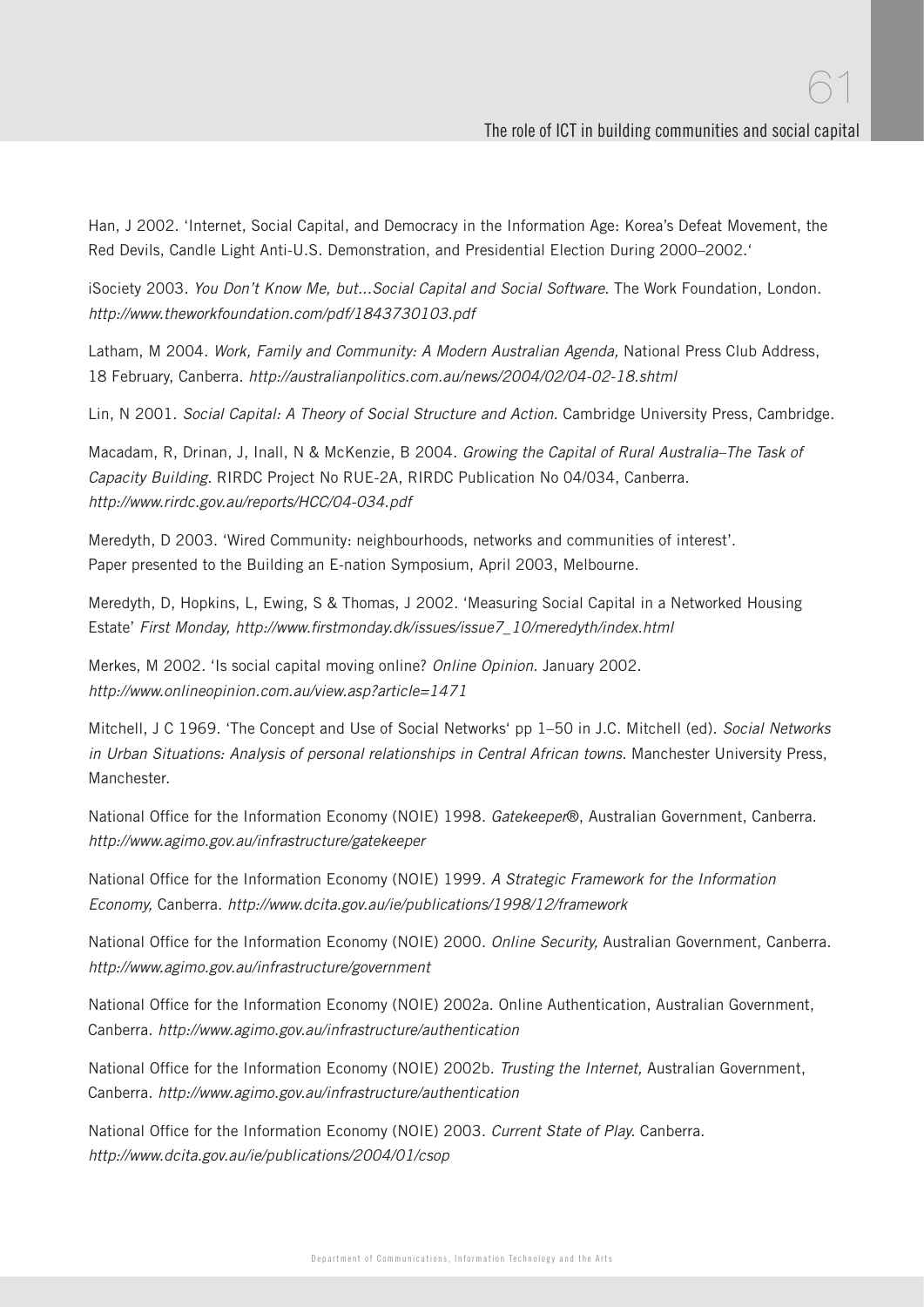National Office for the Information Economy (NOIE) 2004. Australia's National Broadband Strategy. Canberra. http://www.dcita.gov.au/ie/broadband

#### Nielsen 2004. Netratings.

http://www.netratings.com/intl.jsp?section=intl\_au&country=Australia&intl\_section=ho&cc=au

Norris, P 2003. 'Social Capital and ICTs: Widening or reinforcing social networks'. International Forum on Social Capital for Economic Revival, Economic and Social Research Institute, 24–25 March, Tokyo, Japan http://www.esri.go.jp/en/workshop/030325/030325paper6-e.pdf

Onyx, J & Bullen, P 1997. Measuring Social Capital in Five Communities in NSW: An Analysis. Working Paper Series. Centre for Australian Community Organisations and Management, Sydney.

Onyx, J & Leonard, R 2000. Rural Renewal and Social Capital: The Case of Sweden and Australia. Working Paper Series. Centre for Australian Community Organisation and Management, Sydney.

Organisation for Economic Co-operation and Development 2001. The Well-being of Nations: The Role of Human and Social Capital. OECD, Paris. http://www.oecd.org/dataoecd/48/22/1870573.pdf

Pew Internet & American Life Project 2000. Tracking Online Life: How Women Use the Internet to Cultivate Relationships with Family and Friends. http://www.pewinternet.org/pdfs/Report1.pdf

Pew Internet & American Life Project 2001a. Online Communities: Networks that nurture long-distance relationships and local ties. http://www.pewinternet.org/pdfs/PIP\_Communities\_Report.pdf

Pew Internet & American Life Project 2001b. The commons of the tragedy: How the Internet was used by millions after the terror attacks to grief, console, share news, and debate the country's response http://www.pewinternet.org/pdfs/PIP\_Tragedy\_Report.pdf

Pew Internet & American Life Project 2004a. How Americans Get in Touch with Government. http://www.pewinternet.org/pdfs/PIP\_E-Gov\_Report\_0504.pdf

Pew Internet & American Life Project 2004b. The Broadband Difference: How online Americans' behavior changes with high-speed Internet connections at home. http://www.pewinternet.org/pdfs/PIP\_Broadband\_Report.pdf

Pierce, J & Lovrich, N P J 2003. 'Internet Technology Transfer and Social Capital: Aggregate and Individual Relationships in American Cities.' Comparative Technology Transfer and Society 1(1): 49-71.

Pinkett, R & Randal D 2002. 'Toward Social and Cultural Resonance: Case Studies from the Creating Community Connections Project'. Published paper presented at the 2002 International Symposium on Technology and Society: Social Implications of Information and Communication Technology, Raleigh, NC, June 6–8. http://web.media.mit.edu/~rpinkett/papers/istas2002.doc

Productivity Commission 2003a. Media Release: Social Capital and Public Policy, 22 July, Canberra. http://www.pc.gov.au/research/commres/social capital/mediarelease.html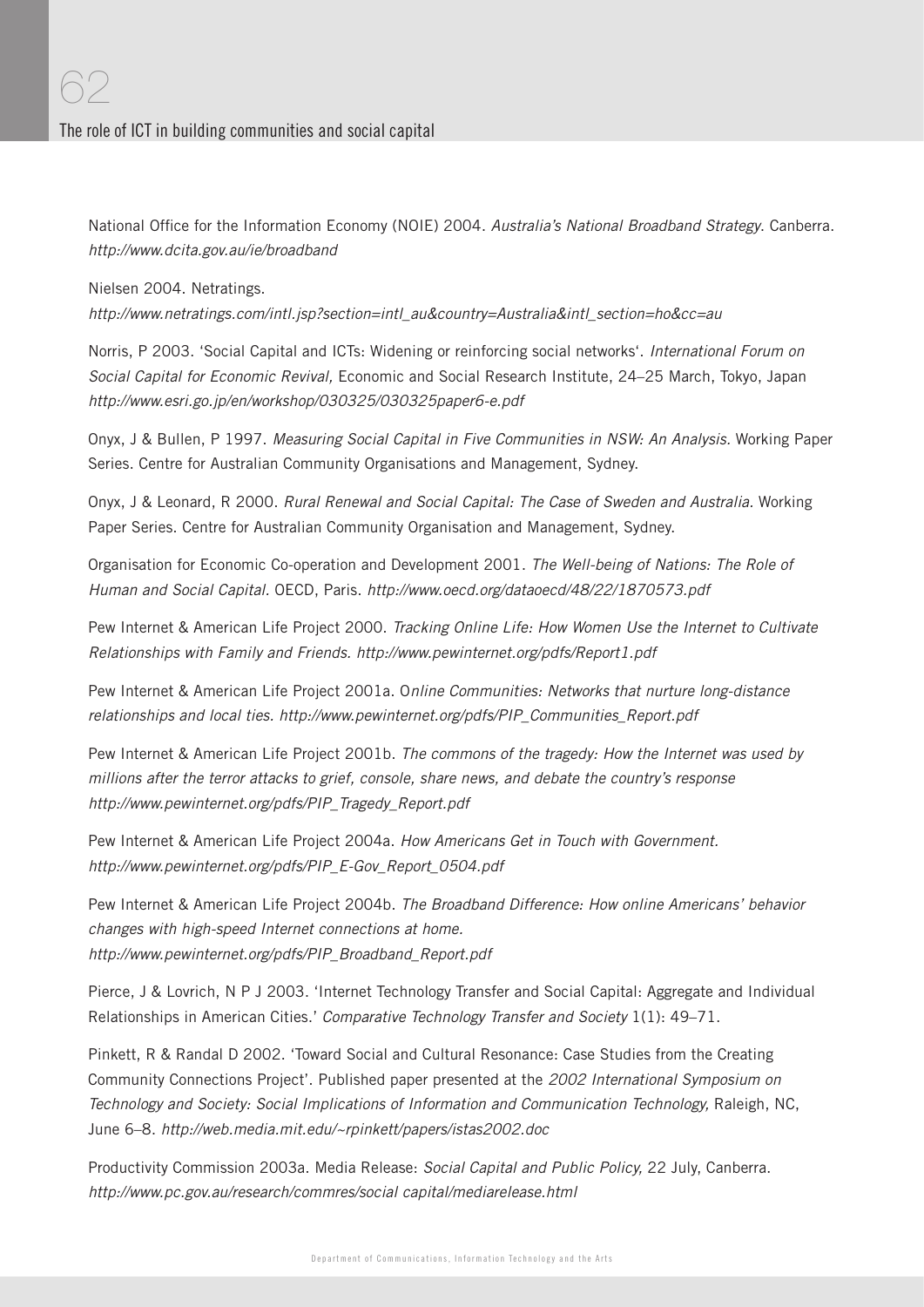63

Productivity Commission 2003b. Social Capital: Reviewing the Concept and its Policy Implications. AusInfo, Canberra. http://www.pc.gov.au/research/commres/socialcapital/index.html

Quan-Haase, A & Wellman B 2002. 'How does the Internet Affect Social Capital'. IT and Social Capital. forthcoming in M. Huysman & V. Wulf. (eds). Accessed 10 May 2004 http://www.chass.utoronto.ca/~wellman/publications/internetsocialcapital/Net\_SC-09.PDF

Regional Connectivity 2002. Regional Connectivity Project — home page, Centre for Electronic Commerce and Communications. http://www.regionalconnectivity.org/general/

Rheingold, H 2002. Smart Mobs, Perseus Books, USA.

Scanlon, C 2004. What's Wrong with Social Capital? Blue Book No. 8; Australian Fabian Society Pamphlet No. 63, Arena Publications, February–March: BB1–BB12.

Stanley, F 2003. It Takes a Village to Raise a Child. Paper presented to the Communities in Control Conference, convened by Our Community and Catholic Social Services, 7–8 April 2003. http://www.ourcommunity.com.au/files/fiona\_stanley\_speech.pdf

Stanton, D J 2004. 'Local E-Government in Western Australia: How Prepared are Councils to Deliver Services and Interact with Communities in an Electronic Environment?' pp. 12–26 in Future Challenges for E-Government, Vol. 1, Australian Government Information Management Office & Institute of Public Administration Australia, Canberra.

http://www.agimo.gov.au/\_\_data/assets/fi le/31896/Future%20Challenges%20for%20Egovernment,%20Volume%201.pdf

Stone, W & Hughes, J 2002. 'Social Capital: Empirical meaning and measurement validity.' Research paper (Australian Institute of Family Studies) no. 27, June 2002. http://www.aifs.gov.au/institute/pubs/RP27.pdf

Sullivan, J L, Borgida, E, Jackson, M S & Riedel, E 2002. 'Social capital and community electronic networks: For-profit versus for-community approaches.' The American Behavioral Scientist 45(5).

Temple, J 2001. 'Growth Effects of Education and Social Capital in the OECD Countries.' OECD Economic Studies, 33(III) http://www.oecd.org/dataoecd/26/45/18452154.pdf

Wellman, B & Hampton, K 1999. 'Living Networked On and Off Line', Contemporary Sociology, 28(6): 648–654. http://web.mit.edu/knh/www/downloads/onandoff.pdf

Wellman, B, Quan-Haase, A, Boase, J & Chen, W 2002. Examining the Internet in Everyday Life. Euricom Conference on e-Democracy. October, 2002, Nijmegen, Netherlands http://www.chass.utoronto.ca/~wellman/publications/euricom/Examinig-Euricom.htm

World Summit on the Information Economy 2003. Draft Declaration of Principles, WSIS, Geneva. http://www.itu.int/wsis/preparatory/prepcom/intersessional/index.html